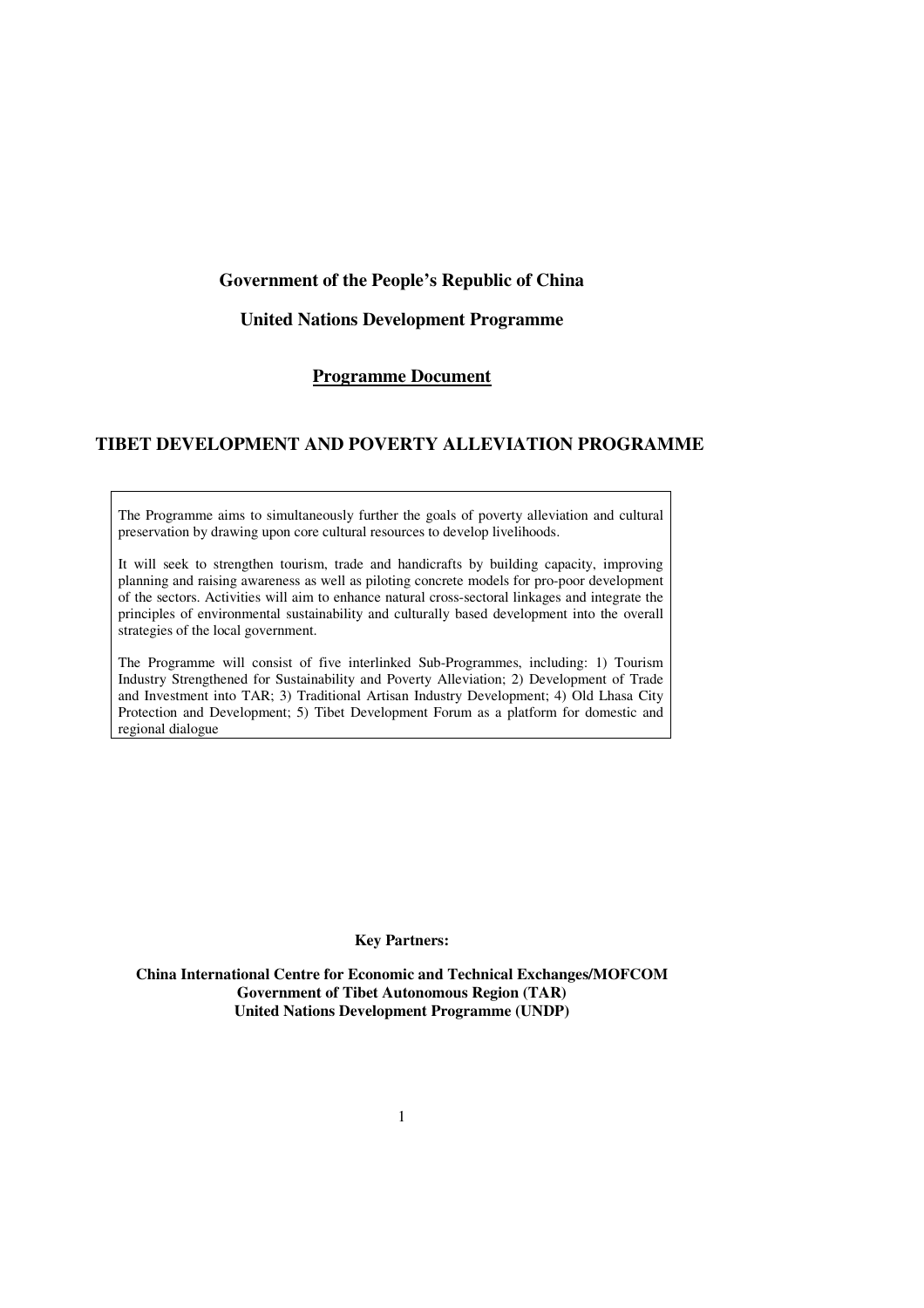# THE PEOPLE'S REPUBLIC OF CHINA

| <b>UNDAF (2006-2010)</b>       | Outcome 1 Socio-economic policies are developed and improved to be more            |  |  |  |  |
|--------------------------------|------------------------------------------------------------------------------------|--|--|--|--|
| <b>Outcomes/Indicators</b>     | scientifically-based and human centred for sustainable and equitable growth.       |  |  |  |  |
|                                | Outcome 3 More efficient management of natural resources and development of        |  |  |  |  |
|                                | environmentally friendly behaviour in order to ensure environmental sustainability |  |  |  |  |
| <b>MYFF (2004-2007)</b>        | Goal 1. Achieving the MDGs and Reducing Human Poverty. Service Line 1.2: Pro-poor  |  |  |  |  |
| <b>Outcomes/Indicators</b>     | policy reform to achieve MDG targets; Service Line 1.5 Private Sector Development  |  |  |  |  |
|                                | Goal 3. Energy and environment for sustainable development. Service Line 3.1:      |  |  |  |  |
|                                | Frameworks and strategies for sustainable development                              |  |  |  |  |
| <b>UNDP CP</b>                 | UNDP/UNESCO Outcome 1.2 Cultural diversity and culture based development with      |  |  |  |  |
| <b>Outputs/Indicators</b>      | particular focus on ethnic minorities enhanced;                                    |  |  |  |  |
| <b>Defined in UNDAF</b>        | UNDP/UNEP Outcome 3.2 Improved environmental awareness and enabling                |  |  |  |  |
|                                | environment created for greater public participation;                              |  |  |  |  |
|                                | UNDP Outcome 5.1 Global/regional partnerships promoted for effective results       |  |  |  |  |
| <b>Government Coordinating</b> | China International Centre for Economic and Technical Exchange, Ministry of        |  |  |  |  |
| <b>Agency and Implementing</b> | Commerce (CICETE)                                                                  |  |  |  |  |
| <b>Partner</b>                 |                                                                                    |  |  |  |  |
| <b>Other Partners</b>          | TAR Department of Commerce                                                         |  |  |  |  |
|                                | <b>TAR Tourism Bureau</b>                                                          |  |  |  |  |
|                                | Township Enterprise Management Bureau of the TAR Department of Agriculture and     |  |  |  |  |
|                                | Animal Husbandry                                                                   |  |  |  |  |
|                                | <b>Lhasa Municipal Government</b>                                                  |  |  |  |  |
|                                | Lhasa Municipal Land Resources Management and Planning Bureau                      |  |  |  |  |
|                                | Lhasa Municipal Construction Bureau                                                |  |  |  |  |
|                                | TAR Development and Reform Commission                                              |  |  |  |  |
|                                | TAR Committee of Nationalities and Religions                                       |  |  |  |  |

| <b>July 2006</b><br>Estimated start date:        | <b>Budget:</b>              | <b>US\$ 6 million</b>              |
|--------------------------------------------------|-----------------------------|------------------------------------|
| June $2010$<br>Estimated end date:               | <b>Allocated Resources:</b> |                                    |
| Management Arrangement: National Execution (NEX) | UNDP:                       | US\$ 2.0 million                   |
| Project site:                                    | Tibet Autonomous Region     | Local Govt: US\$ 1.0 million       |
| Beneficiary country:<br>China                    |                             | Third-party cost-sharing:          |
|                                                  |                             | (To be mobilized) US\$ 3.0 million |

| Agreed by:                                                                 | <b>Signature</b> | Date         |                                                                          |
|----------------------------------------------------------------------------|------------------|--------------|--------------------------------------------------------------------------|
| Government<br>Coordinating<br>Agency<br>and Implementing Partner (CICETE): | Mr. Wang Yue     | 21 June 2006 | Formatted: Font: Times New<br><b>Formatted:</b> Font: Times New<br>Roman |
| Government<br>Cooperating<br>Agency<br>(DOFCOM, TAR):                      | Mr. Tan Yungao   | 21 June 2006 | Formatted: Font: Times New<br><b>Formatted:</b> Font: Times New<br>Roman |
| <b>UNDP:</b>                                                               | Mr. Khalid Malik | 21 June 2006 | Formatted: Font: Times New<br>Roman                                      |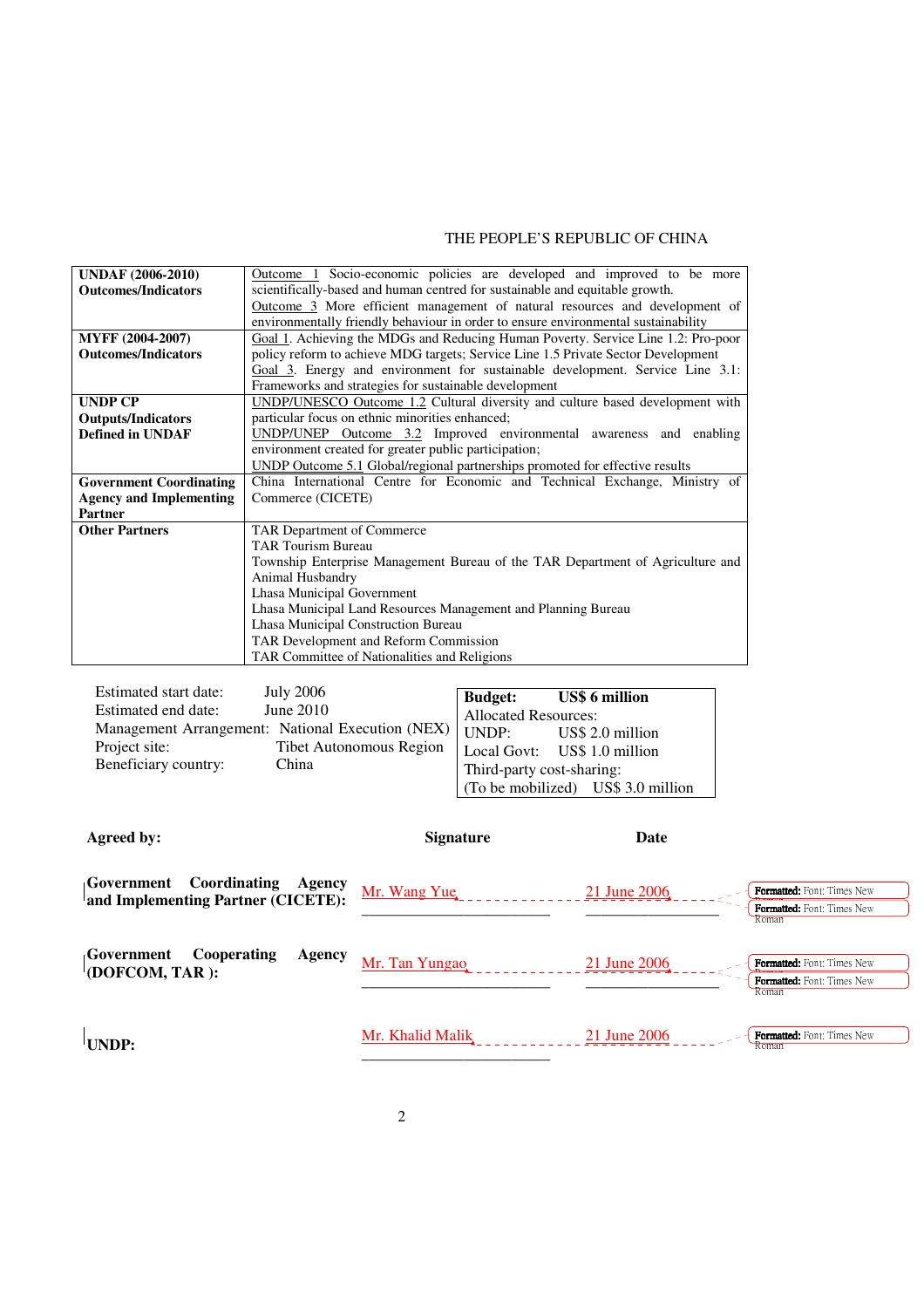$\overline{3}$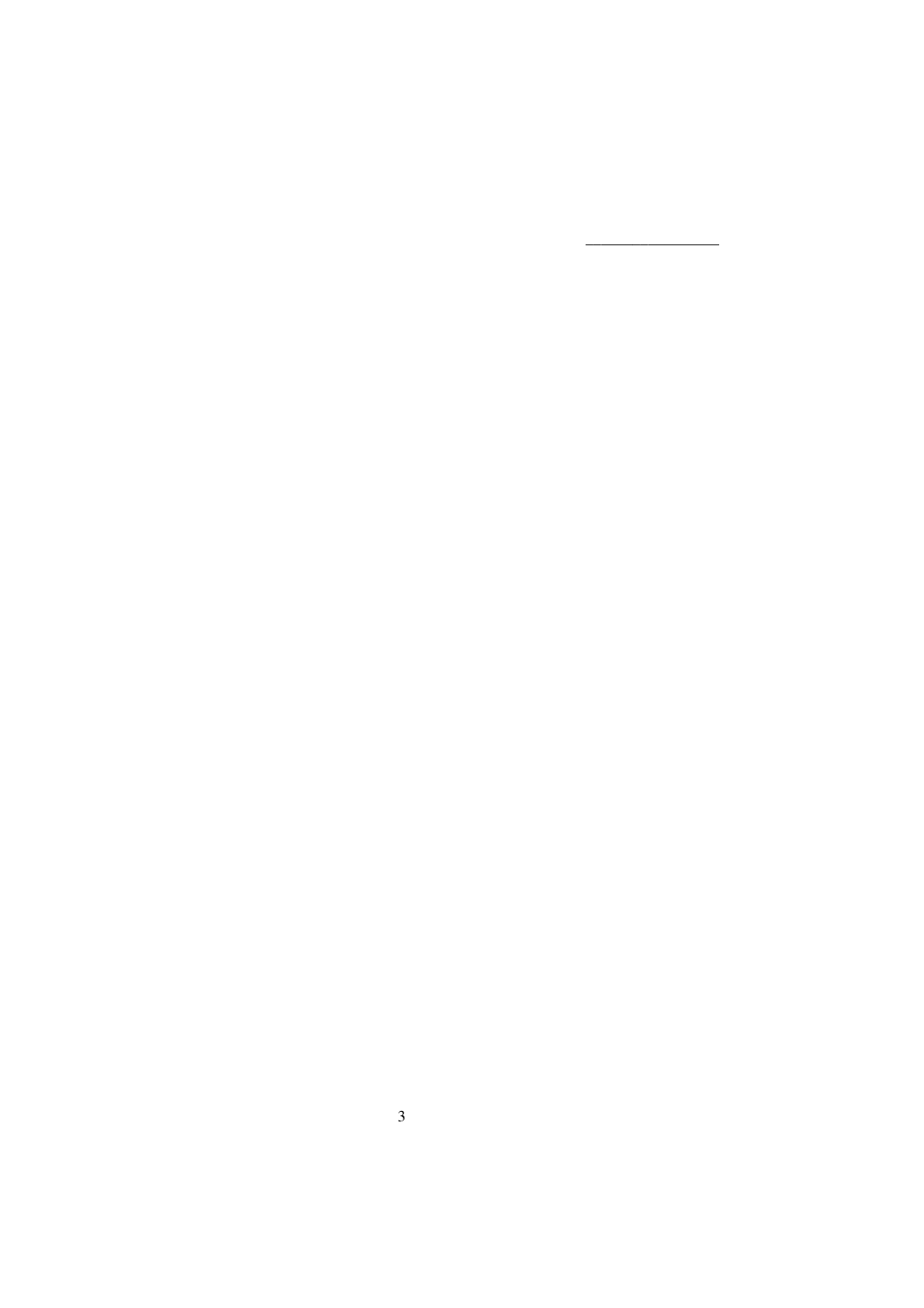# **ABBREVIATIONS AND ACRONYMS**

| <b>APR</b>    | <b>Annual Progress Report</b>                                                                             |
|---------------|-----------------------------------------------------------------------------------------------------------|
| <b>ASEs</b>   | <b>The Artisan Support Enterprises</b>                                                                    |
| <b>CICETE</b> | <b>China International Centre for Economic and Technical Exchanges</b>                                    |
| <b>CNTA</b>   | <b>China National Tourism Administration</b>                                                              |
| <b>CRB</b>    | The Cultural Relics Bureau under the Department for Culture.                                              |
| <b>CTA</b>    | <b>Chief Technical Advisor</b>                                                                            |
| <b>DOFCOM</b> | <b>TAR Department of Commerce</b>                                                                         |
| <b>DRC</b>    | <b>TAR Development and Reform Commission</b>                                                              |
| <b>FIC</b>    | The Federation of Industry and Commerce                                                                   |
| GOC           | <b>Government of China</b>                                                                                |
| <b>LMCB</b>   | <b>Lhasa Municipality Construction Bureau</b>                                                             |
| <b>MDGs</b>   | <b>Millennium Development Goals</b>                                                                       |
| <b>MOFCOM</b> | <b>Ministry of Commerce</b>                                                                               |
| <b>NPD</b>    | <b>National Programme Director</b>                                                                        |
| <b>NPM</b>    | <b>National Programme Manager</b>                                                                         |
| <b>PCISO</b>  | <b>Programme Coordination and Implementation Support Office</b>                                           |
| <b>PMO</b>    | <b>Project Management Office</b>                                                                          |
| <b>POD</b>    | <b>Project Office Director</b>                                                                            |
| <b>TABC</b>   | <b>Tibet Artisan Business Centre</b>                                                                      |
| <b>TABN</b>   | <b>Tibet Artisan Business Network</b>                                                                     |
| <b>TAR</b>    | <b>Tibet Autonomous Region</b>                                                                            |
| <b>TASS</b>   | <b>Tibet Academy of Social Sciences</b>                                                                   |
| <b>TCPDA</b>  | <b>Tibetan Culture Preservation and Development Association</b>                                           |
| <b>TEMB</b>   | Township Enterprise Management Bureau of the TAR Department of<br><b>Agriculture and Animal Husbandry</b> |
| <b>TPAF</b>   | <b>The Tibet Poverty Alleviation Fund</b>                                                                 |
| TTB           | <b>TAR Tibet Tourism Bureau</b>                                                                           |
| TU            | <b>Tibet University</b>                                                                                   |
| TWF           | <b>The Tibet Women's Federation</b>                                                                       |
| <b>UNDP</b>   | <b>United Nations Development Programme</b>                                                               |
| <b>UNESCO</b> | United Nations Educational, Scientific and Cultural Organisation                                          |
| <b>UNV</b>    | <b>United Nation Volunteers</b>                                                                           |
| <b>WTO</b>    | <b>World Tourism Organisation</b>                                                                         |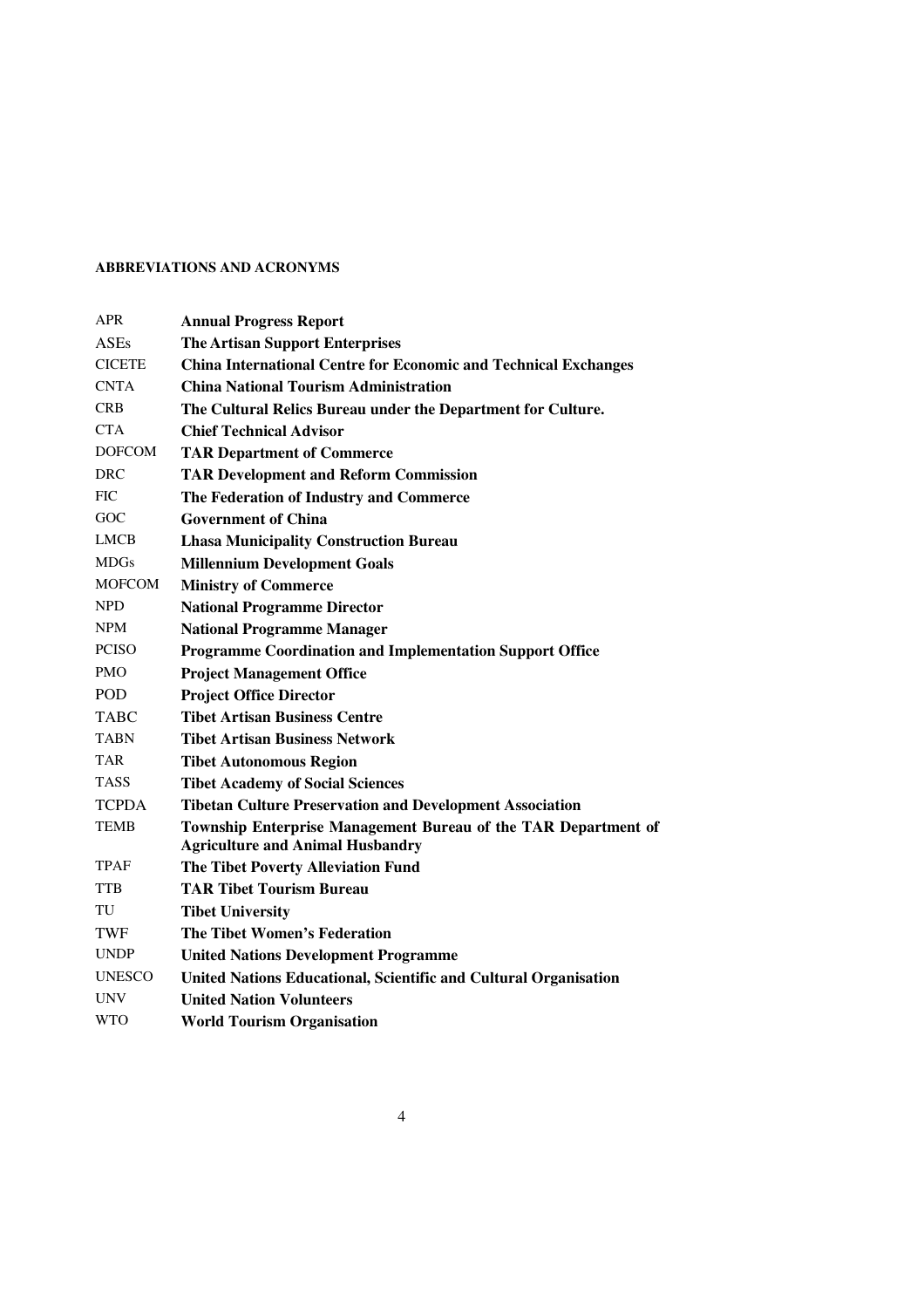# **PART 1 SITUATION ANALYSIS**

The past decades have seen remarkable progress on the poverty and social development fronts in Tibet Autonomous Region (TAR). The Human Development Index (HDI) has risen impressively from 0.387 in 1990 to 0.586 in 2003, moving the region from the low development level to the threshold of medium development. The average annual GDP of 6,871 yuan is fairly high compared to other poor parts of China.

In spite of these significant improvements, however, TAR continues to be ranked last among the 31 provinces and regions of China according to most human development indicators. Education levels are particularly low and reduce the HDI considerably: more than 45% of the men and 62 % of the women of Tibet are illiterate or semi-illiterate. Life expectancy, at less than 66 years, is also the lowest rate observed in China.1 Rural-urban disparities are large: urban GDP averages 19,891 yuan while in rural areas – where the vast majority of the Tibetan population lives – it reaches only 3,837. This emphasizes the need for balanced and human centred development in Tibet, in order to reduce disparities and improve capabilities across the population. Adjustments that are made with relative ease elsewhere seem to take longer in Tibet, and this demands the heightened attention of donors as well as government.

### **1.1 Tourism**

The government has called for a restructuring strategy that will make the service industry the economic mainstay of Tibet, and tourism is seen as a pillar industry for the region. In March 2005, China announced its 15-year Tibet Tourism Master Plan (2005-2020), which aims to promote Tibet as one of the world's leading tourist destinations and to boost the local economy. The Plan envisages that by 2010, Tibet will annually attract 2.45 million domestic and foreign visitors, generating four billion Yuan (483 million dollars) in revenue, or 10 percent of its local economy. By 2020, 10.17 million visitors are expected, with revenue soaring to 22.8 billion Yuan, accounting for 18 percent of the local domestic product.

Tapping into new fields in tourism will raise local and international awareness of the value of Tibet's natural diversity and cultural assets. The physical scope and character of the region's natural environment along with the rich cultural traditions ensure an appeal to a wide range of travellers with different interests and preferences.

Tourism in the area is currently growing at approximately 30 per cent per annum, with tourist arrivals hitting 928,650 in 2003, including 877,500 domestic visitors, and 51,100 foreign visitors.

With the opening of the new Qinghai-Lhasa railroad for passenger traffic in 2006 and several new airfields nearing completion, communications with TAR are rapidly improving. This will lead to an expansion of tourism to the region which simultaneously poses a formidable challenge and great opportunity for Tibet.

Yet tourism can also leave a large footprint on both the environment and cultural assets. The challenge, therefore, is finding a proper balance between protecting Tibet's unique heritage and leveraging the large potential of tourism for economic development and improving livelihoods in the region. Thus political and commercial incentives must through encouragement and education be aligned to induce greater care

-

<sup>1</sup> National Human Development Report 2005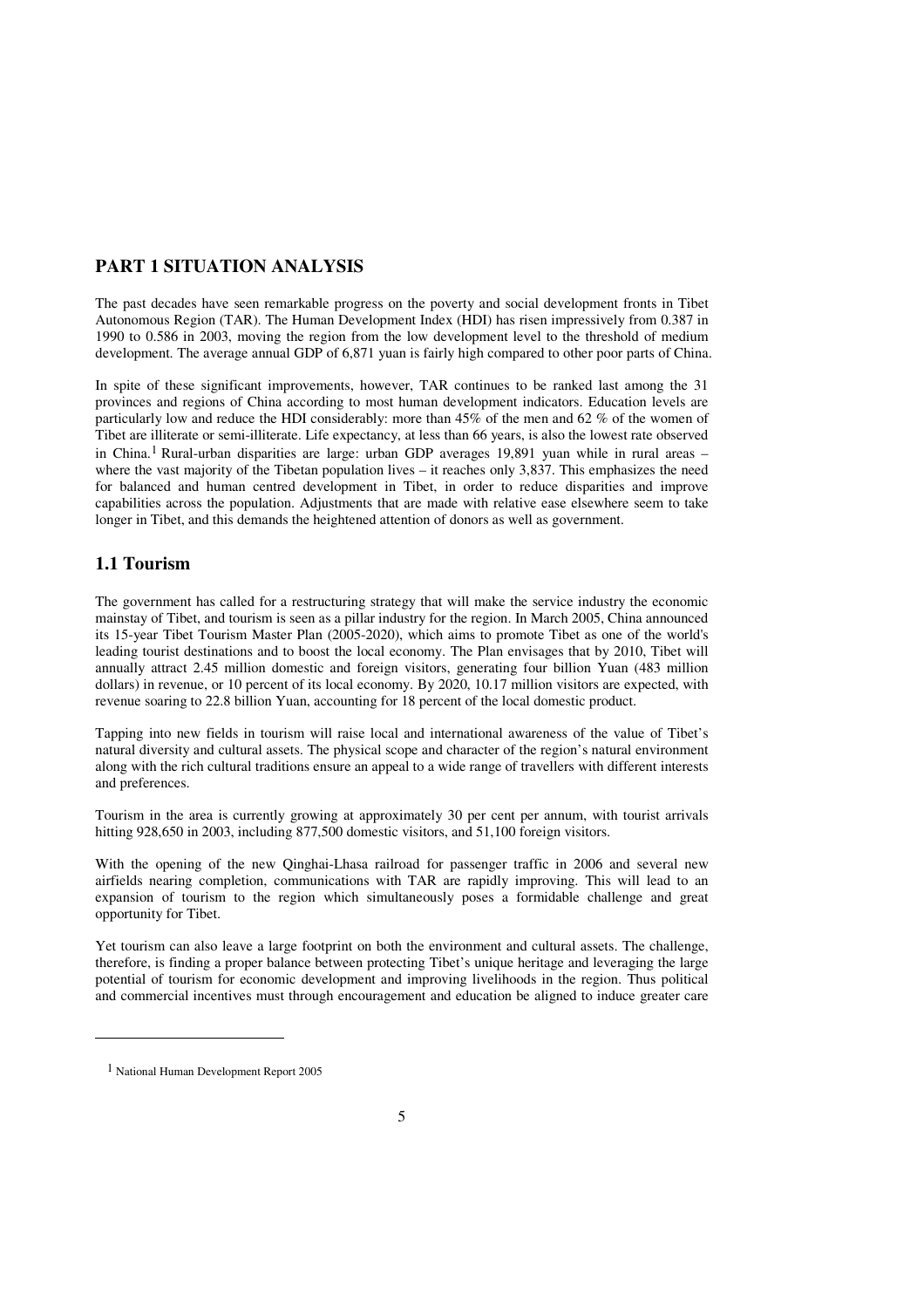in the management of cultural and natural assets in order to ensure a watchful promotion that encourages simultaneous development and preservation of the industry.

# **1.2 Trade**

Located at the south-western part of China, and bounded by India, Nepal, Bhutan and Myanmar, as well as the provinces of Sichuan, Yunnan, Qinghai and Xinjiang, Tibet has a borderline with 3800 kilometres, 21 border counties and 104 border townships. Tibet, together with its neighbour countries and neighbouring provinces has abundant resources and close trade relationships with a strongly complementary economic structure.

In recent years, Tibet has actively made efforts to develop trade with neighbouring countries. Tibet imported and exported 110 million U.S. dollars worth of goods in its peak year of 2000, a 12-fold increase over the 1993 figure of 8.92 million U.S. dollars. While border trade volumes have decreased in recent years, border trade still makes up 83 percent of the total regional foreign trade. This indicates regional cooperation and increased cross-border trade are effective levers to create economic opportunities for TAR- especially for poor populations living in border areas and border provinces. Striving to find more Tibet-made commodities for the border trade, Tibet will need to encourage neighbouring provinces and autonomous regions to trade with it.

With the newly constructed Qinghai-Tibet railroad already in operation and a recent agreement with India on the opening of the border, developing trade will be an increasingly important means of expanding the economy and raising incomes. However, the inherent complexities of international trade coupled with a great need for capacity building currently make working with Tibetan regional trade difficult.

Tibet lacks a suitable trade and logistics environment, and this greatly hinders successful cross-border trade. In addition, the TAR has not successfully developed a mutually beneficial region-wide trade policy frameworks and relationships. Ties between government officials, trade promotion agencies and enterprises in the TAR as well as regionally need to be strengthened to exchange views on trade and harmonization issues. Participating players need to synchronize trade structures and regulations to maximize economic complementarities. Meanwhile, in the development context, it is of immense importance to address trade from questions of the quantity of trade to questions of the quality of trade in order to ensure the benefit of Tibetan Population in trade flows. Thus, pro-poor and pro-development trade policies should be given a great attention. In addition to the constraints of institutional capacity, productive capacity is overall another bottleneck to develop trade in Tibet. Creating an enabling environment for entrepreneurship and micro, small and medium enterprises is therefore essential.

# **1.3 Handicrafts**

Tibetan handicrafts have drawn global attention due to their unique cultural aspects, yet the number of Tibetan artisans is steadily decreasing as the number of imported goods from surrounding countries increases. An estimated 70 per cent of products sold in Tibet are brought in from Nepal, India, or other parts of China, while Tibetans manage a mere 13 per cent of local handicraft enterprises. Given that handicrafts not only represent traditional artistic expressions but also serve as a mechanism towards livelihoods development, they will play a key role in meeting the dual targets of cultural preservation and poverty reduction of this Programme.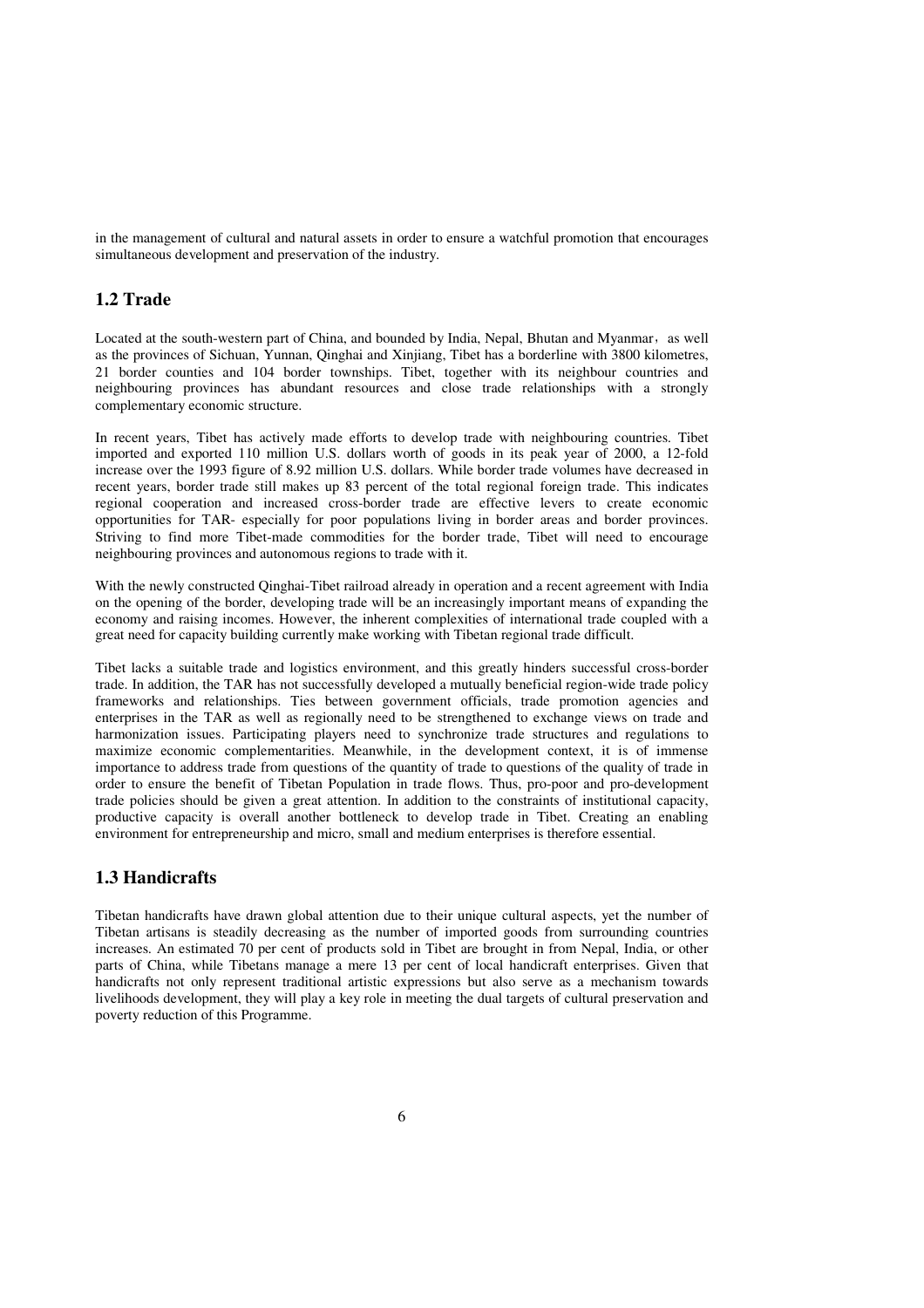The Tibet International Symposium on Trade and Development, held in Lhasa in September 2004 thus also concluded that craft development would be an important element in furthering human development in TAR.

However, previous experiences in supporting craft development in the TAR show that the development of Tibetan artisans faces several key challenges, including:

- A diminishing number of experienced and master artisans: as master artisans age and pass away, the extinction of their skills and knowledge is a major concern.
- A lack of regulatory framework and institutional arrangements. At present, there is no particular government body to regulate and facilitate the overall artisan development and no industry organisation or business network to link the artisans together and help them with information sharing, training, advocacy and promotional work.
- Many artisans face difficulty in gaining access to market networks and information as well as distribution channels, putting them at a serious disadvantage in the market relative to more skilled mass producers in mainland China and abroad.
- A shortage of business management and entrepreneurial skills is a distinct bottleneck slowing the development and growth of artisan groups and the artisan industry.
- Insufficient funding channels for artisans as well as weak support structures for design and development work.

### **1.4 Old Lhasa City**

During the International Symposium on Trade and Development between Tibet and Its Neighbouring Countries, held in Lhasa in September 2004, the pressing need was recognized to protect Tibet's cultural heritage while promoting tourism and improving living conditions.

Tibetan King Songtsen Gampo established Lhasa in the 7th Century. The city was re-established as capital of Tibet in the early 17th Century by the legendary 5th Dalai Lama. Since becoming the main regional city of the TAR in the mid-20th Century, Lhasa has experienced radical changes in most aspects of its existence, including a tremendous expansion of its population, fundamental changes to socioeconomic and spatial structures and institutional organisations, employment base and public services and infrastructure.

The few available pre-20th century sources indicate that Lhasa's urban environment was never of high standards. For that reason, between the 1920s and 1940s, much of the urban population resettled outside the historic core of the city to escape the stench and increasingly unhygienic conditions of the old town.

Social policies in the years from 1960-1980 that made Old Lhasa a "free zone" in terms of allowing residency without the formal permits contributed to the unregulated densification beyond that ever seen before in the city, which had a significant impact on the socio-cultural profile of the old town population. A continuous wave of urban migrants into Old Lhasa meant that all categories of buildings in the area were used for housing, although many were not intended for this, and were indeed unsuitable for living. Informal housing sprang up with several hundred informal structures gradually added on to courtyards and rooftops.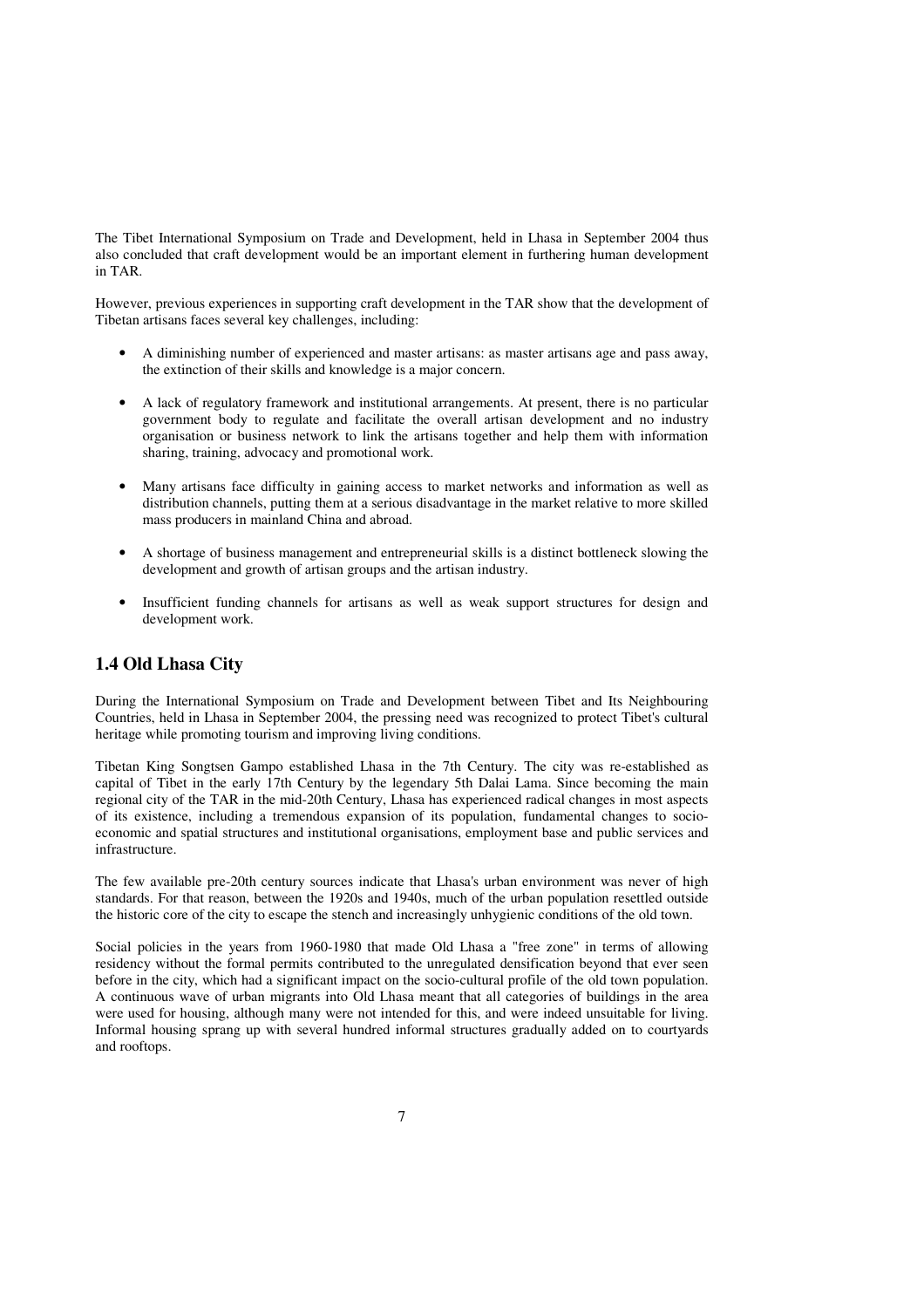Improving living conditions thus became essential to the TAR government in the 1980s. Between 1950 and 2000, gradually over the years many buildings have disappeared with the construction of new housing and now only 100-200 remain. Thus much of the traditional cultural resources that made Lhasa such a unique urban environment were also lost.

The symbolic and cultural importance of Old Lhasa to the Tibetan people has never been disputed, despite significant environmental degradation. Changes to functional and institutional roles do, however, raise questions regarding the long-term socio-cultural and economic future of the old town. The potential for increased tourism poses both an opportunity and danger to the future of Old Lhasa.

With market-led housing development from the early 1990s onward, and recent infrastructure renewal projects between 2000-2004 in Old Lhasa, public investment and interest in the historic environment have reached new levels. Positive environmental upgrading is resulting, but with an unfortunate "expulsion" of the poorer sector of the community to other areas.

Construction standards adopted in the 1980s and early 1990s have provided Old Lhasa with a large stock of new housing of low standards. A large proportion of the buildings shall soon require major adaptation and replacing. In the last five years, however, a noticeable improvement in the quality of construction has taken place.

The wonderful maze of historic streets and alleys in Old Lhasa still provide the "new" old town with significant character, and potential for rebuilding as and if relevant. Many of the traditional old buildings of Old Lhasa can be given a future transformed into decent modern housing.

China today has considerable and fast expanding knowledge and experience in dealing with the issues identified here, across the whole field from research to resource management. For an individual town, however, it may still prove difficult to gain access to such knowledge and learn fast enough to avoid the mistakes similar to those happening in so many fast urbanizing communities. Amidst the daily realities and pressing problems of trying to meet the basic needs of an underprovided urban population, it is not surprising that the authorities' attention is focused on the immediate needs, rather than scanning the world for possibly useful quick solutions.

The three UNESCO World Heritage sites located inside its extended historic core make Lhasa a cultural city of high importance to China and the international community, presenting the city administration and regional/national governments with extraordinary responsibilities and opportunities.

Overall, the current strategy of TAR to restructure the region's economy and to establish certain service/tertiary industries as the 'lead' or 'pillar' industries would contrast from past strategies that focused primarily on erratic attempts to establish a base of secondary industries. The conceivable pillar tertiary industries so far seem to be tourism and trade and related sectors. Yet these are industries that tend to be heavily concentrated in ownership, and thus still marginal to most rural and uneducated Tibetans.

#### **1.5 Past cooperation and lessons learned**

UNDP has worked with the central and the local governments to provide assistance to TAR since the mid-1980s in such areas as energy, the environment, education, tourism, poverty alleviation, agriculture and animal husbandry, community development and handicrafts/artisan development.

To solve power shortage in Lhasa, UNDP from 1982 assisted the development of geothermal resources for power generation in Yangbajin. The plant had been a major power supplier in Lhasa since its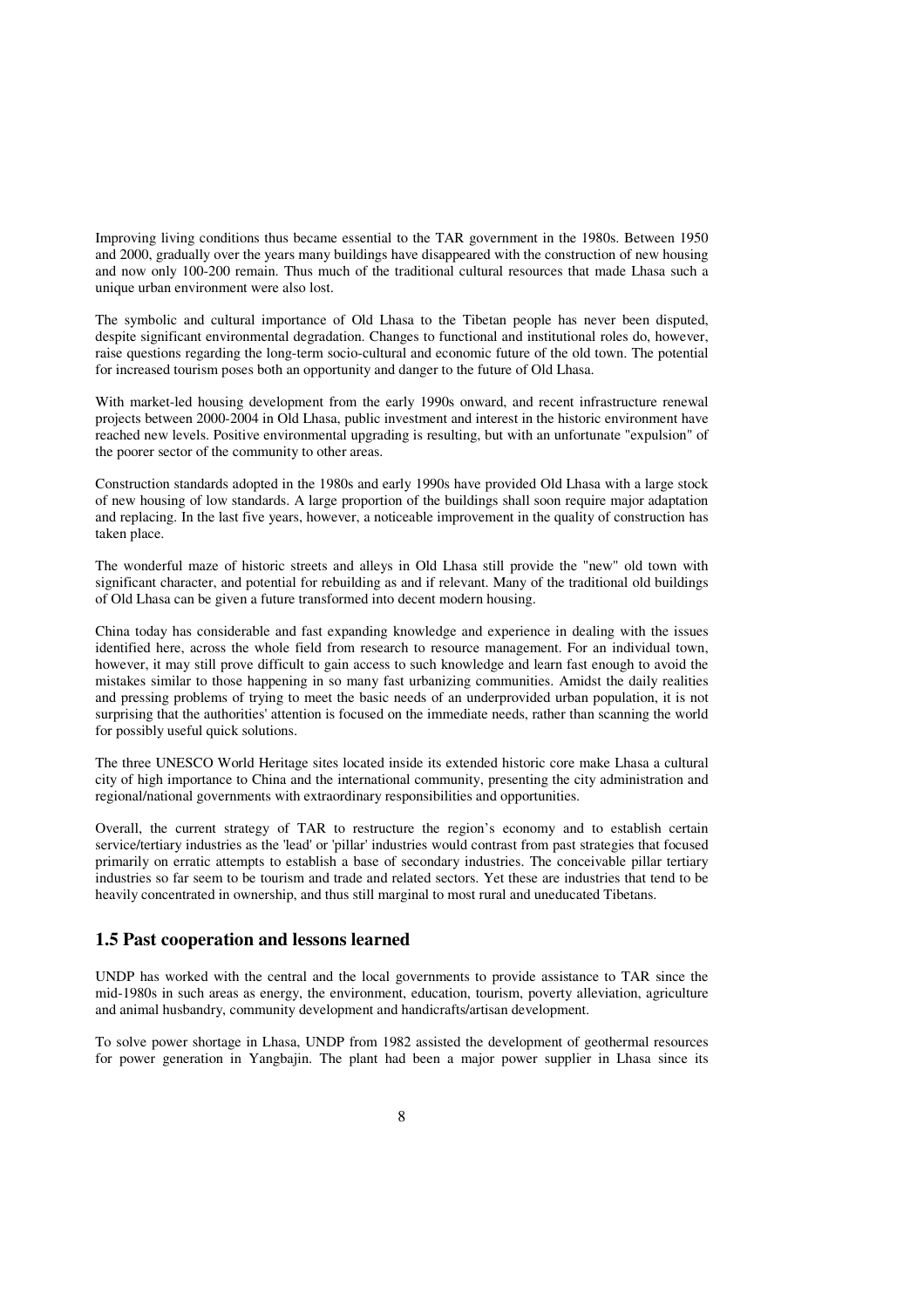operation. In the second phase, UNDP assisted Nagqu in exploration and utilization of geothermal resources to meet the basic needs of population in Nagqu.

From 1995 to 2000 the UNDP project Promotion of Agenda 21, Sustainable Human Development in Qomolongma Nature Preserve (QNP) worked in four demonstration areas to promote sustainable human development and poverty alleviation through a balanced, community based economic and social development strategy also supporting environmental protection and conservation of natural resources.

To enhance the quality of compulsory education in Tibet, in 1998, UNDP started a project focusing on girl students in townships of Deqing and Maxiang. The project proved to be successful in improving compulsory education in the selected poor counties by extending access, increasing relevance and enhancing quality in both teaching and learning. The project also has helped to enhance the management capacity at county, provincial and central levels by developing methods for monitoring, supervision and coordination. More importantly, the project has conducted comprehensive research on girls' education, the results of which have the potential for providing the basis for designing teaching/learning materials suitable for girls and for raising the overall quality of girls' education.

UNDP early on recognised that culturally and ecologically sustainable tourism can be leveraged as a powerful mechanism for both conservation and poverty alleviation in Tibet. In 1996, the UNDP developed a Tourism Master Plan that sought to develop eco-tourism in Everest National Park. In addition, in 1998, the UNDP initiated a project co-funded by the Finnish government to increase handcraft production and develop tourism. The project strengthened management ability, increased marketing capacity, boosted handicraft production efficiency, and provided small loans to poor households that otherwise would not have had sufficient capital to start a micro-enterprise. In 2002, the project was further built on in the Integrated Artisan Development Programme which aimed at further improving marketing and business management skills while notably improving product design and quality. In 2001, two handicraft exhibitions and one fashion show of Tibetan clothes were held in Lhasa and Beijing. In 2002 UNDP, provided expertise through TOKTEN/STAR program to support the TAR government in the TAR eco-tourism tourism master plan mentioned above.

These projects showed the importance of working in broad partnerships with stakeholders from government, private sector, communities and NGOs to promote an overarching vision of sector development. Handicrafts should be linked to tourism and trade in order to strengthen commercial linkages, but while marketing skills and market knowledge are key for sustainability, traditional designs, techniques should not be abandoned for the sake of market-oriented "innovation". The projects also demonstrate clearly the importance of developing local ownership, commitment and capacity.

Human resources development is a vital element in for economic and social progress in Tibet. Since 2000, UNDP has also worked with CICETE under the TOKTEN/STAR programme to assist and make contributions in areas of agriculture, animal husbandry, fur processing, power generating, tourism and hotel management, clothes manufacturing, non state-owned enterprises and their development.

In September 2004, UNDP sponsored together with the Tibet Autonomous Region (TAR) and The Ministry of Commerce, a first International Symposium in Lhasa on Trade and Development of Tibet Autonomous Region and its Neighbouring Countries. The symposium provided a platform for government leaders, decision-makers and policy developers, business leaders and entrepreneurs, and experts from China, mainly from TAR, its neighbouring countries, donor countries including Finland, Japan, the Netherlands, and EU, as well as other UN agencies, UNCTAD, ITC, WTO and UNESCO to exchange visions, policies and strategies, practices and experiences in order to stimulate a more balanced development through trade promotion, cultural preservation and eco-tourism in the region. More importantly, it encourages the promotion of inter-country, regional and international collaboration,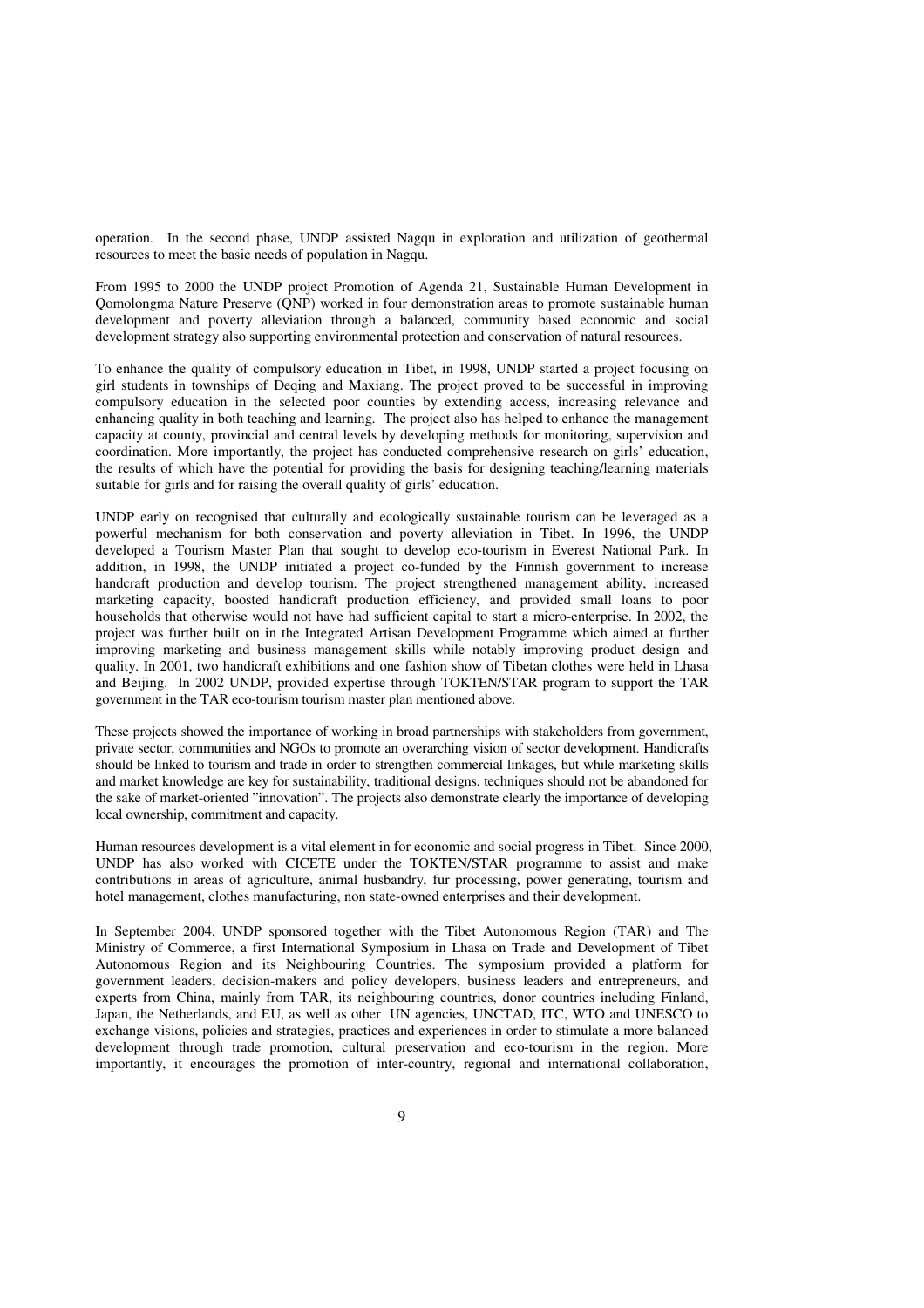particularly South-South cooperation, to effectively bridge the gap in development. The opportunity for the UN to scale up its involvement in Tibet was consulted to support the following areas.

# **PART II STRATEGY**

# **3.1 Overall strategy**

The Programme will consist of five sub-programmes, drawing upon experiences from previous programmes as well as the 2004 International Symposium on Trade and Development:

- Sub-Programme One: Tourism Industry Strengthened for Sustainability and Poverty Alleviation
- Sub-Programme Two: Development of International Trade and Investment into TAR
- Sub-Programme Three: Traditional Artisan Industry Development and Modernization
- Sub-Programme Four: Old Lhasa City Protection and Development
- Sub-Programme Five: Tibet Development Forum Platform and Synergy Building

The programme will make a strong link between cultural preservation and economic development, principally through the vehicles of handicrafts, sustainable tourism and trade. Relative to previous programmes, it will take a more ambitious and comprehensive approach by combining cultural and tourism industry related initiatives and aiming to impact the overall development of these sectors from both public and private angles at various levels.

It will aim to enhance capacity and planning for culturally based development as well as test community level initiatives to demonstrate policy options for the pro-poor, sustainable development of TAR. In doing so, it will emphasize the need for an integrated approach to development in the spirit of Xiaokang (welloff society) and MDGs, balancing man and nature and balancing growth and social development in TAR.

The programme thus aims to promote the further opening up and integration of TAR into the regional and international economy in a manner conducive to pro-poor growth and supportive of cultural sustainability. Developing domestic as well as cross-border trade will play an important role in strengthening the handicrafts as well as tourism industries, and the components will be strategically designed to make the most of such linkages and contribute maximally to the overarching goal of improving the human development status of the region.

Though the sub-programmes will be implemented independently and have different lead agencies as required, inter-linkages between the sub-programmes will be continuously explored and exploited through the coordination of the joint Programme Management Office and through the overall guidance of the senior level Advisory Committee.

All components of the programme will actively work to ensure gender sensitivity. This will entail gender analysis of planned activities and their impacts; awareness raising and capacity building for government or other staff employed by or connected to the programme; integrating gender components in training packages designed and delivered through the programme; designing specific activities and strategies targeted towards women or men where relevant; and other interventions as needed.

Each sub-programme will consist of a number of core activities to be implemented in order to meet the intended outcomes. In addition, optional components are outlined which will be implemented subject to the availability of funding. These optional components are of a non-essential in terms of the immediate Programme objectives but are activities that could still be of considerable value. It is therefore envisaged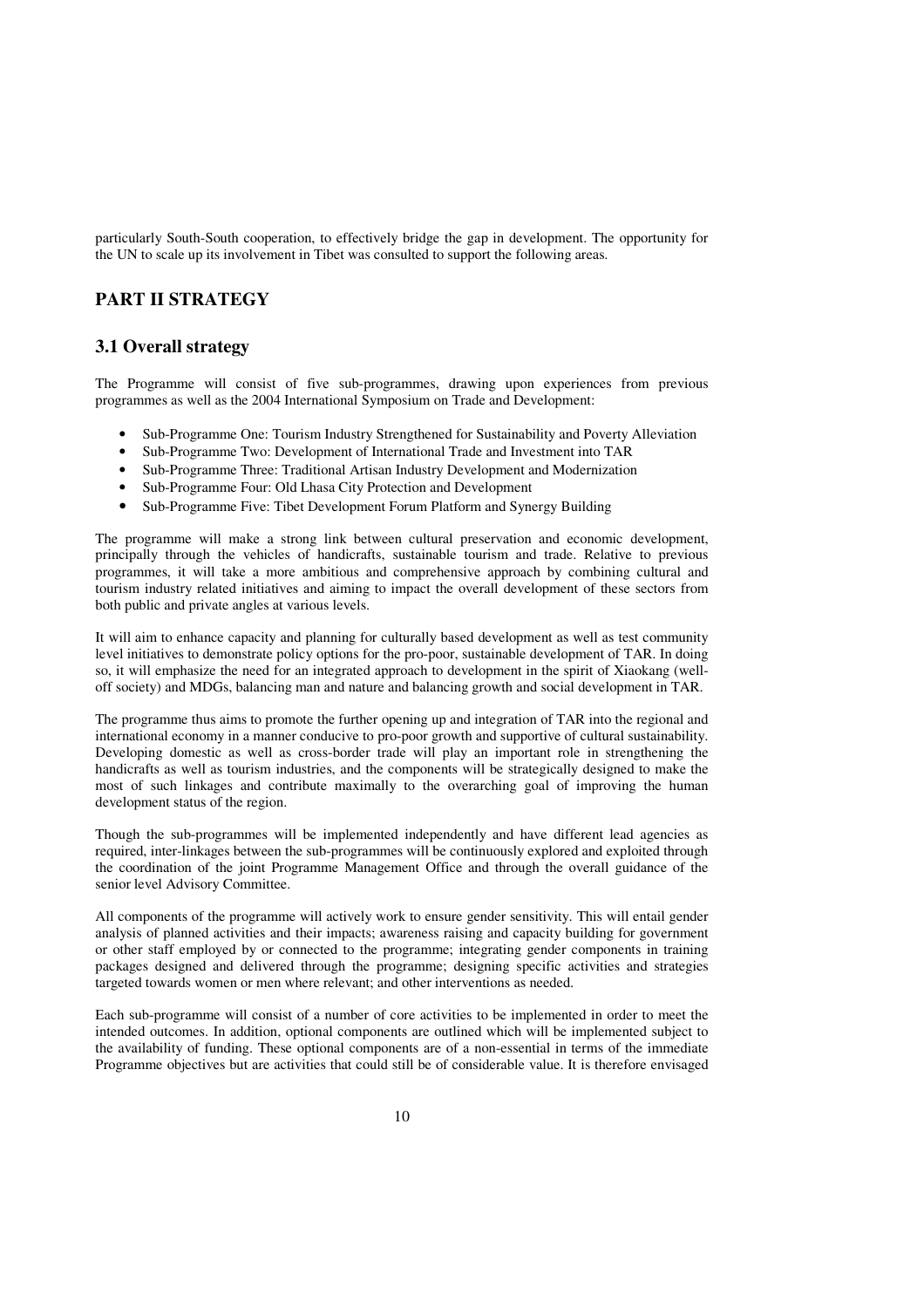that targeted funding could be provided by donors with a particular interest in a certain area, specifically in order to realise more in-depth activities of any given sub-programme.

### **3.2 Sub-programmes**

### *3.2.1 Sub-Programme One: Tourism Industry Strengthened for Sustainability and Poverty Alleviation*

*Outcome 1: Public and private spheres of the tourism sector strengthened to further economic and human development on the basis of sustainability and cultural vitality*

*Output 1: Improved capacity for training of tourism professionals to provide services of an international standard with a deep level of cultural and ecological knowledge as well as a strong understanding of responsible tourism concepts and practices*

Given the currently very weak capacity of the local tourism industry as well as available training institutions, improving capacity at all levels will be a crucial objective of the sub-programme. The aim will be to establish a solid institutional framework for tourism training which can draw upon a pool of well qualified individuals and be supported by key institutions, notably the TAR Tourism Bureau and the Tibet University School for Tourism and Foreign Languages.

The approach will be to train the trainers at TTB and Tibet University so they use the best of national and international training regimes, but also involve far more relevant materials on local culture and environment. This will also involve facilitating best practice exchanges with other cities and regions, both nationally and internationally, with successful records in preserving and promoting natural assets.

The design and delivery of trainings will appropriately reflect and adjust for gender aspects of Tibetans society as it relates to tourists, tourism professionals and communities in tourism destinations. The gender balance of trainers and trainees will be taken into account in implementation.

#### *Activity 1.1 Strengthening vocational training capacity*

Tibet Tourism Bureau and Tibet University will work together to develop new and more robust training programmes as well as curricular materials that include the best of national and international materials, but also integrate local materials designed and adapted the places, ecology and cultural traditions of the TAR. Such training must develop human capacity for all levels of the tourist sector from high end managerial activity of tourist institutions such as hotels, restaurants and agencies to the individual tourist guides. In addition, they should address degree programmes at Tibet University, as well as regular short term workshops and continuing education classes on a non-degree basis. Training under this component will also incorporate skills development for small-scale tourism related business among the local communities in Old Lhasa City.

National and international experts in tourism will be brought in to train the trainers at TTB and TU. The private sector should also be involved so that late fall to early spring training can be offered by tourism professionals drawn from local hotels and agencies, while in the spring to fall the trainees can then work with those same professionals to gain practical experience. In addition, study tours will be arranged for TTB staff, TU staff, and decision makers in the government overall to visit relevant cites in China, other countries in Asia, and/or other sites around the world to learn about new models of tourism. This training will be particularly important as tourism is expected to significantly expand in the coming years, and if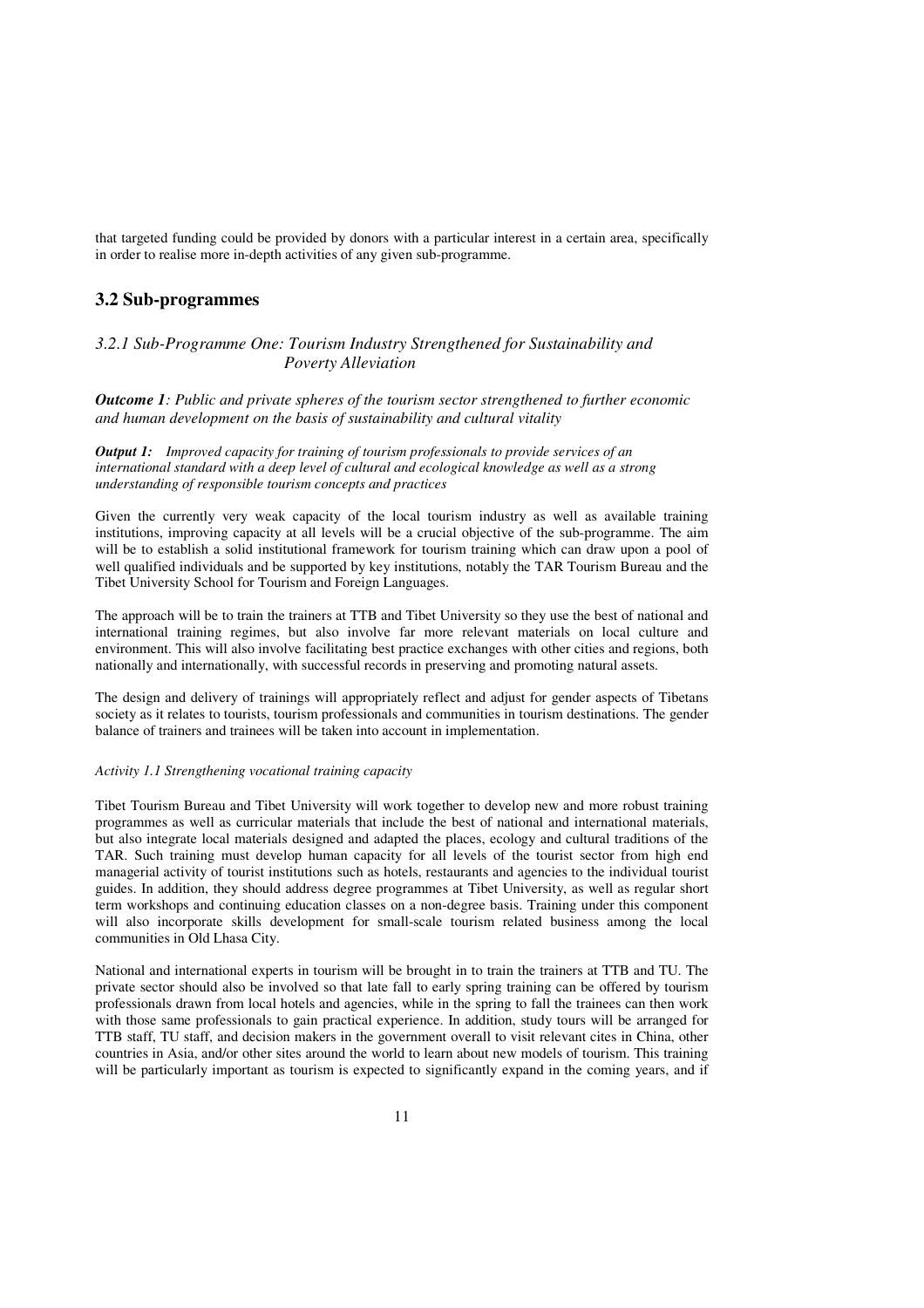permit requirements are eliminated, then it will be particularly vital that local tourist agencies are able to offer added value.

#### *Output 2: Understanding of cultural and ecological sustainability principles in tourism enhanced and capacity built for creating and delivering high quality tourism materials*

In order to raise the understanding and capacity of government cadres, the sub-programme will expose them to best practices and discouraging examples. Apart from relevant experiences in other countries (Nepal, Bhutan and Thailand are expected to be important), a key role will be played by local government officials in neighbouring Chinese provinces that have experience with similar development priorities and strategies – particularly (but not exclusively) areas with a sizeable Tibetan cultural presence.

The aim will be to help policymakers and key implementers strengthen their understanding of how best to turn protection of the cultural and ecological character of Tibet into a core long-term development strategy by leveraging responsible and sustainable tourism.

In parallel with this, the compilation and provision of cultural tourism information and marketing capacity also need to be greatly enhanced and the image of Tibet as a prime domestic and international tourist site given a clearer profile. This component should encourage broad partnerships, for instance in assisting local craft and tourism industries to do joint marketing towards local and international travellers.

This will involve the development of a systematic framework for the compilation of cultural, natural and other tourism resource inventories; assessment of existing information sources; and the collection of newly acquired data to fill in the blanks. The inventories will then need to be leveraged in a variety of ways for the purpose of maximising exposure towards a wide range of end users in tourism as well as academic, commercial and other fields. This exposure initiative will include traditional promotional and educational materials as well as using modern ICT solutions for various forms of digital delivery.

#### *Activity 1.2 Tourism resource inventories, marketing and promotion*

One part of the problem in promoting tourism in Tibet is the low level of systematic knowledge of what cultural resources are available to be promoted. An important part of the sub-programme will therefore be to (i) draw upon technical assistance from WTO to design an appropriate framework for a comprehensive resource inventory (ii) gather and consolidate available information from various sources and (iii) fill identified gaps through detailed field survey work supported by TASS and Tibet University for manpower as well as the substantive knowledge required. This framework will be gender disaggregated and aim to capture relevant gender differences to the largest possible extent.

This information will be key for several other parts of the sub-programme. Apart from informing parts of the tourism planning and product development process, it will also form the basis for promotional efforts and the various forms of materials and delivery mechanisms produced for that purpose. Emphasis will be put on developing a number of methods to systematically use the same information to compose several types of products, including cursory pamphlets, substantive cultural maps, in-depth educational materials in print or multimedia form, newsletters, website initiatives and regular campaigns targeted to different geographic or cultural areas, etc. Materials produced will consciously strive to provide equal space to women and men where relevant.

ICT will be heavily leveraged to use the flexibility it offers to its fullest potential in order to provide a delivery platform that is inherently customisable to varying needs of different users. Once the inventory has been created, several interfaces and entry points can easily be created to the same core wealth of information. The cultural information will be integrated and cross-correlated with detailed geographical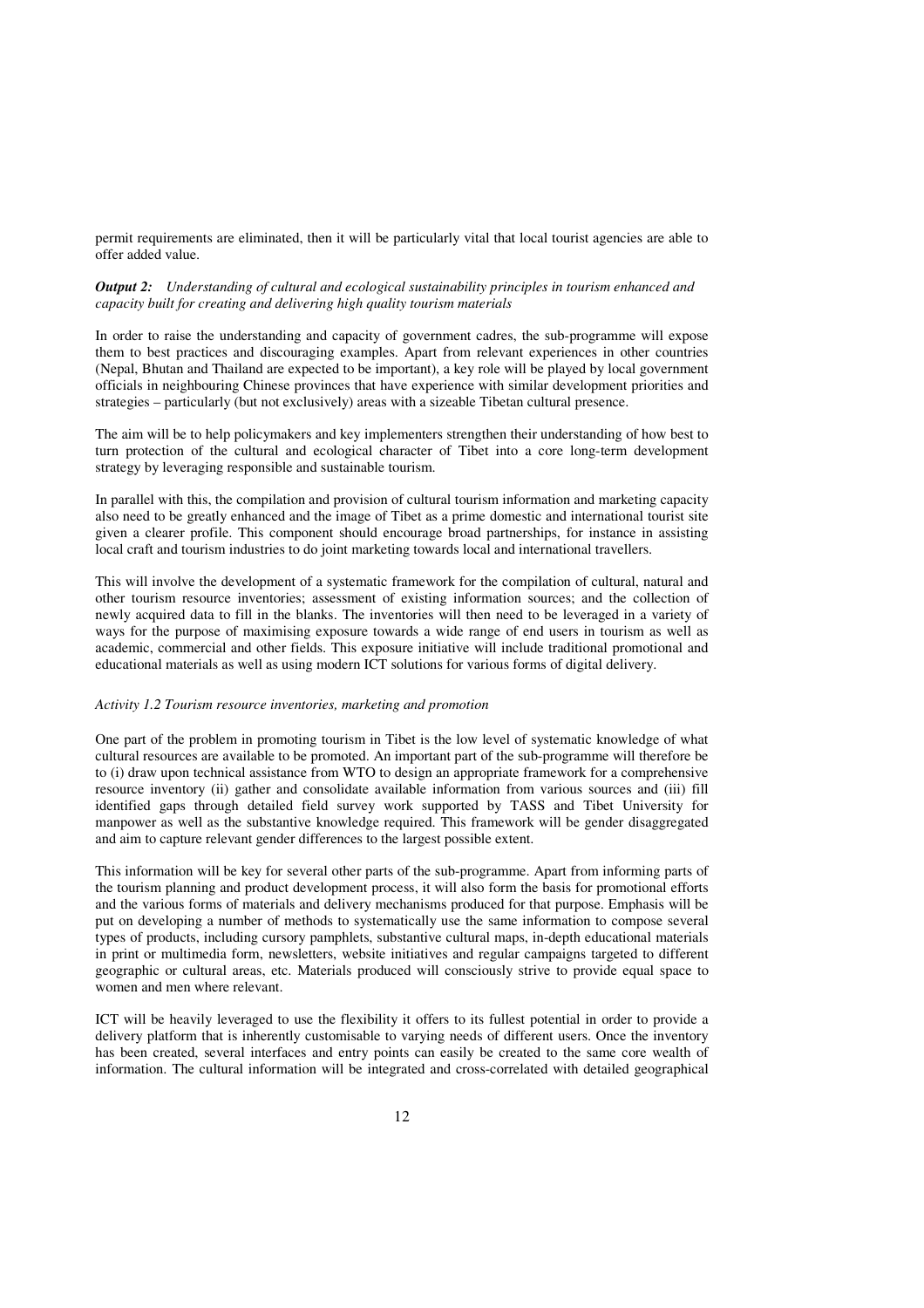and site maps, sociological and demographic data, practical information on climate, tourism services available and contacts to service providers. Using a mechanism of inter-linkages and opportunities to go deeper into any particular aspect, this will create a powerful platform which is at once useful, educational and inspiring to a wide range of users inside and outside TAR, with a particular emphasis on current and prospective tourists.

This can ultimately be integrated in a sophisticated trilingual Web site called the Tibet Tourism Portal supported technically by Tibet University. This Portal will provide resources for tourists, tourist agencies, and educational institutions.

#### *Activity 1.3 Establishment of Tourism Resource Centre*

UNDP will aid in the establishment of a Lhasa-based Tourism Resource Centre (TRC) that will be integrated with the proposed Tibetan Artisan Emporium, to act as a central site within the province for the promotion of tourism and interaction with tourists. The TRC will draw upon the materials developed under Activity 1.4 to provide high quality cultural, environmental and service information for tourists in the form of pamphlets, maps, DVDs/VCDs, and sophisticated Web-based information in the form of images, maps, audio-video recordings and much else, as well as bulletin board facilities to help tourists network with each other and various tourist institutions. ICT facilities will be made available to enable access to the various digital interfaces described under Activity 1.4.

#### *Activity 1.4 Government capacity building, planning and regulatory framework development*

One important part of the sub-programme will be to assist the government to raise its capacity and enhance its tourism planning and regulatory frameworks. WTO will provide technical assistance to the Tibet Tourism Bureau and Tibet University on a needs assessment, which will inform the rest of the process. The assessment will encompass market conditions in the industry, current plans and planning capacity and regulatory development. It should involve on the ground experiences of actual tours, hotels and other facets of the tourism industry in order to gain first hand experience of the limits and challenges of tourism in the contemporary TAR.

Capacity limitations will be addressed with study tours, fellowships, interactive workshops and other exchange opportunities for local cadres and decision makers with other cities and regions, both nationally and internationally, with successful records in preserving and promoting natural assets. This will aim to raise their understanding of modern concepts in tourism planning, notably principles of ecological and cultural sustainability.

WTO expertise will be brought in to review and offer comments on existing plans. The opportunity will be used to discuss and improve the planning process in itself to ensure improvement of future plans.

Finally, WTO and other experts will be asked to assess the local tourism services sector as a whole and offer concrete recommendations for strengthening it. This will be essential in ensuring that domestic providers have the capacity and skills to handle rapidly increasing tourism in competition with highly experienced Chinese and Nepalese operators. One key aspect in this context will be to put in place an adequate system of licensing and ranking of service providers according to international standards. WTO will be instrumental in designing such a system of standards as well as the institutional framework required to implement it.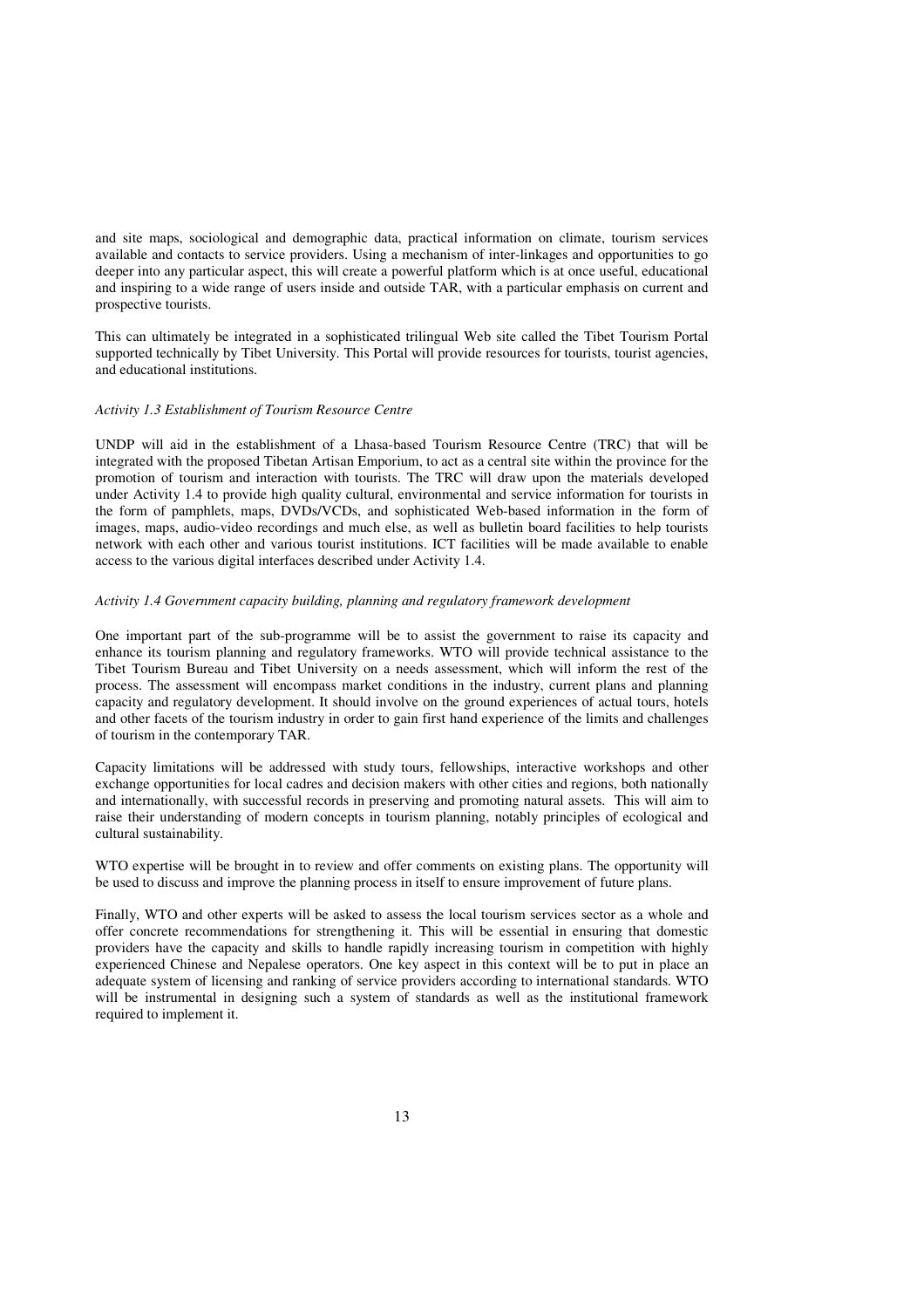#### *Output 3: Modern tourism products developed to integrate principles of cultural and environmental sensitivity, community participation and local income generation*

From the start of the sub-programme, the planning and implementation of recently initiated TTB initiatives will be supported to better integrate cultural and environmental sustainability and clearly include livelihoods and poverty reduction mechanisms.

In order to provide further inspiration and reference materials for the practical implementation of the principles of cultural and environmental sustainability, the sub-programme will also pilot comprehensive tourism planning and delivery at the village level. Emphasis will be put on the livelihoods aspect of such initiatives, ensuring that the proceeds of tourism activities to the largest extent possible stay with the local communities. The pilots will also pay attention to exploring opportunities to integrate handicrafts and other cultural products in broader tourism products.

Gender aspects of the tourism initiatives piloted will be thoroughly analysed and adjusted for in design and implementation, to ensure that the pilots do not worsen but alleviate any existing gender imbalances.

#### *Activity 1.5 Demonstration of Community Based Responsible Tourism Pilots*

It is essential that expanded tourism be channelled into communally responsible forms of tourism known as "ecotourism" or "geotourism" which take into account respect and support of the local environment and culture, as well as include local communities in planning and revenue sharing. UNDP will help with accessing documentation of such models of tourism along with case studies, and bringing in national and international experts to aid in planning and strategic development of communally responsible forms of tourism in training and actual implementation in the TAR. One of the core pilots will be working with TTB to prototype a model Family Inn, which will include local community management, handicraft workshops, cultural education and promotion, and environmentally progressive and sustainable energy resources, where they can watch handicrafts being produced first hand and learn about the background and context of the products before buying them straight from the hands of their hosts. This will ensure not only significantly higher proceeds to the artisans by eliminating costly middlemen, but also a considerably richer experience for tourists, strengthening the local culture as well as the tourism sector in the process. Likewise, the UNDP will help TTB plan for progressive Cultural Folklore Villages which combine recreational activity and cultural education which ties together local residents and tourists.

Technical assistance from WTO, study tours and exchange opportunities to learn from best practices in China as well as internationally will play important roles.

#### *Optional Activities*

An additional component could be set up to invigorate the local economy and provide members of the community living in the Old City with better opportunities to start and run businesses there. If local funds are available, the sub-programme may provide Tibetans vocational training in traditional construction techniques and engage those trained to work with local public and private subcontractors to work on refurbishment of sites within Old Lhasa City identified by the local government with the participation of the local population. The sub-programme may expect to generate a number of temporary and permanent jobs, in addition to making Old Lhasa more attractive and generating hope for a better future among the population.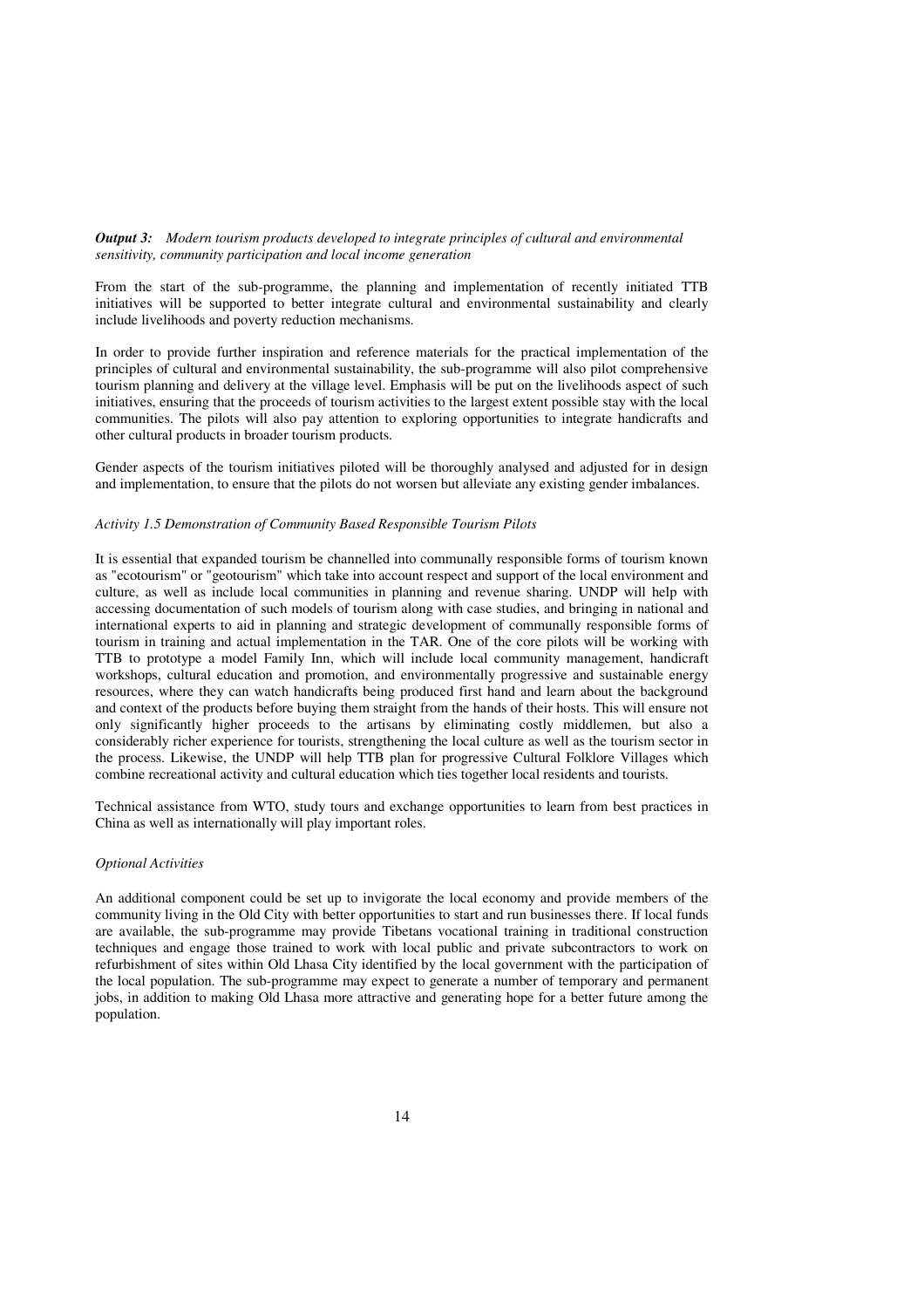Given sufficient resources the sub-programme in addition to the activities outlined above could also effectuate implementation of the plans for environmental clean-up of important cultural and natural resource sites.

Another possibility is to commit to a more systematic and wide ranging development of new products and services based upon various new forms of tourism.

#### *3.2.2 Sub-Programme Two: Development of Trade and Investment into TAR*

The new Qinghai-Tibet Rail Road and the opening of the India-China border for expanded trading will introduce considerable new possibilities in the economic realm. Thus it is an ideal time for UNDP to provide support with a focus on human capacity development in the realm of management, investment and industrialization.

*Outcome 2: Trade environment and capacity enhanced to facilitate pro-poor growth and expanded inter-country and international exchanges* 

*Output 4:* Development plans for trade and investment enhanced, regional trade policy dialogue and private sector linkages increased and government capacity for attracting and managing domestic, border and international trade and investment strengthened

The sub-programme will support the TAR government in strengthening the administrative capability necessary for regional trade analysis and regulation to further develop trading, investment and industrialization within China and with regional partners in Asia as well as internationally. This training support will be assisted by UNCTAD and be based on assessment of current and future needs.

The agencies will also provide more specific support by assisting the TAR government in elaborating its trade development strategy, particularly by drafting a strategy on border trade. The sub-programme will also help to improve local productivity capacity through supporting the development of entrepreneurship and SMEs. The strategies will incorporate thorough analysis of how gender differences affect and be affected by the development of trade in the sectors concerned.

The sub-programme will further work to enhance the local trade and investment promotion capacity by producing promotional materials. Platforms and channels for the delivery of these materials will also be developed. There will also be targeted training of key personnel on the public as well as the private side, based on needs analysis performed with technical assistance from UNCTAD. The sub-programme will also aim to build capacity for training of local enterprises in trade promotion and marketing. This will build on existing institutions that provide services to the private sector, preferably services that are given free or on a cost-recovery basis.

#### *Activity 2.1 Advocacy, networking and information sharing*

An important activity of the sub-programme will be advocacy, networking and information sharing towards potential trade partners and investors. This includes compiling various forms of advocacy materials, creating a website devoted to trade and development in TAR and hosting trade and investment fair Carrying out the Introducing Foreign Investment and Trade Fair. All of these will aim at providing information and policy support for trade and development, and strengthening understanding between Tibet and neighbouring countries and other domestic areas. Advocacy materials and website building will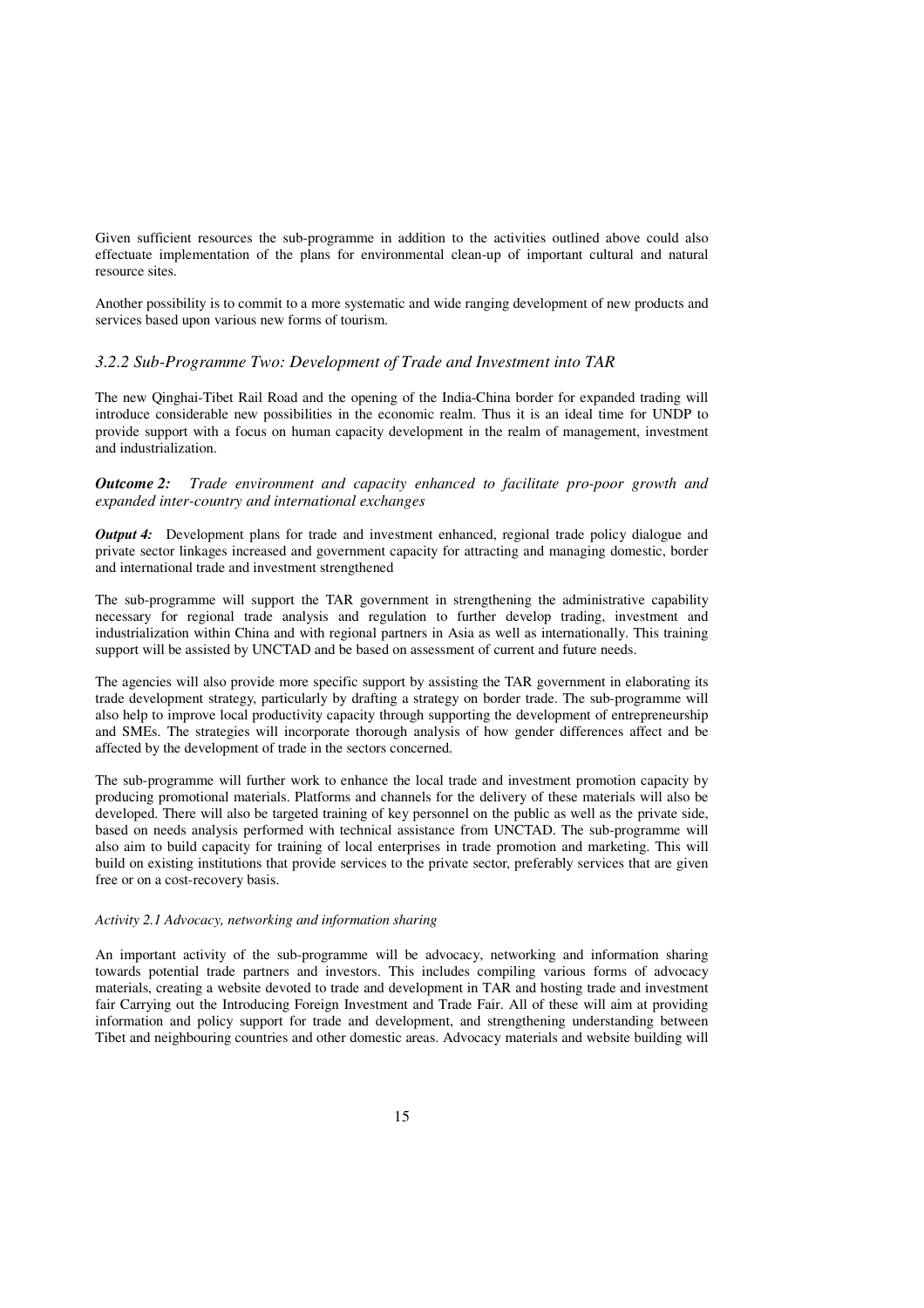complement each other in reflecting the basic situation of Tibet comprehensively, especially in providing formal and complete materials for managers and operators.

#### *Activity 2.2 Capacity building*

Another key activity will be theoretical and practical training, which will be the very core part of capacity increasing in trade development. It will target on diverse people involving trade, on the purpose of increasing knowledge and abilities of related department and personnel, improving the abilities of related departments and personnel in participating in foreign trade, improving the quality of foreign trade management and operation; and strengthening communication and exchanges among related government departments, enterprises and individuals.

To build TAR's local productive capacity, the following is important to provide enabling environment: (i) effective policies from the government; financing mechanisms established by government, financial institutions and the private sector (ii) education/training systems provided and supported by government, the private sector, support institutions such as academia (iii) technology development/transfer supported by government, the private sector, research institutes and universities (iv) infrastructure and industrial promotion by government and the private sector.

#### *Activity 2.3 Trade and investment planning*

Finally, the sub-programme will assist the government in formulating a "Plan of Border Trade Development of Tibet". This will entail research on the current status, challenges and prospects of border trade in Tibet; mapping out directions and concrete tasks for further development; and suggestions for formulating relevant government policy in the area.

Particular attention will be paid to studying the investment needs of the areas covered by the Programme and designing strategies to meet those needs by investment promotion internationally as well as in the rest of China.

The sub-programme will also provide opportunities for DOFCOM officials and key enterprise managers to make visits to neighbouring countries for comparison of trade and investment policies as well as to explore opportunities of cooperation.

### *3.2.3 Sub-Programme Three: Traditional Artisan Industry Developed and Modernized*

#### *Outcome 3: Handicrafts sector vitalized as a strategy for simultaneous income generation and cultural preservation*

The handicrafts development sub-programme will attempt to simultaneously preserve Tibetan culture, heritage and traditions and build a robust industry to create livelihoods, alleviate poverty and promote wider economic development in the TAR.

A multitude of approaches will be employed to this end – including documenting products and techniques, providing apprenticeship opportunities with ageing master artisans, enhancing capacity in business skills training, increasing networking, improving market access and encouraging an enabling policy and institutional environment. Another important approach will be the piloting of business models that are large and modern enough to be economically profitable while also strengthening living artisan traditions and provide channels and resources to individual rural artisans.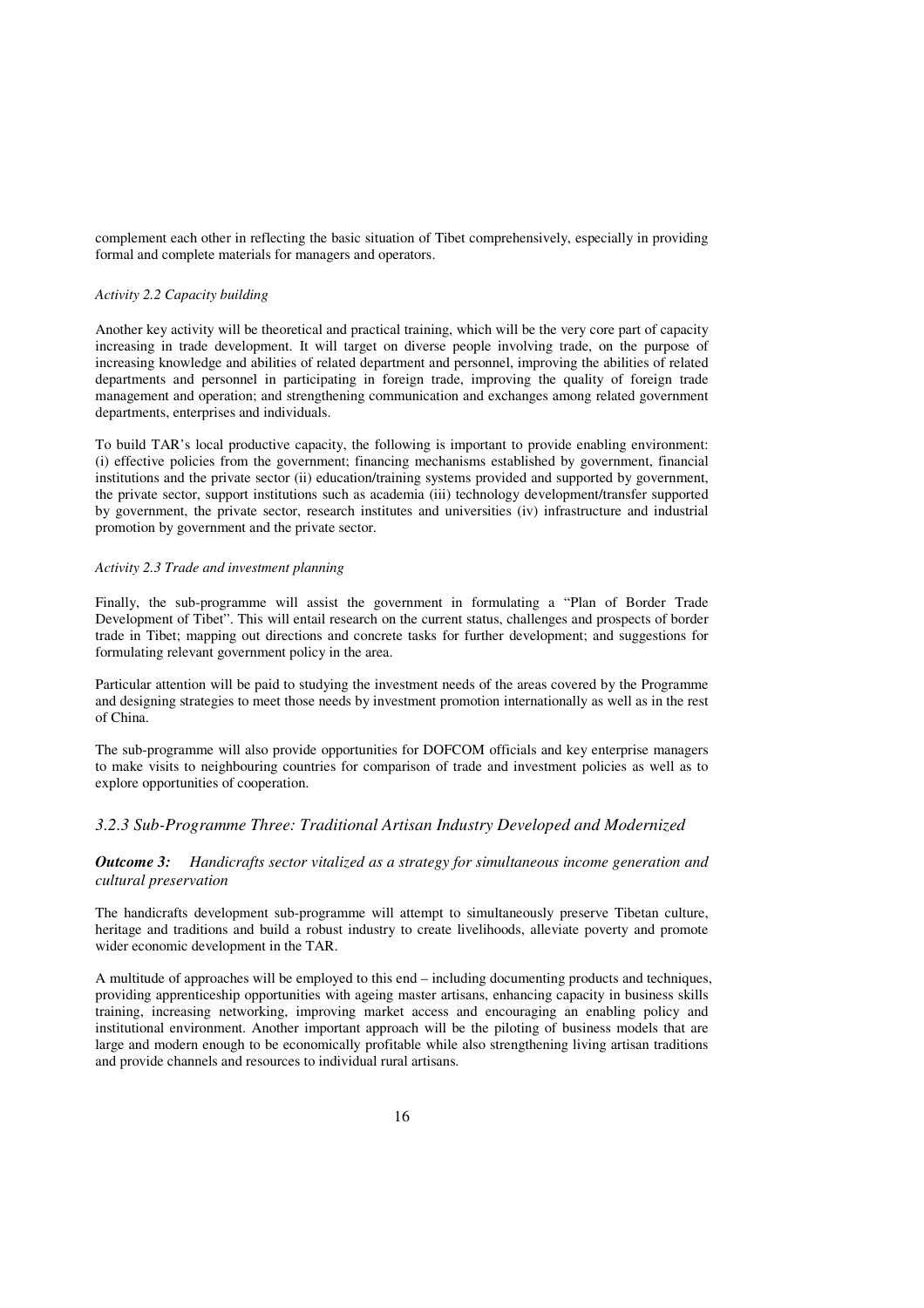*Output 5:* Enhanced understanding of the status of TAR traditional artisan industry as well as the needs and characteristics of such cultural industries leading to more informed and comprehensive plans for its modernization, preservation and development

The sub-programme will establish a comprehensive information repository of (i) existing types of handicrafts, including production techniques, raw materials and historic background (ii) remaining artisans and their production conditions. The repository will draw upon existing information, including assessments made in the precious UNDP handicrafts project, but much complementary surveying is expected.

Another focus will be handicrafts development planning support provided to the government. Existing policies and infrastructure related to artisan development will be updated through needs assessment for the handicrafts sector by way of complementary survey work. This work will be performed in connection with surveys under Output One. The surveys will include such topics as services available, regional socioeconomic conditions, and the needs of artisans, businesses and communities. Planning will then be done on the basis of these comprehensive surveys, and will aim to integrate handicrafts into economic plans in general and tourism plans in particular.

#### *Activity 3.1 Planning and surveys*

All activities detailed herein must be based upon a detailed survey of artisan traditions and economic activities in the TAR. The survey's purpose will be to enable a better understanding of extant traditions, their raw material needs, what training they require, their economic viability, how designs might be adapted, and general marketing needs. This information will be the necessary basis for a coherent strategy to improve the economic viability of these traditions while still maintaining their traditional character.

UNDP, with technical assistance from WTO, will help Tibet University researchers build a classification map of different types of handicrafts in consultation with a wide variety of academic and artisan experts. The mapping will classify individual products into multiple schemes (raw materials, production techniques, geographical distribution, end use etc.) in order to build an analytical template of survey information to be gathered both for cultural documentation and commercial purposes. Comprehensive guidelines must also be established for the survey teams on the purpose and use of these templates. The data collected will be disaggregated by gender and data categories selected to reflect potential differences between female and male artisans.

After methodological input from UNDP and WTO, the Township Enterprise Management Bureau should then take the lead in using these materials and guidelines to actually survey the townships. The project will seek manpower support from Tibet Academy of Social Sciences (TASS) and the Confederation of Trade and Commerce as well as allocation of resources by the Development and Reform Commission since such a comprehensive survey requires considerable manpower.

The scope of the survey will depend on the extent of allocated resources. It will focus on (i) actual artisan traditions and their products – mainly cultural documentation, but with business elements (ii) the artisans themselves and entrepreneurs who market their goods – purely business side.

Projects based at Tibet University and TASS will complement the surveys materials by contributing cultural documentation for specific areas in the form of photography, interviews, videography, and scholarly analysis. These materials will be useful for promotion, awareness raising, and the creation of vocational training materials. With the support of Tibet University Engineering School (Computing Science Department), the resources will be posted on the Web as a trilingual portal for accurate and reliable information on Tibetan handicrafts and used by both the TABN and the Emporium for a variety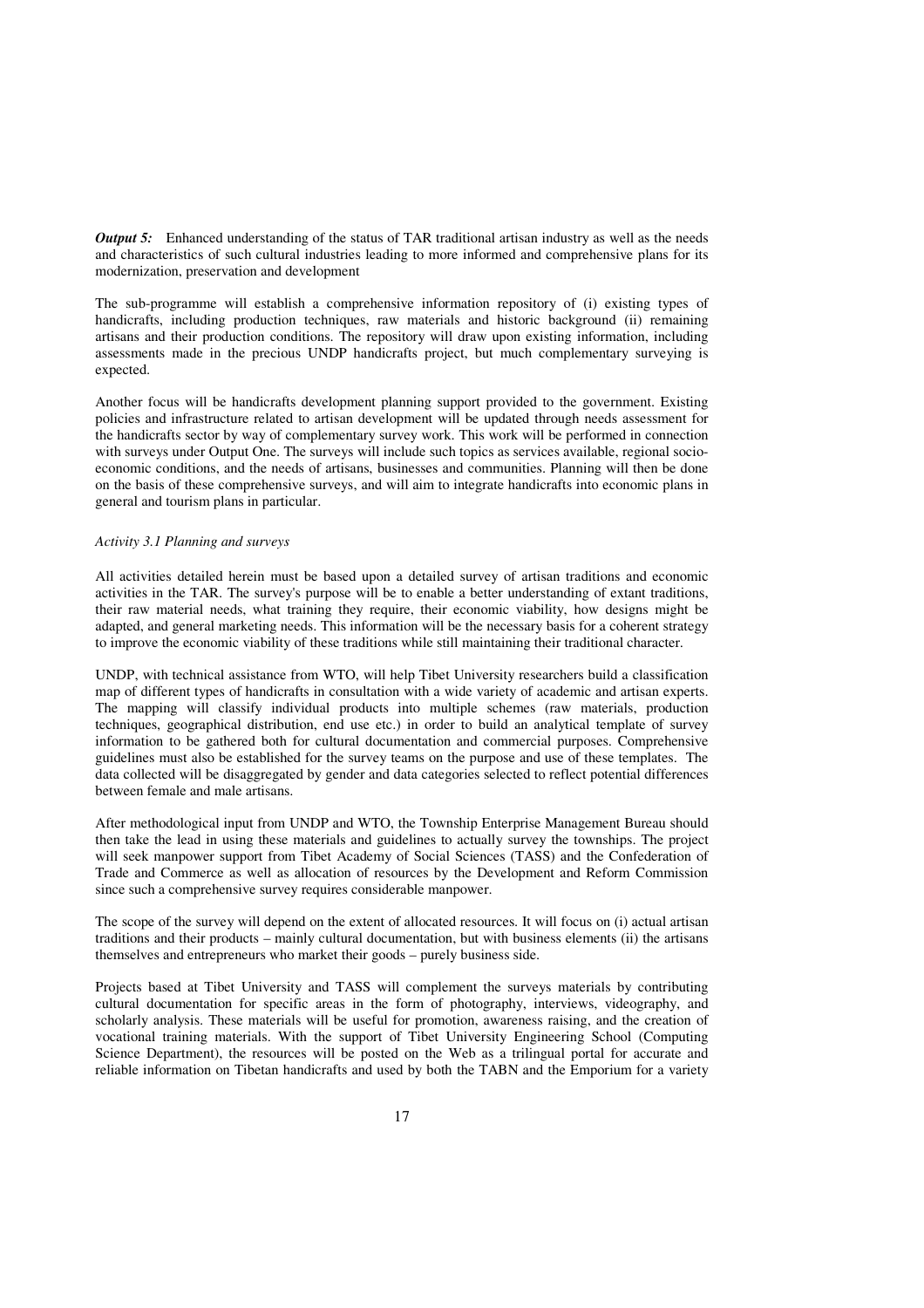of purposes and directed at a variety of clients: tourists, business people, artisans, vocational trainers, and government departments.

The system of classification will also form the basis for authentification and branding of artisan products as genuinely Tibetan traditional handicrafts. The project will seek technical assistance from UNESCO to develop a functional Made in Tibet branding system for handicrafts, which will be one important part of the strategy to give traditional artisans market leverage and ensure that the proceeds of sales benefit local producers. This brand may be entrusted to the TABN for licensing based upon the classification of traditional products, and the Emporium will be an important outlet for branded products as well as an information resource on the brand and the classification system (with immediate access to expanded historical, cultural and technical information on the various products for those who seek it).

#### *Output 6: Improved skills and enhanced support systems for networking, design, marketing, distribution for traditional Tibetan artisans and new artisan business models piloted*

The distributed nature of Tibetan population across vast geographical areas makes it economically difficult to sustain large scale production initiatives based on local household enterprises. Meanwhile any TAR project with a poverty alleviation objective needs to take into account the vast majority of Tibetan communities living in rural villages and nomadic settlements. The project will therefore establish production pilots by supporting the development of prefecture-level regional enterprises and their transformation into local enterprise networking and support centres for locally managed township or village level production. This will allow the project to be resource efficient while also reaching out to poor artisans in rural areas.

The sub-programme will also assist the TAR government in creating a Tibet Artisan Business Network (TABN) to link artisans together and provide training and market information as well as communication, negotiation and advocacy towards policy makers and commercial actors. The TABN will be closely linked to relevant government entities with cultural, economic, tourism and poverty mandates in order to provide a solid framework for artisan development as a broad mechanism for human development and cultural protection. Part of this framework will be the creation, promotion and support of a *Made in Tibet* branding certificate.

Finally, a Handicrafts Emporium will be established in Lhasa to function as an outlet for guaranteed authentic Tibetan handicrafts (not limited to the production engendered by this Programme) as well as a workshop, exhibition and information space for a living Tibetan handicrafts culture. The Emporium will also house the Tibet Tourism Resource Centre (TRC) created under Sub-Programme One.

All activities of the sub-programme will be gender sensitive, taking into account and adjusting for differences between female and male artisans, providing equal support to both and working consciously to reduce potential inequalities at the artistic, commercial or social level.

#### *Activity 3.2 Production Pilots through Artisan Support Enterprises (ASEs)*

The sub-programme will work to strengthen the supportive framework for artisans and artisan enterprises by developing model Artisan Support Enterprises (ASEs) that will perform several functions simultaneously. They will serve as a bridge between artisan producers at the local level and their markets for raw materials as well as finished output. Meanwhile, they will also provide training in both traditional techniques and modern business skills for prospective as well as accomplished artisans. Production methods will be developed that make use of modern tools while remaining true to the traditional heritage. Thus the ASEs will be used to develop sustainable methods to enlarge the artisan market and reducing poverty while stressing productivity and preservation of the traditional culture.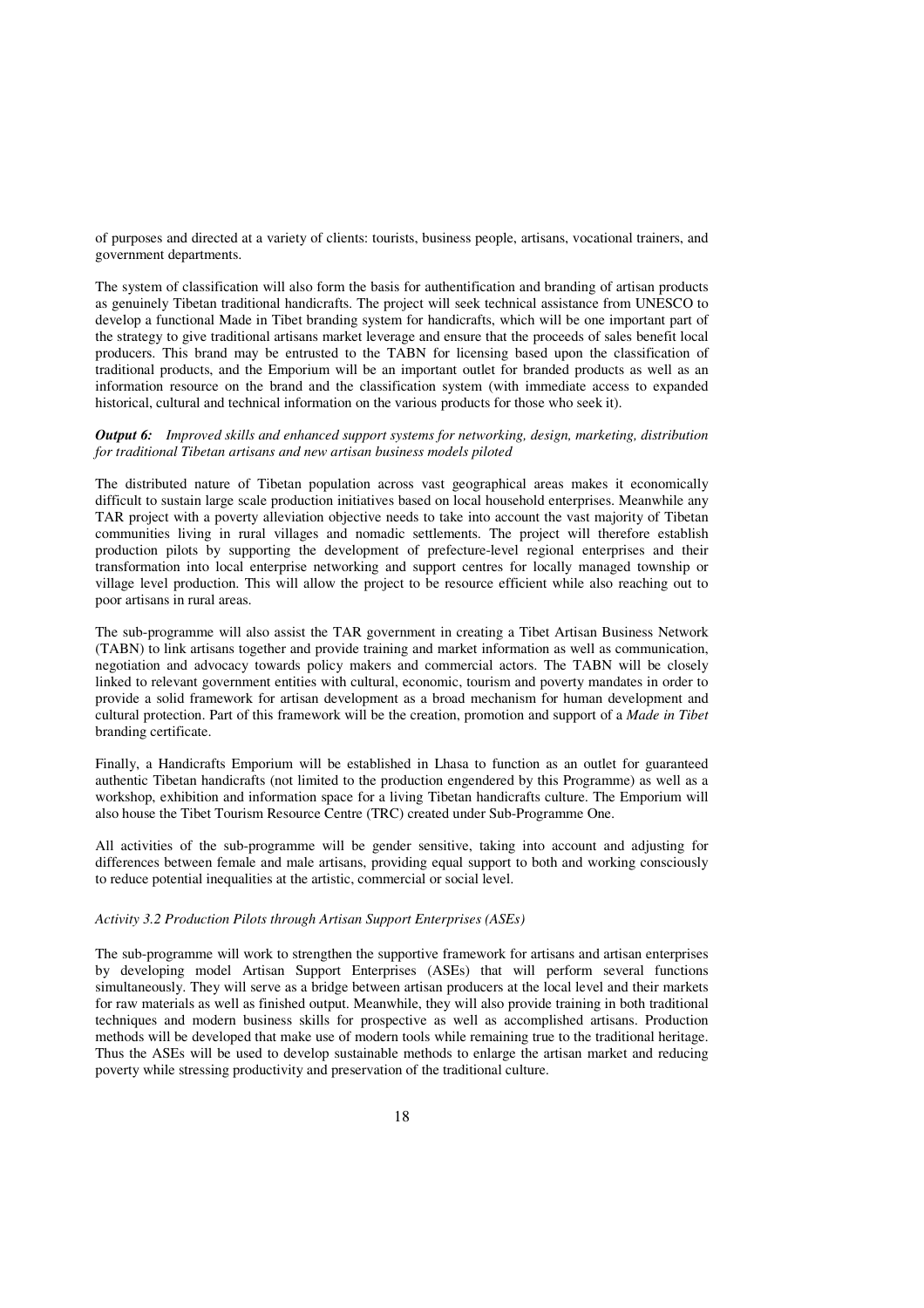The ASEs will provide scalable centres for artisans from across the given prefecture to gain long term employment and access to high quality training. Their scale will make possible efficient procurement of raw materials, distribution of finished products, transfer of marketing knowledge for both product design and end distribution, and training by local master artisans as well as by way of new technologies involving audio-video taped vocational materials.

In conjunction with local partners, several extant enterprises located in prefectural capitals will be identified on the basis of their track record of achievement, efficient and capacity. The project will provide training, planning and general support for them to both scale up and expand in function, with the aim of piloting a new business model while also servicing other parts of the wider programme.

The ASEs will perform several functions of importance to individual households, local economic development and cultural documentation and preservation needs as well as several aspects of the wider programme, acting as

- Incubators providing training, experience and networking for individual artisans
- Documentation units by inviting master artisans to guide and oversee production while extensively recording the classes they give for use as training materials intended for the public domain. The materials will be used by the TABN and published online for use by a variety of interested parties within and outside the TAR, including scholars, tourists, and most importantly active and prospective artisans.
- Gateways for the bulk procurement of and access to raw materials for local household based artisans as well as transfer of their products to the wider market through established channels.

Thus the regional enterprises will be also function to help provide support and training for these local enterprise and family workshop activities so that they will function to establish networks providing them access to materials, distribution and information sharing for them as "township or village production units". The regional enterprises will provide a conduit for local centres to gain access to necessary raw materials, a distribution outlet for centralized gathering of their end products to be provided to the broader market, an information resource centre providing ideas on new designs, techniques and other issues, and finally a training centre for periodic training.

The ASEs will also function as incubators in selected fields by inviting experienced artisan masters to transfer their skills to young apprentices who will also be provided with a broad set of business related skills and experience. Unique techniques such as carpet making, Thangka painting, plate-scripture printing and paper making will be methodically documented as they are being passed on. An incubator will act as a business unit of micro artisan enterprises by providing office utilities, Internet access; studio space, gallery, supplies, and training classes that feature topics such as business and marketing skills to small- and medium level artisan businesses. The incubator will also assist the artisans in developing a strategic marketing plan as well as direct access to markets and investors through information and networking through the TABN. The normal incubation period for an individual will be one year, including 2 to 3 graduations during the project phase.

Aside from providing trainings in the ASEs, the master artisans recruited by the project can be drawn upon as resource persons by the TABN as well as the Emporium, to give trainings and participate in workshops and events as well as the production of information materials.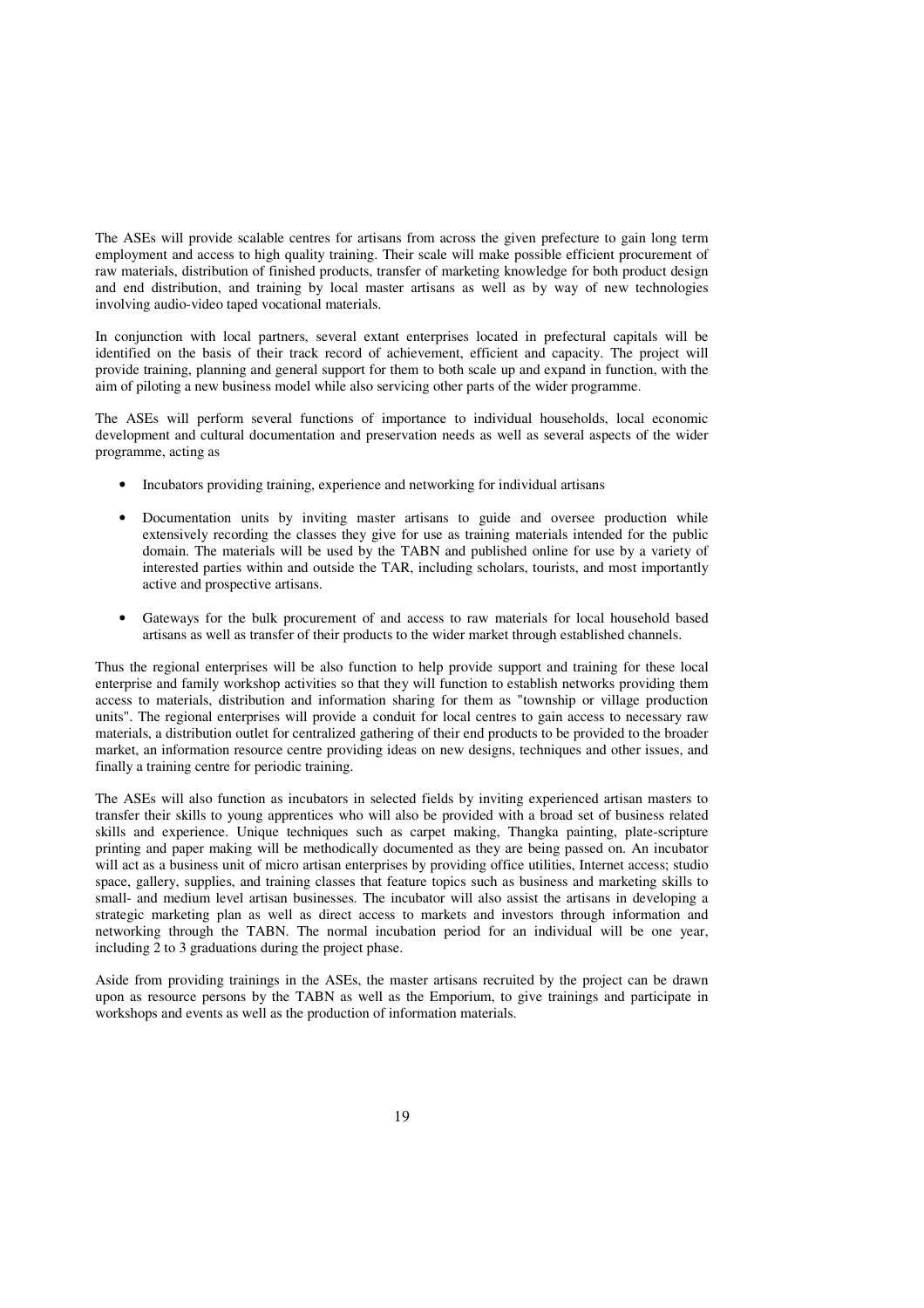Given that broader incubator functions are added to the ASEs, they can also be used as showcase resources to demonstrate a living, modern culture of traditional handicrafts to interested tourists. They should therefore be linked strategically into Sub-Programme One on tourism in a conscious manner.

The sites of the ASEs will be determined based on scrutiny of the survey materials collected under Activity 3.1. One site is suggested to be located in Nimu, a county famed for three types of Tibetan craftsmanship: Tibetan incense, plate-scripture printing and paper making. Other suggested sites are Xigaze and Lhasa, which are the locations for Thangka painting, Tibetan carpet making and other craft produces.

#### *Activity 3.3 Establishment of self-sustained Tibetan Artisan Business Network (TABN)*

The project will also aim to establish a province-wide Tibetan Artisan Business Network – a non-profit entrepreneurship-oriented organization aimed at building long-term sustainability for artisans' business operations. The network will coordinate with cultural enterprises, the private sector, donors, national/international counterparts, and markets within and outside Tibet to establish a business network among its branches. Professionals such as entrepreneurs and art specialists will staff the association.

The network will contribute to capacity building, improved access and empowerment of artisans by connecting them to each other and to relevant resources within and outside the programme, which in turn will benefit by inviting them to participate in planning, implementation and evaluation processes. The role of the network is to a) develop sound plans and business strategies for the growth and development of the organization and its clients (artisans); b) assess the needs of artisans in order to provide necessary interventions such as providing technology, skills or financial assistance; c) give artisans access to markets and help them maintain partnerships, especially in terms of corporate and civil partnerships; d) identify human resources, such as technical experts/volunteers, and financial resources; e) develop proposals according to investor requirements; f) provide advocacy and evaluation services and at both partnership and policy-level.

The network will be connected to the Emporium created under Activity 3.4, which will not only allow the artisans to retail their products through partnered enterprises, but also give them a chance to encounter potential clientele contacts, such as starred hotels and cultural enterprises in China. Subsequently, the network may further expand its clientele to new locations such as Hong Kong.

An advisory board is required to provide advisory support to the network. The objectives of the advisory board are to a) support the network in defining and adjust development strategy; b) guide and provide management and technical advice; c) promote artisan activities and assist in resources mobilization; d) afford objectivity, credibility and transparency to the network; e) participate in yearly reviews.

The network may eventually grow to encompass a wide range of activities. While in its early phase, the programmes will particularly focus on: 1) Offering Tibetan craft businesses an interactive network and online marketing venue; 2) A central site/knowledge and resource clearinghouse. A comprehensive marketing and communication programme will make artisan products known through advertisements in appropriate media and distribution to potential market sectors.

By utilizing all the above components and providing better facilities, a sustainable Incubation environment will be created and Tibetan artisans will be better equipped to acclimatize themselves to the market. The network should be hosted at a competent institution such as an art school of Lhasa University.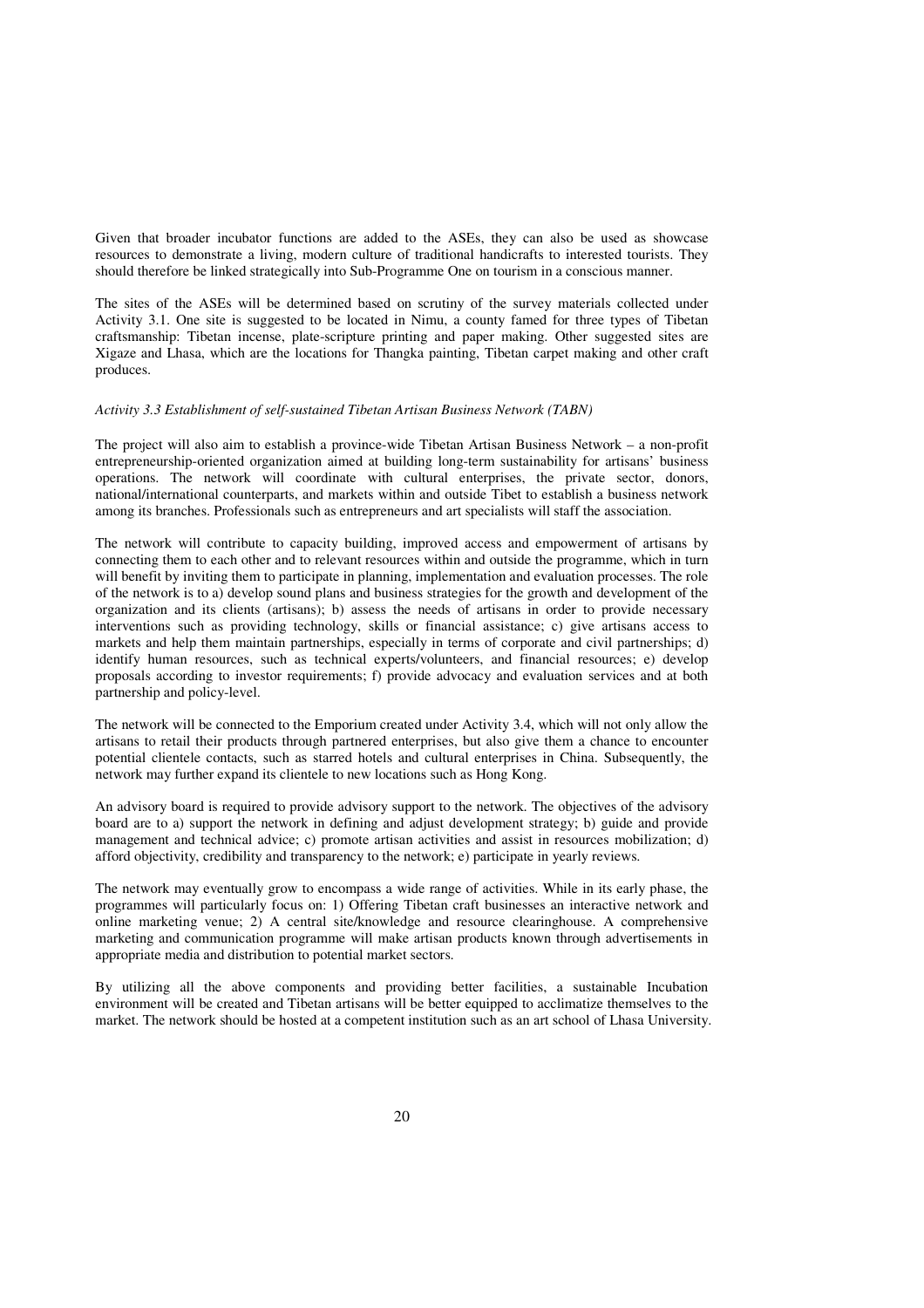#### *Activity 3.4 Creation of an Emporium as living cultural space*

This component will support the government in designing and establishing a Handicrafts Emporium with commercial, educational, information-sharing and networking functions in the Old Lhasa City area. The Emporium will provide a centralized government sponsored outlet for traditional Tibetan artisan products, as is common throughout Asia, but should also be used to leverage other parts of the programme to become something more comprehensive and considerably richer. The Emporium should be used as a living space for a multitude of aspects of Tibetan culture, providing visitors with (i) rich personal impressions of the culture through interactive workshops, exhibitions and events (ii) a wealth of cultural, historical, social, geographical and tourism information allowing users to access deep or general knowledge according to needs and interests (iii) a credible one-stop shop for quality handicrafts goods and tourism services as well as documentary and educational materials.

Thus in addition to providing an outlet with fixed prices for traditional Tibetan artisan products that are reasonably priced and of high quality, the Emporium will also have a strong educational focus with computer aided as well as regular displays of information and documentation on the creation, variety, and significance of these products, and in general extensive information sharing and access. The Emporium will thus play a central role in helping educate consumers and enterprises alike so that a viable end market exists in Lhasa for these products.

The Emporium should draw upon the other components of the sub-programme, for instance in inviting Master Artisans from the ASEs established under Activity 3.2 to hold training workshops where visitors can observe apprentices learning or even partake themselves. Professors from Tibet University could be invited to give lectures on handicrafts, art history or other culture-related topics in the Emporium. Their students could be invited to give educational walks through Lhasa for tourists, using the Emporium as a base point.

This mix of high quality information and services will add considerable value to consumers while also serving to revitalize the cultural content of the products on offer in the Emporium and elsewhere. It will also help establish a dynamic connection between the tourism and the handicrafts industry. An important point in this respect will be to develop varied and flexible forms of delivery of information that will allow people to access different depths of information according to their individual needs and interests. ICT solutions can play a key role in this, with the same materials servicing tourists in Lhasa as well as prospective visitors abroad.

The Emporium will, along with a Made in Tibet branding, be an important way to ensure consumers of authenticity and quality of the products. The seal will provide customers assurance that the products in question legitimately come from the TAR (and not other provinces in China or Nepal), and reflect authentic cultural traditions of artisan production with integrity.

The Emporium will also be combined with the previously mentioned Tourism Resource Centre into one coherent whole, which will serve to strengthen both the individual components as well as promote an environment conducive to cultural vitality.

A Tibet Artisan Business Centre (TABC) can also be established in the Emporium, as one physical platform of the TABN for the purpose of marketing, knowledge sharing and partnership building. The Centre will also act as a central knowledge and resource clearinghouse equipped with the following functions: (i) Tibetan Artisans Community Website, allowing artisan communities to exchange information between regions, craft councils and organizations (ii) ICT facilities providing artisans with Computer Aided Design capabilities and training, printers and scanners (iii) Artisan Resource Archives housing rosters of existing traditional Tibetan crafts, e-literature, books and magazines related to art,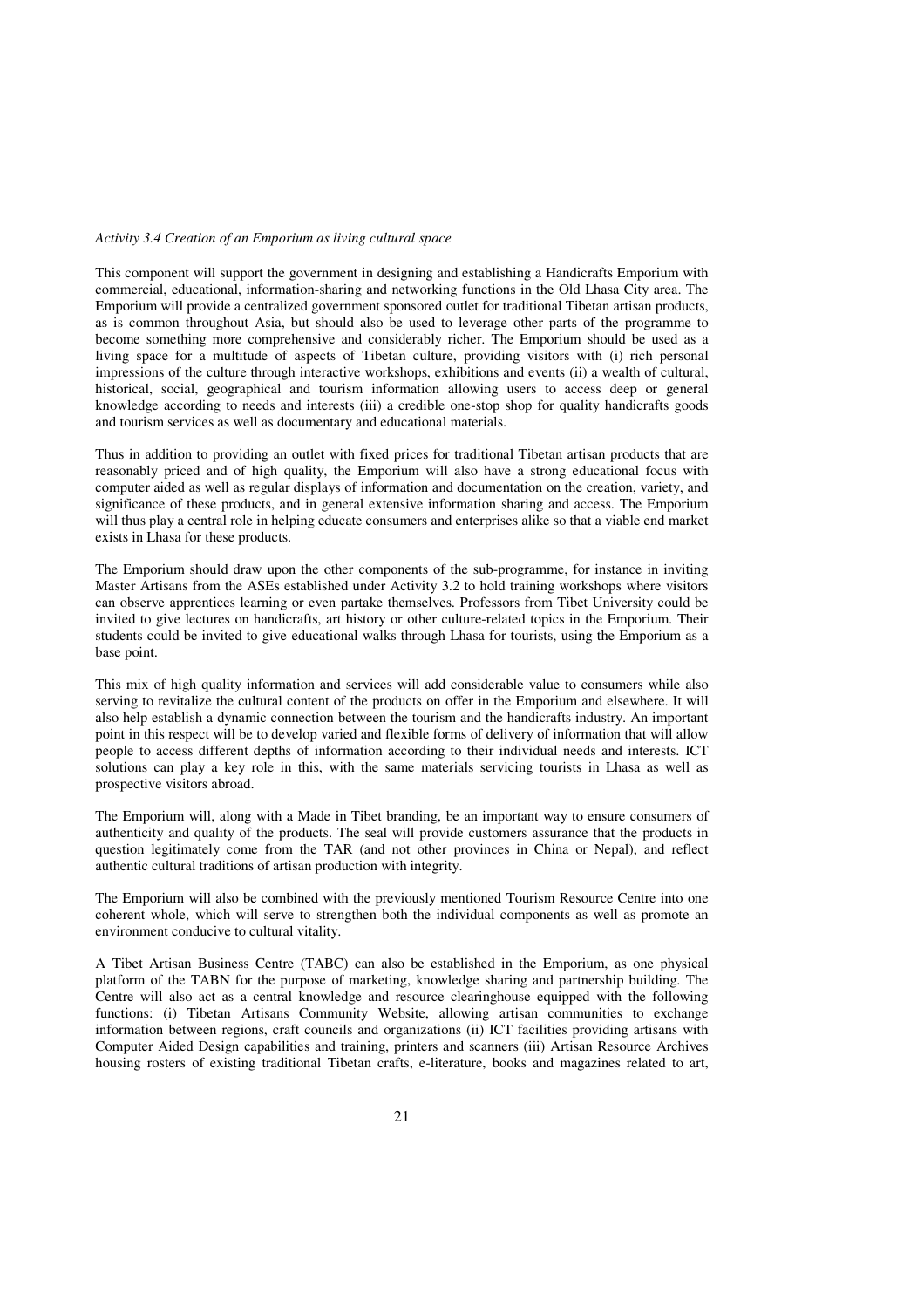design, crafts and production methods. Outstanding contemporary Tibetan artisan work and craft-related sources from other regions will also be archived and exhibited in the TABC.

The Emporium should be centrally located near the Jokhang monastery, in a traditional style building with sufficient space to host a variety of different functions as outlined. Employees should speak Tibetan, Chinese and English while there should also be resources in other languages, notably Japanese.

#### *Optional Activities*

An optional component would be the provision of microcredit to support artisan entrepreneurship through either the ASEs or the TABN.

Another optional component would be the systematic and comprehensive recording and collection of audio-video documentary materials which would prevent the extinction of local skills and traditions while also providing a valuable basis for vocational training materials. It could also be used for academic and promotional purposes.

Adding Emporiums in several locations, including Beijing, Shanghai, Hong Kong, New York and London, as well as airports, which could also be explored as potential venues.

#### *3.2.4 Sub-Programme Four: Old Lhasa City Protection and Development*

#### *Outcome 4: Old urban centres revitalized culturally and economically and their importance to contemporary Tibetan development enhanced*

By working with the local government to protect and revive Old Lhasa City, UNDP will exemplify the economic value of cultural preservation and demonstrate how socioeconomic needs and cultural concerns can be mutually supportive in the context of tourism. The sub-programme will work to develop the longterm capacity of Old Lhasa City to generate tourism and associated incomes by a combination of restoration and modernization, while putting great emphasis on keeping it a living environment and upholding the central role it plays in Tibetan religious and cultural life. The project will to this end use strategies that combine aspects of restoration and repair, community participation, entrepreneurial initiatives, and urban development.

*Output 7:* Understanding of traditional architectural practices and their value in the context of tourism improved and coupled with enhanced development planning, raised traditional restoration skills and improved coordination between government agencies

The sub-programme will work to raise awareness of value of cultural resources and the importance of these for the future among the leadership as well as the local communities themselves. For this purpose as well as to develop proper monitoring of the structures that remain, the sub-programme will establish a comprehensive inventory of existing resources based on existing materials as well as additional survey work reviewing the current situation and conditions in Old Lhasa.

Assisting the local government in city planning as well as economic, cultural and other related planning will be an important focus of the sub-programme. The aim will be to create an integrated planning process for Old Lhasa City based upon experiences from the national as well as the international arena, incorporating cultural, economic, social and architectural concerns into one coherent strategy for the area.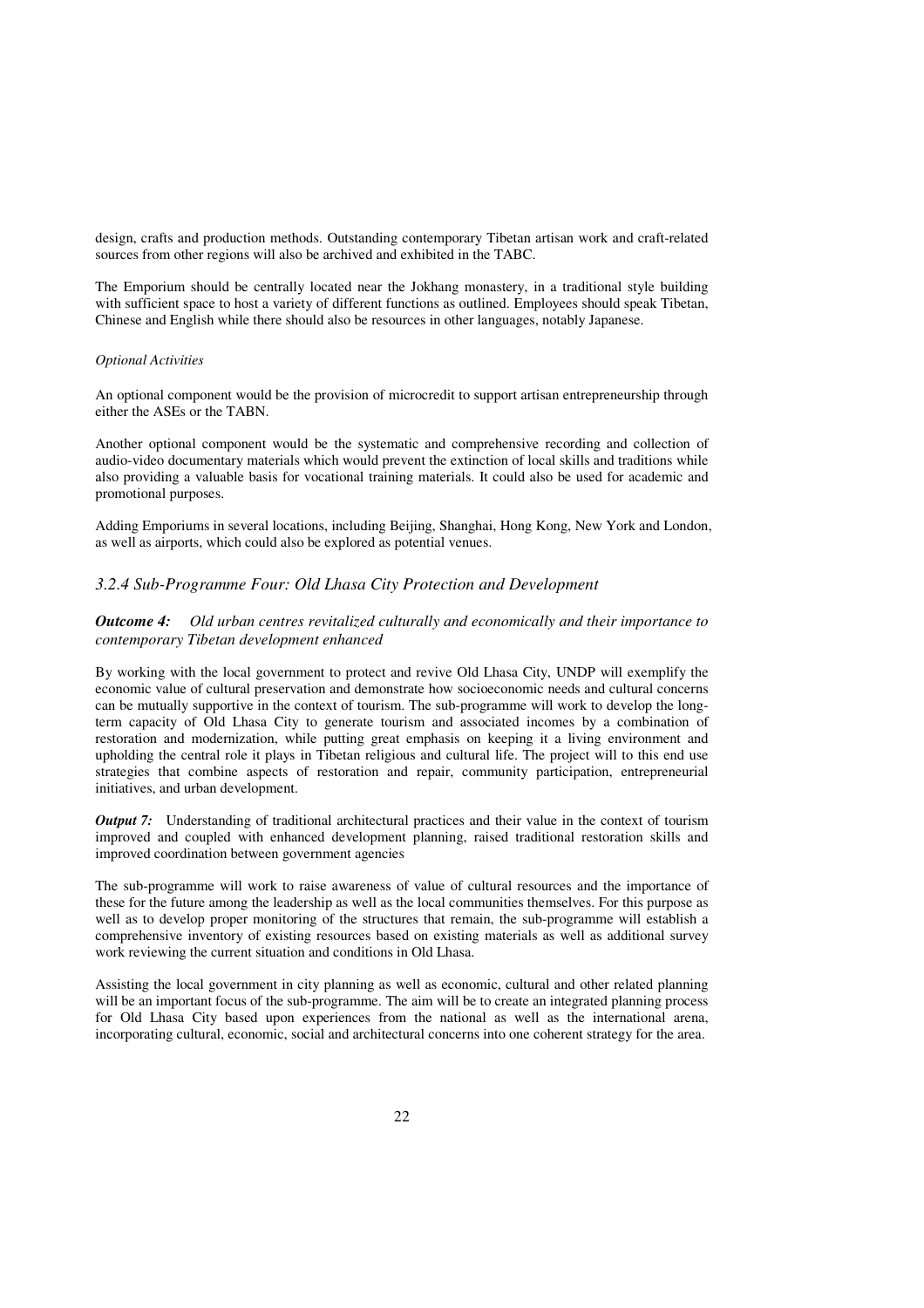The sub-programme will also assist the government in establishing a long-term management structure that ensures appropriate levels of public sector management of resources and landscape in Old Lhasa and its environs. Both public administrative bodies and local communities will have key roles to play in this management as well as the overall planning process, to ensure that Lhasa doesn't develop into a place for tourism that excludes, or radically shifts, its all-important character and existence as a holy city for a large Tibetan population. At the same time, the immense potential of Lhasa not only for itself but also as an attraction and gateway for tourism to other parts of Tibet should be leveraged and harnessed to generate incomes and improve development outcomes across the plateau.

The sub-programme will clearly take into account the impact of all activities on the local community in order to minimize demographic change and ensure that the Old Lhasa City remains a living Tibetan neighbourhood. It will bring together policy makers and local communities in the planning process and strive to develop plans and agendas based on broad consensus and agreement. Change needs to be accepted and managed in manners that are compatible with the past, and still meet the direct needs of the present, without jeopardizing realistic expectations for the future.

One key challenge is to strike a balance between traditional habitats and modern facilities for hygiene and access to things like water and electricity. Another sensitive challenge foreseen is to deal with the current overcrowding, which is a consistent source of degradation and a major strain on the living environment. The differing needs of women and men will be analysed and explicitly integrated into overall planning.

The sub-programme will be linked to other parts of the overall programme as they relate to tourism and economic activity in the Old Lhasa City. In particular, close integration with certain parts of the subprogramme on tourism will be of key importance.

#### *Activity 4.1 Assessment and resource inventory*

One of the first activities of the sub-programme will be to establish a comprehensive inventory of existing resources based on existing materials as well as additional survey work reviewing the current situation and conditions in Old Lhasa.

This information will be used to inform the planning process and to develop proper monitoring of the structures that remain. It will also be a key part of the initiative to raise awareness of value of cultural resources and the importance of these for the future among the leadership as well as the local communities themselves.

Finally, a comprehensive inventory of cultural resources in Old Lhasa City will provide important input for the production of tourism materials under Sub-Programme One.

#### *Activity 4.2 Establishment of resource management structure*

The sub-programme will also assist the government in establishing a long-term management structure that ensures appropriate levels of public sector management of resources and landscape in Old Lhasa and its environs.

Both public administrative bodies, local inhabitants and religious communities will have key roles to play in this management as well as the overall planning process, to ensure that Lhasa doesn't develop into a place for tourism that excludes, or radically shifts, its all-important character and existence as a holy city for a large Tibetan population. At the same time, the immense potential of Lhasa not only for itself but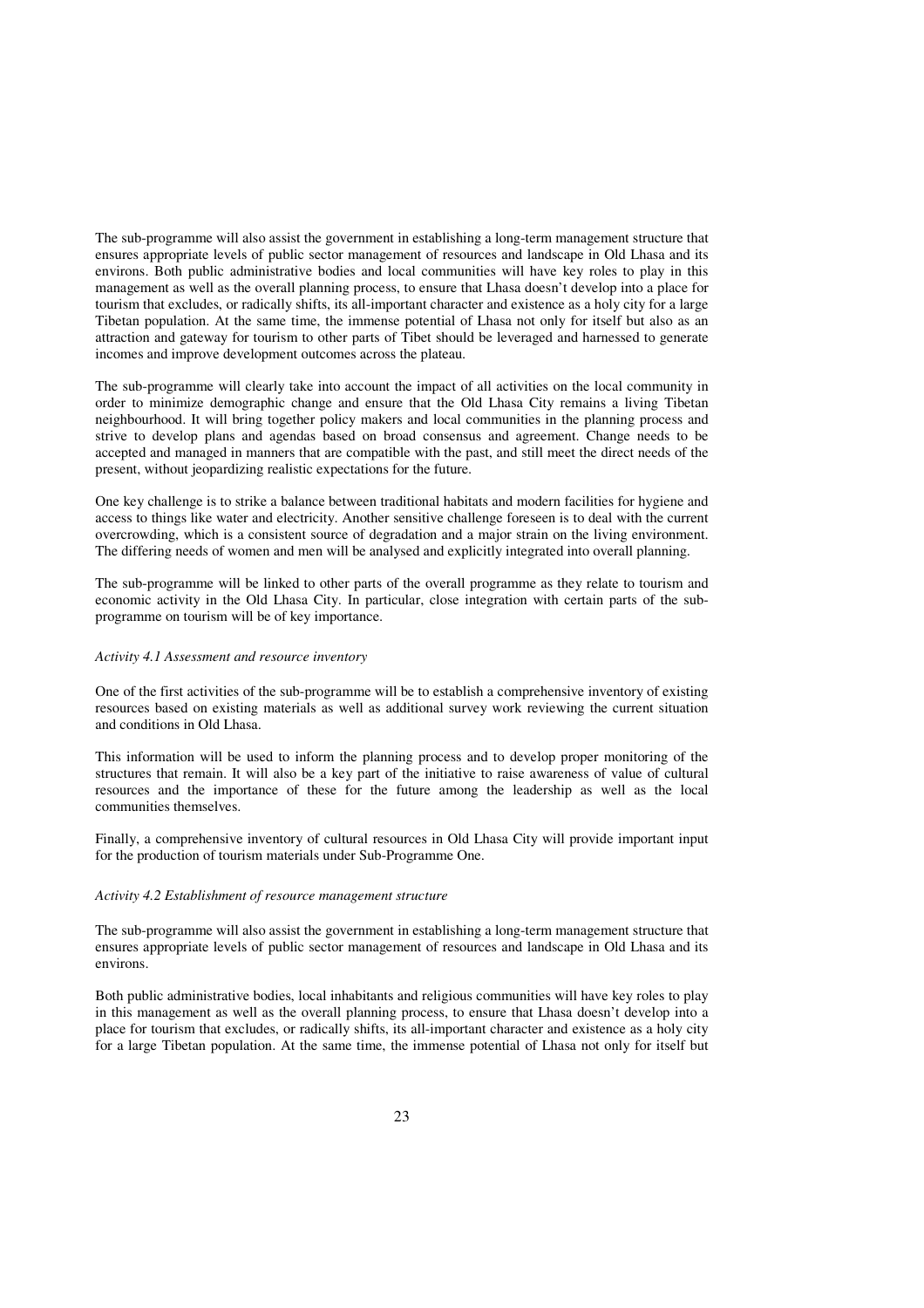also as an attraction and gateway for tourism to other parts of Tibet should be leveraged and harnessed to generate incomes and improve development outcomes across the plateau.

#### *Activity 4.3 Review of development plans and capacity building for local government*

Assisting the local government in city planning as well as economic, cultural and other related planning will be an important focus of the sub-programme. As a first step, international and national experts will be mobilized to assist the government in reviewing existing development plans that concern Old Lhasa City in the wider sense. A broad consultative process including workshops involving all key stakeholders at the Lhasa, TAR and national levels will be of great importance in ensuring that newly developed draft plans take into account domestic priorities as well as international best practices and lessons learned in other countries on how to develop old city centres while preserving them as a living cultural environment.

Opportunities provided by this process will be used to raise the awareness and planning capacity of the government and encourage the creation of an integrated planning process for Old Lhasa City, incorporating cultural, economic, social and architectural concerns into one coherent strategy for the area.

This will be part of a wider capacity building exercise aiming to enhance the understanding of policy makers for the value of the cultural resources in Old Lhasa City and how to leverage them in a wise and sustainable manner. Examples from the national as well as the international arena will be provided through study tours and interactive workshops aiming to give decision makers and implementing cadres a first hand understanding of the issues and potential solutions. These study tours will be implemented early in the programe and give priority to the successful experiences of UN programmes in this regard. Concrete trainings on urban development will pay particular attention to any differing needs of women and men in terms of hygiene, water and other facilities as relevant in the Tibetan context.

#### *Optional Activities*

An optional component would be to build a systematic and comprehensive body of documentation on traditional Tibetan architectural practices, including their history and cultural significance as well as the more technical aspects. This could be used for vocational training courses as well as for academic and promotional purposes.

### *3.2.5 Sub-Programme Five: Tibet Development Forum Platform and Synergy Building*

*Outcome 5: Regional exchange and cooperation strengthened through Forum mechanism and programme coordination enhanced to leverage synergies* 

*Output 8:* Improved networking of TAR within China and with other nations on key development areas such as trade and tourism and enhanced understanding of models and training systems already extant in to support those areas, as well as increased coordination and synergy building within the programme itself

This sub-programme aims to strengthen dialogue between key partners in promoting development of TAR both domestically and regionally. The former will be addressed by establishing local consultation and coordination mechanisms or channels between the many actors involved in and approached by the various components of the wider programme. Establishing partnerships with key institutions in bordering provinces and countries will also be important to create a relevant and credible mechanism for dialogue and exchang e. This is expected to considerably improve the outcome of the programme, given the many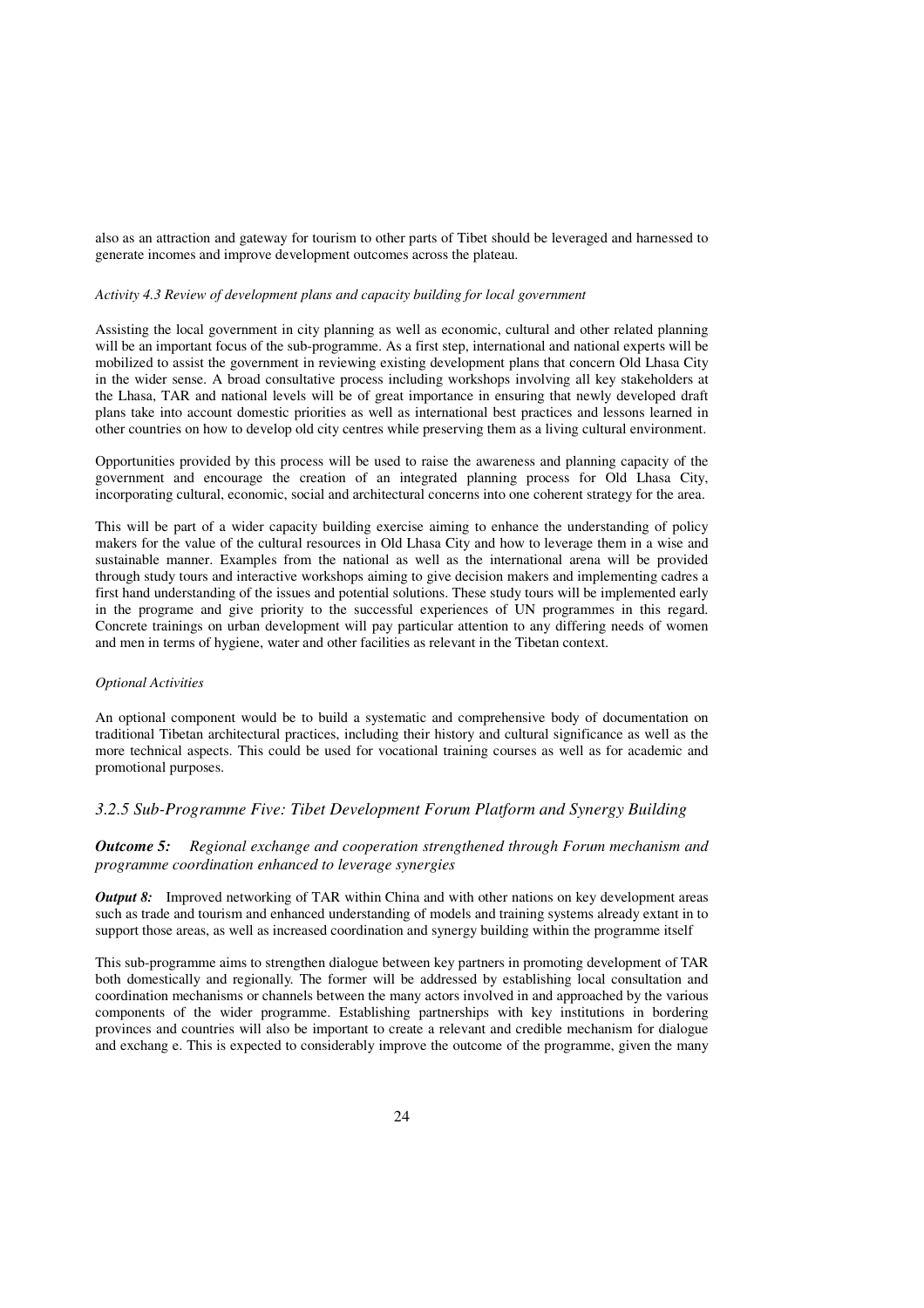interconnections between them in terms of topics as well as activities. It will therefore be an important function for the success of the overarching goals of the programme.

The main such mechanism will be an Advisory Committee, chaired by the TAR government and cochaired by UNDP and MOFCOM, with participants including the implementing agencies of the subprogrammes, other relevant government bodies and the donors contributing to the programme. The Advisory Committee will ensure that the programme works efficiently towards its goals and uses potential synergies well. It will rely on broad consultation to make significant decisions on the programme, including the theme and topics of the Tibet Development Forums.

The latter will be modelled on the "The International Symposium on Trade and Development of the Tibet Autonomous Region and its Neighbouring Countries" jointly arranged by UNDP, MOFCOM and Tibet Autonomous Region in September 2004. Its objective was to provide a forum for participants from international, regional, national and local organizations and communities, including the public, nongovernmental and private sectors, to discuss and better understand issues and challenges in promoting trade between the TAR and neighbouring countries, which will stimulate sustained economic growth with equity benefiting the rural poor, women, ethnic minorities and other marginalized peoples in the region without jeopardizing natural resources. In particular, the focus was on the synchronization of direction and framework of trade policy between the TAR and its neighbours; the building of an institutional platform of exchange between governments, trade promotion institutions and scholars; and exchanges of information and experiences on cultural preservation and eco-tourism.

Given the success of the Symposium, it was suggested that a similar Tibet Development Forum be periodically held to serve as a platform for addressing various topics of importance to the development of the TAR and its neighbours. Such Forums would provide a platform for policy makers, private business, academic experts and representatives of civil society from the national, regional and international levels to engage in constructive dialogue and information exchange, deepen relationships and partnerships and assess ongoing progress towards shared goals.

#### *Activity 5.1 Establishment of the Forum mechanism*

While it is hoped that the mechanism will be sustained beyond the length of the Programme, the first installments of the Forum can be leveraged to provide input and momentum for the various subprogrammes. In that spirit, the first Forum tentatively will be devoted to Sustainable Tourism, which is a not only a topic of crucial importance to the development of Tibet but also an area where increased cooperation and coordination throughout the region would be highly desirable for all.

The Forums shall to the largest extent possible be given concrete goals based on the needs of the TAR and its neighbours. It is hoped that the Forums will stimulate joint development plans, agreements and partnerships between public as well as private actors. The Forums will consciously provide space for women in terms of the selection of topics as well as presenters and invitees.

While the Forums will involve a wide range of actors from various sectors, it will be necessary to establish an implementation mechanism that will be unchanging over time. DOFCOM will be the implementing secretariat of the Forum, with different agencies involved in each installment depending on the topic at hand An appropriate long-term implementation framework will be created in consultations with key partners to ensure the smooth implementation of a sequence of Forums, including beyond the end of the UNDP programme.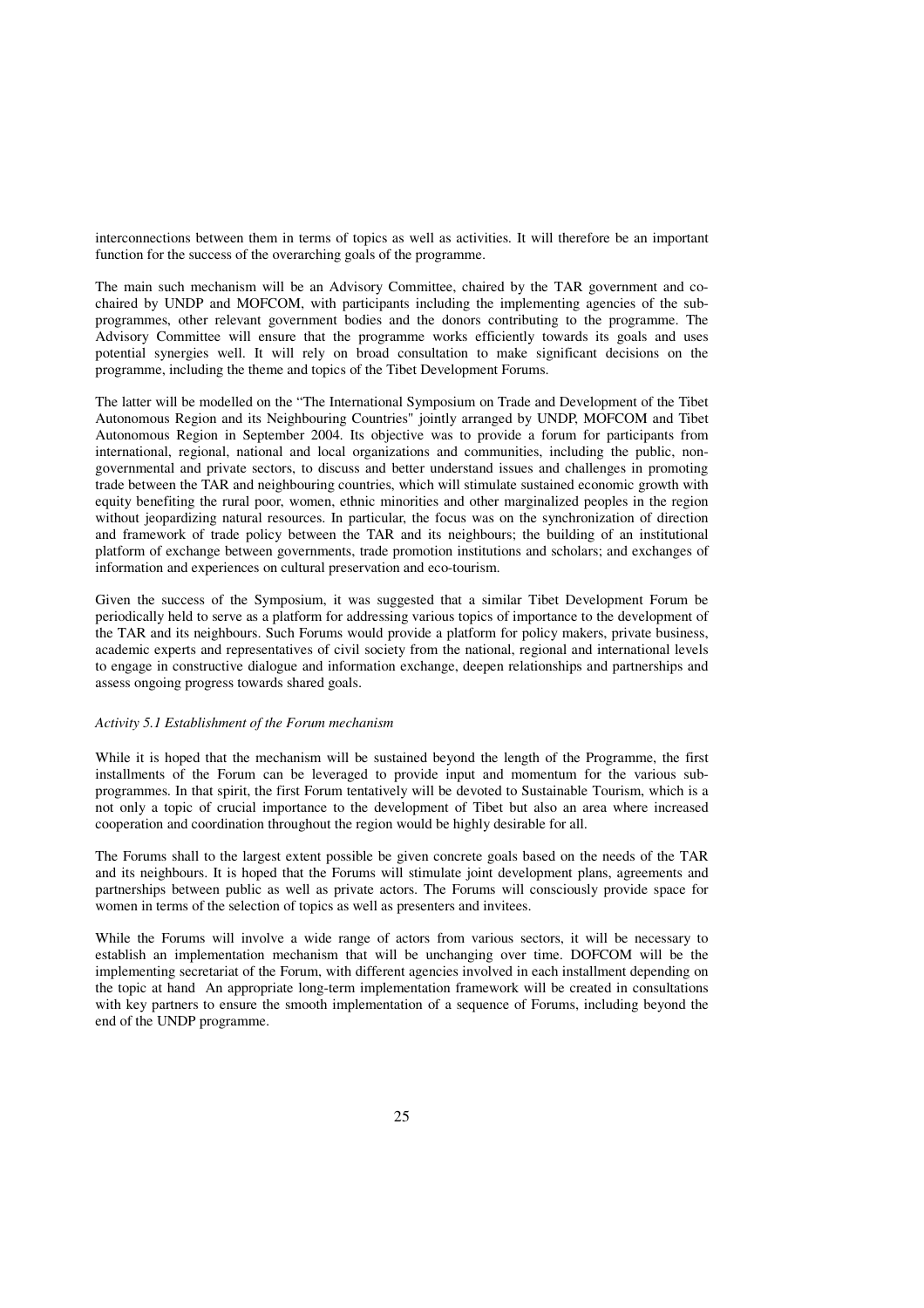*Activity 5.2 Planning and implementation for the Forums* 

Based on the implementation arrangements developed under Activity 5.1, Forums will be periodically held throughout the length of the Programme. Work on planning and arranging the events will therefore be continually ongoing. One important part of these efforts will be to link the Forums to each other and to the wider Programme and to give them concrete objectives and desired outputs. This will allow the platform to not only become more useful and relevant as a policy tool, but also greatly benefit the Programme and thus the TAR as a whole.

# **PART IV PROGRAMME MANAGEMENT, MONITORING AND EVALUATION**

#### **4.1 Management arrangements**

The China International Centre for Economic and Technical Exchanges (CICETE) is nominated by the Ministry of Commerce of China (MOFCOM) as the Government Coordinating Agency and Implementing Partner directly responsible for the Government's participation in each annual work plan (AWP) of this project. The AWPs describe the specific results to be achieved and will form the basic agreement between UNDP and the Implementing Partner on the use of resources. CICETE as the Implementing Partner is responsible and accountable for managing the project, achieving the project outputs, and for the effective use of UNDP resources. The reference to "Implementing Partner(s)" shall mean "Executing Agency (ies)" as used in the SBAA.

The Government Cooperating Agency of the project is the Department of Commerce (DOFCOM) of Tibet Autonomous Region, which will be responsible for coordinating the various agencies involved in the implementation of the various sub-programmes.

As the main development partner to the project, the United Nations Development Programme (UNDP) will make funds available under approved budget items, ensure compliance of the umbrella programme with UNDP policies on the use of project funds, recruit and supervise the activities of international and national experts; introduce appropriate international practices to sub-programmes, share the experience of its related projects in China, and help in monitoring the project's intended results through an appropriate review and evaluation mechanism.

The Programme is signed with the government of the Tibet Autonomous Region, which will be the ultimate counterpart for the implementation of its activities. Thus, the TAR governor or a designated vice governor shall take lead of the critical coordination function.

The various sub-programmes will be practically implemented by different lead agencies, with DOFCOM playing a key role in coordinating the overall Programme. Each counterpart will be responsible for: overall coordination and administration; the provision of administrative staff; providing necessary logistical support infrastructure (offices and local transportation) for undertaking the sub-programmes at national, provincial/regional, prefecture, county, town and village levels; assigning counterpart professional staff to work with the project team experts; and ensuring the cooperation of related agencies in connection with provision of data and other inputs.

# **Advisory Committee**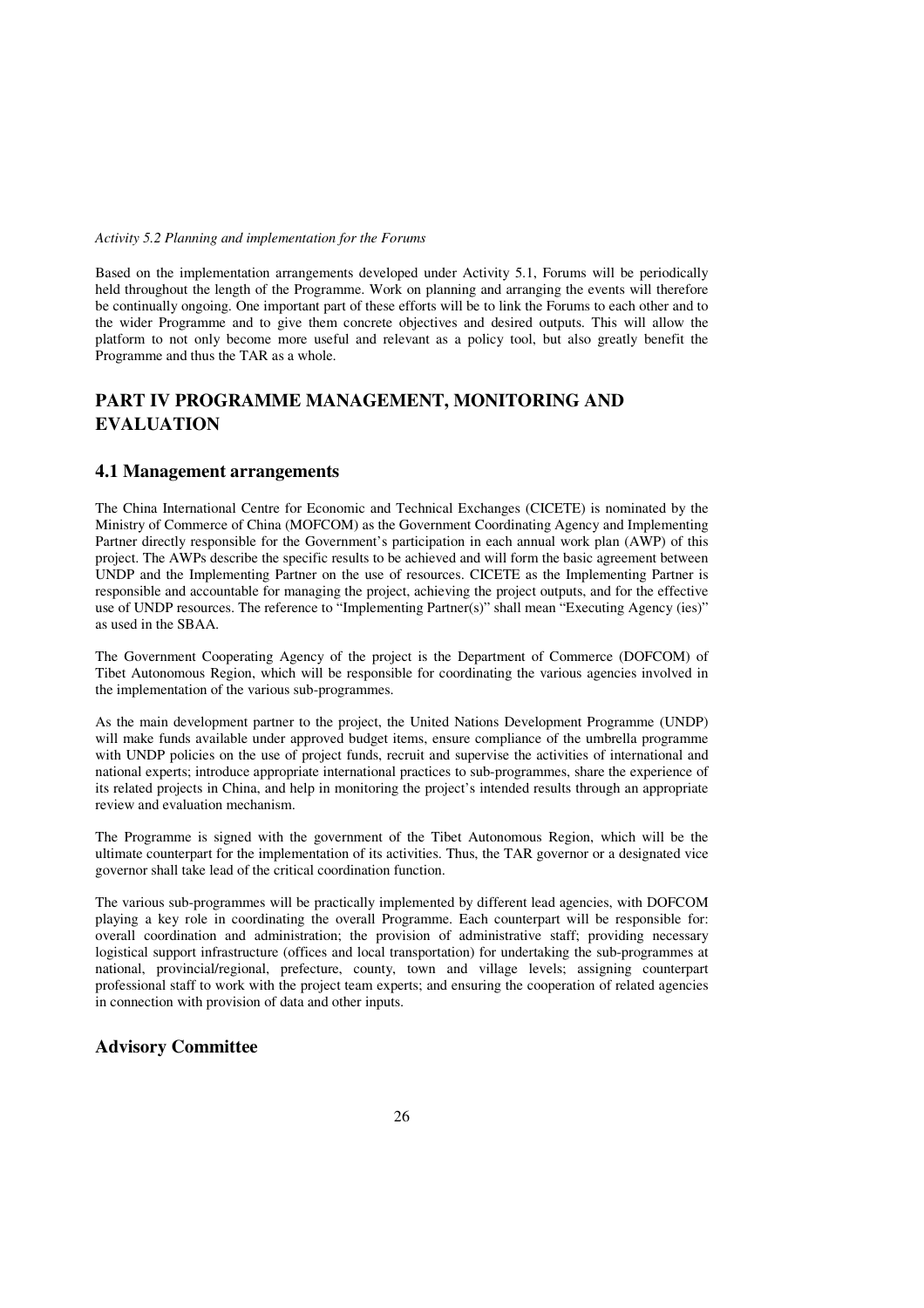The programme will establish an Advisory Committee under Sub-Programme Five, which will include representatives from UNDP, MOFCOM, TAR Government, DOFCOM, TAR Tourism Administration, TAR Department of Culture, Lhasa Municipal Government, TAR Development and Reform Commission, TAR Department of Agriculture and Animal Husbandry (Township Enterprise Management Bureau), and donors contributing to the programme. The Committee should be chaired by the TAR Vice Governor or designated Vice Secretary and co-chaired by UNDP and CICETE.

The main function of the Advisory Committee will be to ensure smooth coordination of partners and activities to ensure that synergies are leveraged and that the programme remains a coherent effort to efficiently reach its stated goals and objectives. Based on consultations as relevant with stakeholders in the government, private or civil sector as well as other development actors, it will make strategic decisions for the programme, including suggesting the topics of the Forums.

#### **Programme Management Office and Staff**

The programme will establish a programme coordination and implementation support office (PCISO) within DOFCOM, with the task of providing overall facilitation to the smooth coordination of the many partners involved in implementing the programme. The office will also function as a secretariat for the Advisory Committee. The office will be headed by a National Programme Director (NPD) at DG level, who will be responsible for endorsing and overseeing all activities, including development of capacity and planning, implementation of demonstration sub-projects and dissemination activities. A particularly important role will be in coordinating sub-programme activities to ensure efficient and effective use of project resources. The PCISO will open independent bank account to ensure separate booking of project fund utilization.

Each sub-programme will establish a project management office (PMO) in the relevant lead agency, which will assign an official at the DG or vice DG level as project office director (POD) to lead the PMO. The POD will be supported by appointed National Programme Managers (NPMs) responsible for coordinating the implementation of sub-programmes; organizing and holding sub-programme review meetings; integrating the reports from the different areas into a single document; reviewing subprogramme work plans; providing administrative support to the programme implementing agencies; and advocacy for the programme at national level. The NPMs will be either in-kind contributions of agency staff or dedicated staff recruited locally to fulltime positions.

The NPMs will be supported by national or international Chief Technical Advisors (CTAs), including United Nations Volunteers recruited through the UNV system. The NPMs will be responsible for the dayto-day management of each of the sub-programmes, with the CTAs providing technical support and ensuring that technical aspects of the project are undertaken at the required standard within time and budget.

Through the joint efforts of the NPD, PODs, NPMs and CTAs, there will be opportunities for the sharing of resources between the five sub-programmes such as office space and equipment, administrative staff, and ground transportation as well as coordination of detailed activities to generate the synergy necessary for an efficient and effective attainment of all programme goals.

The Programme will utilise national and international experts and consultants to support and consolidate the implementation of programme activities. Capacity strengthening will be provided through the assignment of counterpart professional staff working with the international and national experts. Detailed management arrangements for individual components will be worked out by partners at the outset of programme activities. PODs and NPMs, will, in consultation with the NPD, CICETE and UNDP, draw up detailed arrangements vis-à-vis each component for approval by the Advisory Committee. This will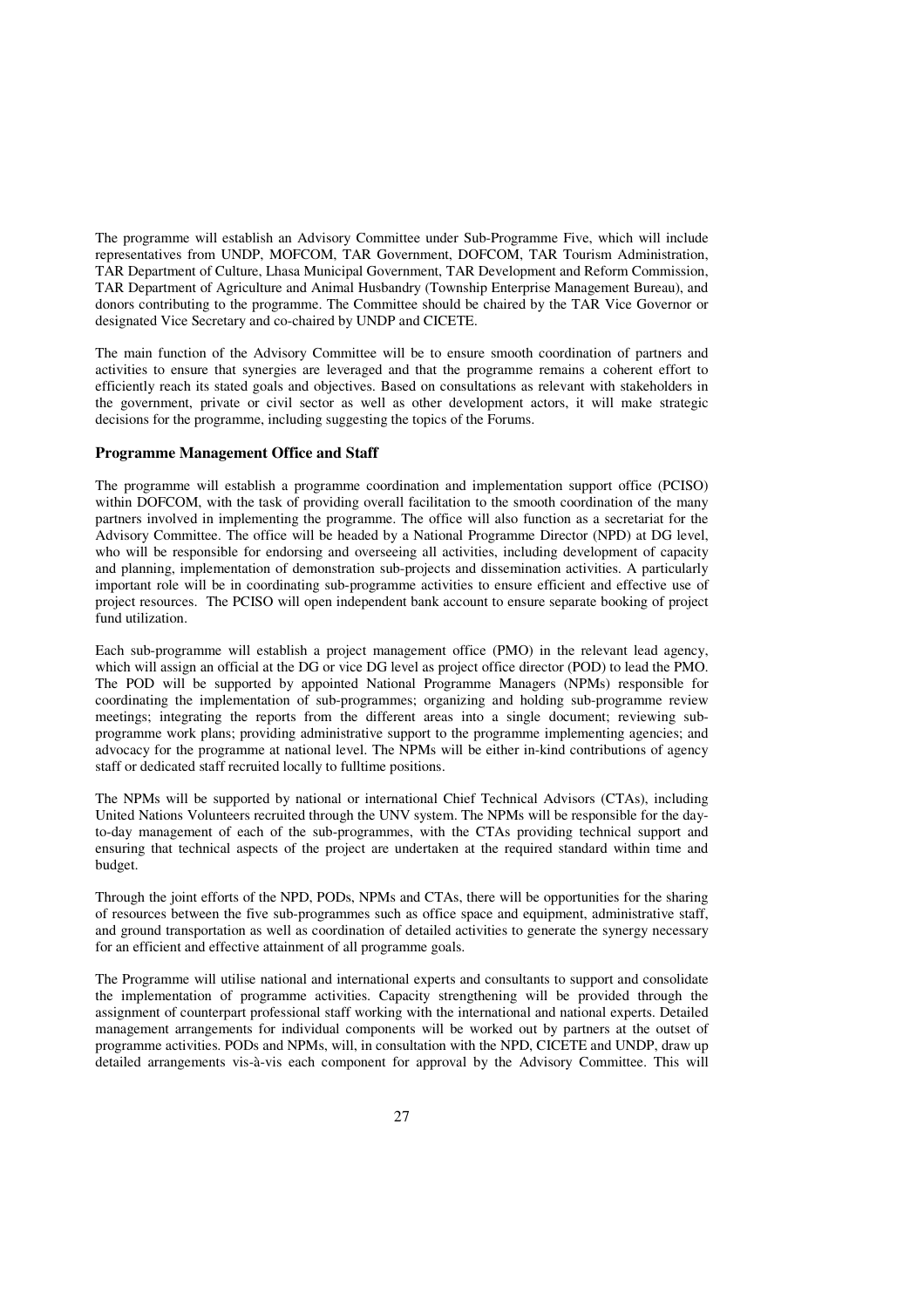include a detailed work plan, key partners, the input of national and international experts, concrete options for synergy between programme partners and activities, monitoring and evaluation arrangements etc.

# **4.2 Strategic Partnerships**

The successful implementation of the programme will depend on the development of effective partnerships between numerous different agencies at multiple levels. Partnerships will be pursued with national and local agencies, as well as international partners and the private sector to enrich and further programme aims. The Tibet Programme Advisory Committee will be the vehicle through which strong partnerships and sub-programme synergies can be achieved. Key partners will be:

#### **Local Implementing agencies**

- a. The TAR Government will be directly invited to be the overarching custodian of the Programme and of the Forum in order to provide the legitimacy and coordinating authority necessary to implement such a complex programme across the various partners involved.
- b. The Department of Commerce will play an important role as coordinator of the programme as well as lead agency on the Trade sub-programme and core implementer of the Forum over the longer term.
- c. The Tibet Tourism Bureau (TTB) will be lead agency on the Tourism sub-programme and also play a key role in integrating handicrafts in overall tourism planning and making it an integral part of the tourism sector. Promoting partnerships between the Tibetan craft and tourism industries for joint marketing and branding efforts towards local, domestic and international travellers through craft events and promotion, to the benefit of both industries.
- d. The Township Enterprise Management Bureau (TEMB) of the Department of Agriculture and Animal Husbandry will be the lead agency on the handicrafts sub-programme. Even if they are not, this partnership will be important in gathering and consolidating information on the current status of the handicrafts industry and actors as well as implementation of various field related aspects of the sub-programme.
- e. The Lhasa Municipal Land Resources Planning Bureau will be lead agency on the Old Lhasa City sub-programme, with the Lhasa Municipal Construction Bureau also playing a very vital role and contributing staff to the PMO. The Municipal Governmentof Lhasa will provide overall guidance for the sub-programme.

#### **Other key partners**

- a. The World Tourism Organization (WTO) will be a key catalyst to the programme, providing technical assistance and capacity building for the development of responsible and sustainable tourism in Tibet.
- b. UNCTAD will be instrumental in many of the trade-related activities, including trade policy and planning activities, supporting dialogue and exchange of experiences between the TAR and its neighbours and designing information and promotional resources and activities.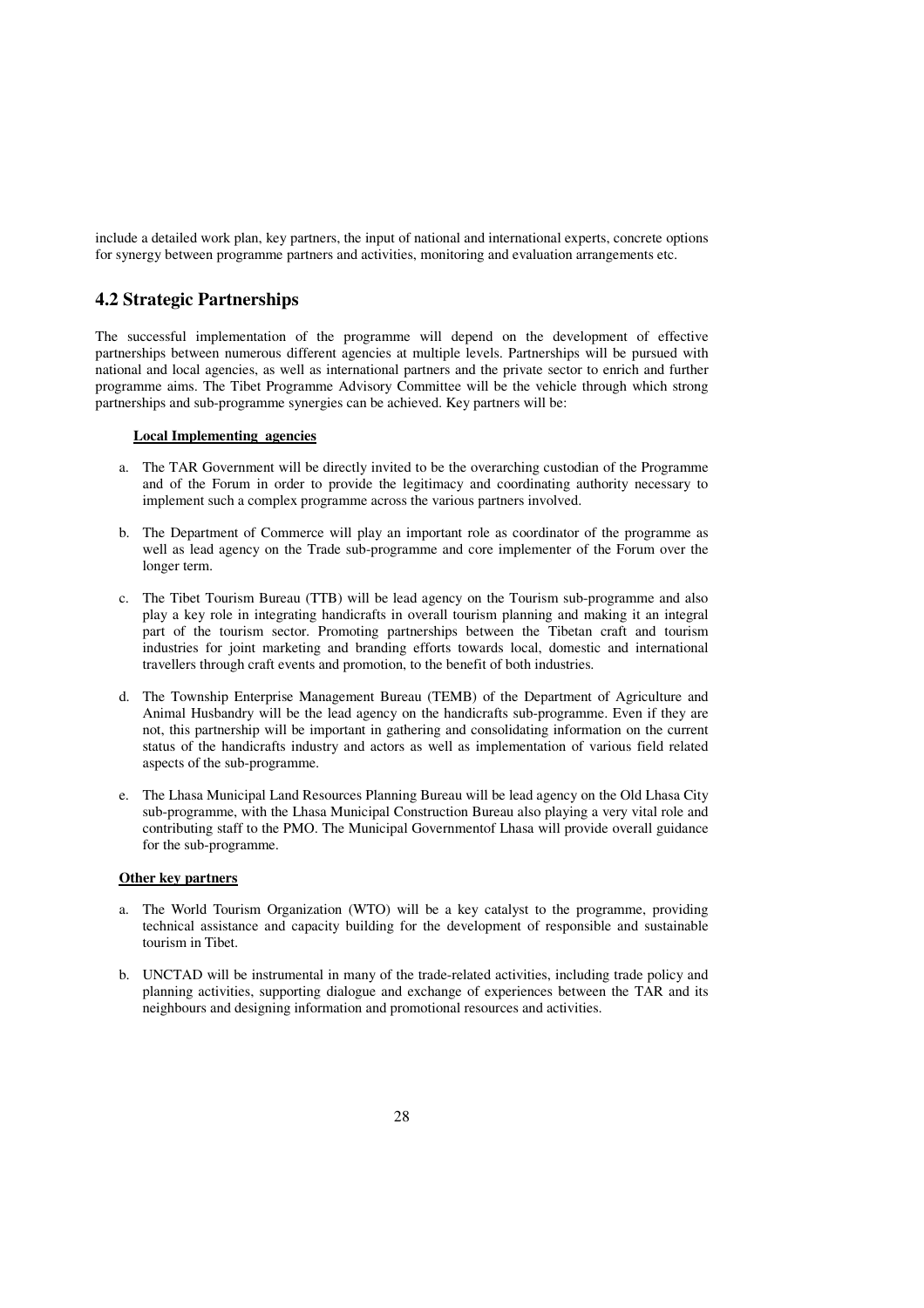- c. The Tibetan Culture Preservation and Development Association (TCPDA) will be a valuable partner to widen the prospect of involvement by a variety of government, business and social organizations.
- d. The Development and Reform Commission (DRC) will play an important role in securing support and cost-sharing from the many other government actors that will need to be involved. It will also fill a crucial function for the component on artisan development planning and the integration of these plans with other key planning and policy initiatives.
- e. The Ministry of Construction will be important partners for discussions pertaining to the development planning of Lhasa City.
- f. The Cultural Relics Bureau under the TAR Department for Culture will also be an important partner. for the Old Lhasa City sub-programme
- g. The Tibet University Tourism and Foreign Language School will be critical for strengthening the training programmes for tourism managers and tourism guides with a focus on responsible tourism (ecotourism or geotourism) and local culture and environmental knowledge.
- h. Tibet University Arts School will be crucial to provide expertise for assessments and planning, as well as providing support for authentic training. It will also be important in building documentation that can be used for vocational training and customer promotion. Finally, developing techniques to use modern tools to raise efficiency in handicrafts production while remaining faithful to traditional practices will be crucial input for the ASEs in Activity 3.2.
- i. The Tibet Academy of Social Sciences (TASS) will be valuable in providing practical support for surveys and documentation of artisan traditions as well as tourism related cultural resources across TAR, to be used for planning as well as vocational training and promotion activities.
- j. The Federation of Industry and Commerce will be an important partnership by providing access to its networks of members and local offices and helping to strengthen links to the regular commercial sector at all levels. Both the policy development under Activity 3.1 and business planning for the ASEs under Activity 3.2 will benefit greatly from drawing upon the expertise of the Federation and its members regarding constraints and obstacles to SME business in Tibet. Likewise, it will be important for the TABN under Activity 3.3 to link up with the Federation.
- k. The Tibet Women's Federation (TWF) could help address specific gender issues related to artisan development as well as provide general support for the project, including materials and experiences from the previous UNDP project on artisan development.
- l. The Tibet Poverty Alleviation Fund (TPAF) should be partnered with given the similarities of their Dropenling project to parts of the UNDP sub-programme. Joint advocacy and promotion efforts and information sharing would be beneficial to both parties. Their input would be valuable in creating the standards and authenticity seal. Given space and interest, Dropenling could be offered an outlet for their products in the Emporium to be established in Activity 3.4.
- m. UNESCO could provide technical assistance in the work to establish handicraft quality standards and creating a Made in Tibet seal of authenticity as well as best practices on planning old city centres.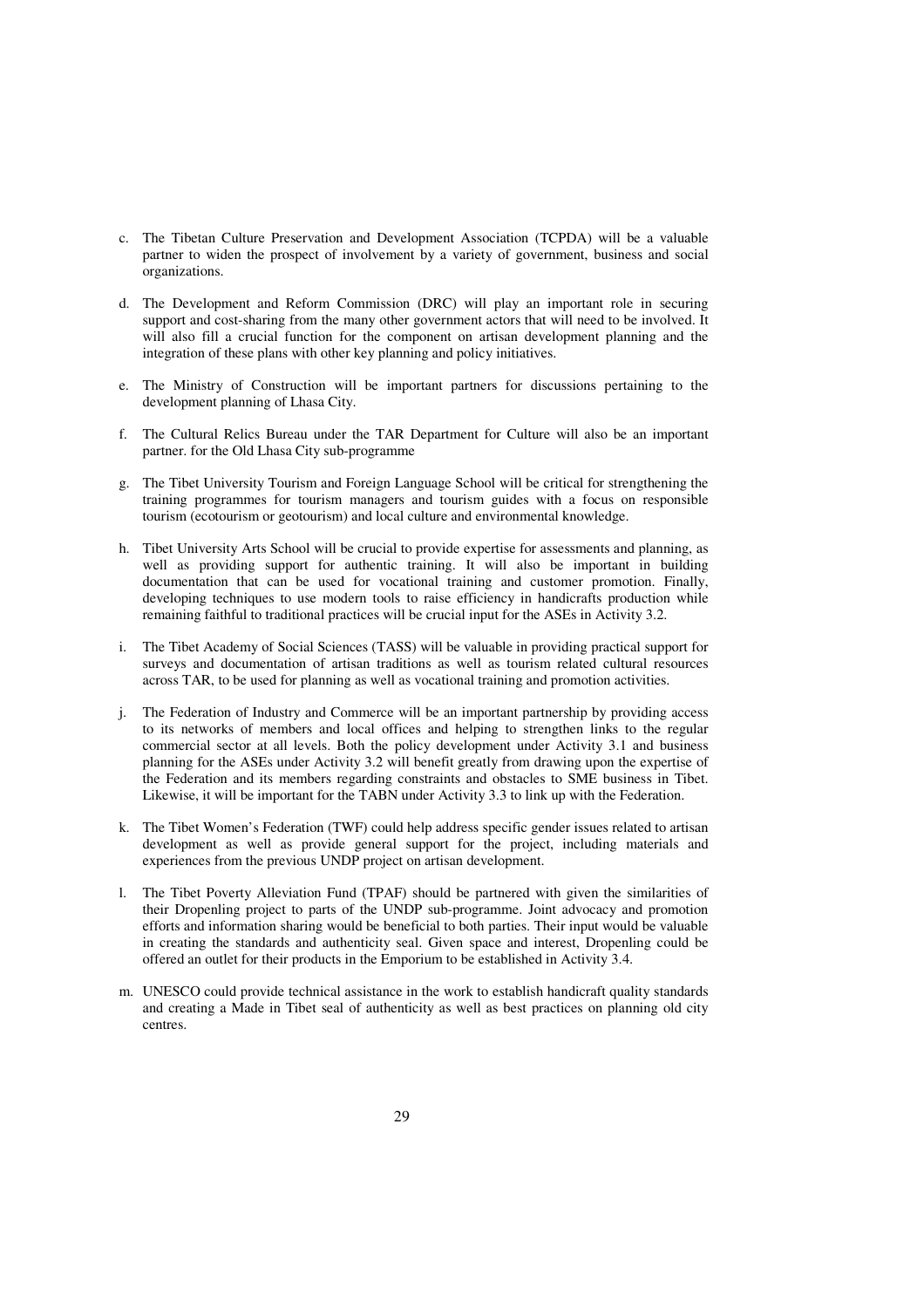- n. UN-HABITAT may be able to provide best practices on how best to ensure that restored traditional structures with great cultural value are also functional dwellings for their residents.
- o. Partnership with the local community will be crucial to take their needs into account, raise awareness, stimulate ownership and create a sustainable environment for further development.
- p. Local craftsmen will be invited to play an important role in training initiatives.
- q. Local governments, donors and NGOs involved in similar efforts in other parts of China, particularly areas that are predominantly Tibetan will be instrumental in transferring their experiences and insights.

### **4. 3 Monitoring and Evaluation**

The extent to which the desired outcome of each of the sub-programmes has been achieved will be monitored through a system of M+E sub-programme activities, annual work plans and budgets, and peer group review and evaluation. A detailed system and diary of monitoring and evaluation of subprogramme activities will be drawn up at the outset of activities to measure progress and apply corrective measures where problems occur. Detailed evaluations of capacity building components will be carried out through surveys, questionnaires and interviews to establish effectiveness and guide amendments. Activities associated with institutional strengthening will be monitored and evaluated by measuring the extent to which the completion of the activities are done on time and to previously set standards. The required timing and standards to be achieved will be based on detailed work plans to be developed and agreed in the inception phase of each of the sub-programmes. The overall quality of work delivered will be based on a peer review and evaluation of the final output and its components.

Annual work plans and related budget plans will be prepared based on UNDP standard requirements with additional details provided as necessary. Monitoring of the work plan and budget will be consistent with monthly reports provided by the CTAs covering progress on activities. Reports will indicate expected progress, actual progress, an analysis of any discrepancies and recommendations. The budget will be monitored in the same way. All activity and related budgetary amendments will require the prior approval of UNDP and programme partners before implementation. In addition to monthly progress reporting, each CTA shall submit an annual sub-programme progress report (ASPR). The ASPR will review and evaluate progress towards the outcome, the outputs and relevant efforts on partnerships, soft assistance and lessons learned. A sub-programme terminal report will be prepared for consideration at a final meeting.

Monitoring progress towards achievement of programme outcomes and outputs will be undertaken at both the level of the overall umbrella programme, and at the individual sub-programme level. Programme management will invite the direct involvement and support of provincial and local level government on an ongoing basis to enhance monitoring and evaluation activities.

#### **4.4 Legal Context**

This project document shall be the instrument referred to as such in Article 1 of the Standard Basic Agreement between the Government of the People's Republic of China and the United Nations Development Programme, signed by the parties on June 29, 1979. The host country implementing agency shall, for the purpose of the Standard Basic Assistance Agreement, refer to the government cooperating agency described in that agreement.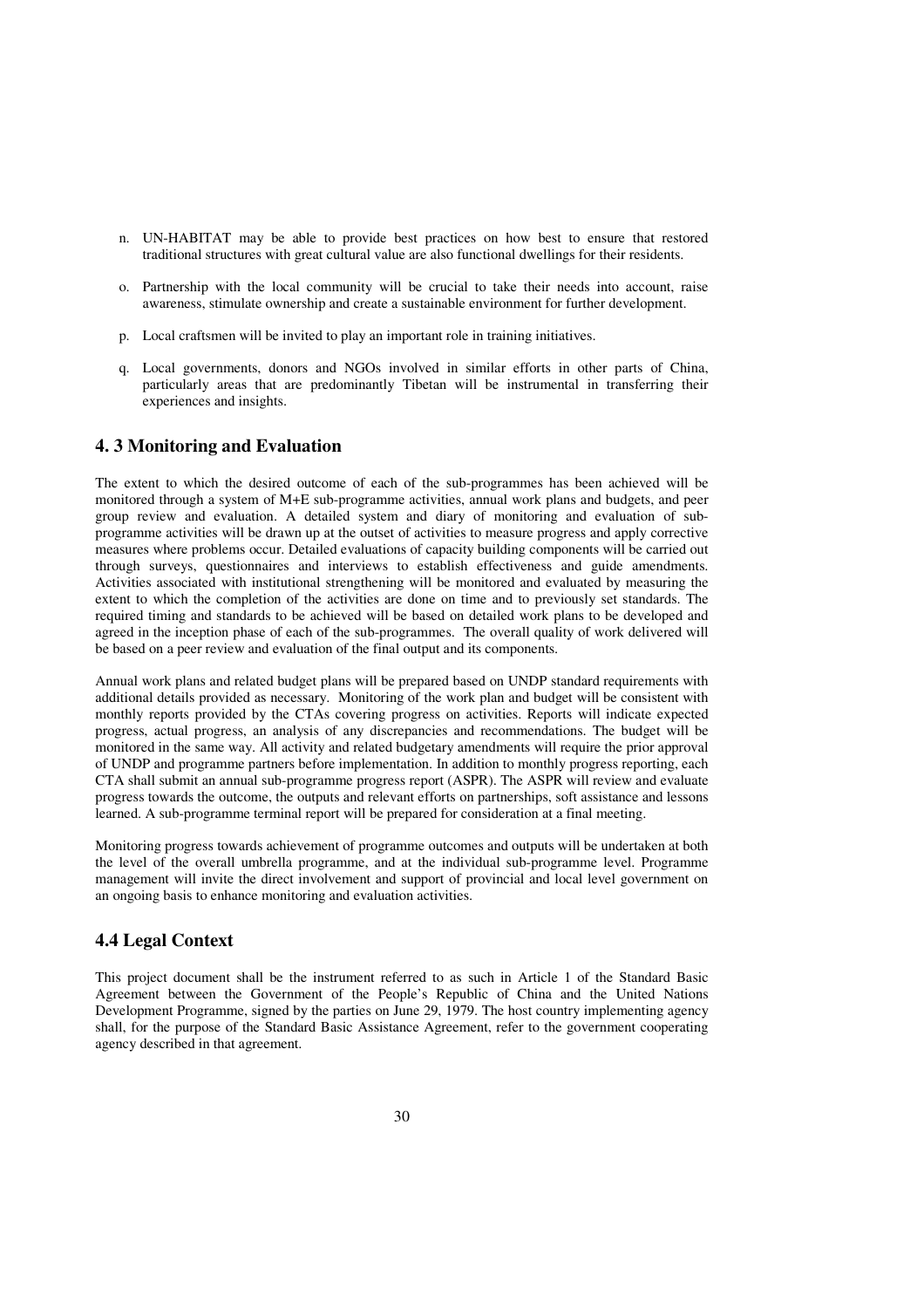# **4.5 Funding and Budget**

The planned budget for the overall programme is US\$ 6 million. \$3 million is secured by the main partners, with US\$ 2 million coming from UNDP TRAC and US\$ 1 million from Chinese Government cost-sharing. An additional US\$ 3 million will be raised from third parties, including bilateral donors as well the private sector, through the joint efforts of programme partners. Considerable interest has been shown for the programme during consultations in the formulation stage, but time has been insufficient to agree on commitment of funds at the time of programme signing. It is therefore expected that funding will come through in the implementation stage.

In addition to cost-sharing, the government side will provide matching funds to support specific activities such as the Tibet Development Forum.

A budget breakdown for funding across the five sub-programmes is as follows: While the allocation of the newly mobilized third-party cost-sharing may take into consideration of the donor's interest., the allocation of the total budget between the five sub-programmes will follow the same proportion.

|                                             | Secured funds      | Additional mobilization target |
|---------------------------------------------|--------------------|--------------------------------|
| Sub-Programme One: Tourism                  | <b>US\$700,000</b> | <b>US\$ 700,000</b>            |
| Sub-Programme Two: Trade promotion          | US\$ 600,000       | US\$ 600,000                   |
| Sub-Programme Three: Handicrafts            | <b>US\$700,000</b> | <b>US\$ 700,000</b>            |
| Sub-Programme Four: Old Lhasa City          | US\$ 500,000       | <b>US\$ 500,000</b>            |
| Sub-Programme Five: Tibet Development Forum | US\$ 350,000       | US\$ 350,000                   |
| PMO PCISO costs:                            | US\$ 150,000       | US\$ 150,000                   |
| Total                                       | US\$ 3,000,000     | US\$ 3,000,000                 |

Detailed budgets for each sub-programme will be drawn up in the inception phase of the programme, based on detailed assessments of needs and cost effectiveness. Each will include as well as miscellaneous expenses to the rate of about 5 % as well as those costs for PMOs not covered by government in-kind contributions of staff, facilities and equipment.

#### **Government cost sharing:**

The cost sharing and matching funds will cover the following:

- Costs of short-term domestic experts;
- Short term study tours and trainings: covering participants' accommodation, allowance and travel costs in China;
- Workshops: travel costs, accommodation, allowance, venue costs;
- Overseas trainings: travel costs of some trainees, domestic costs related to application and preparation;
- Costs of demonstration or piloting activities;
- Follow up of actions recommended by the programme, incl. holding dissemination workshops, printing workshop materials;
- All necessary resources to facilitate programme management and sub-programme implementation;
- One vehicle for each sub-programme apart from the Forum for daily implementation, project reviews and M&E (four vehicles in total).

In-kind contributions of the Government to cover:

- Personnel for the programme coordination/management offices.
- Office building, rental costs in the three locations.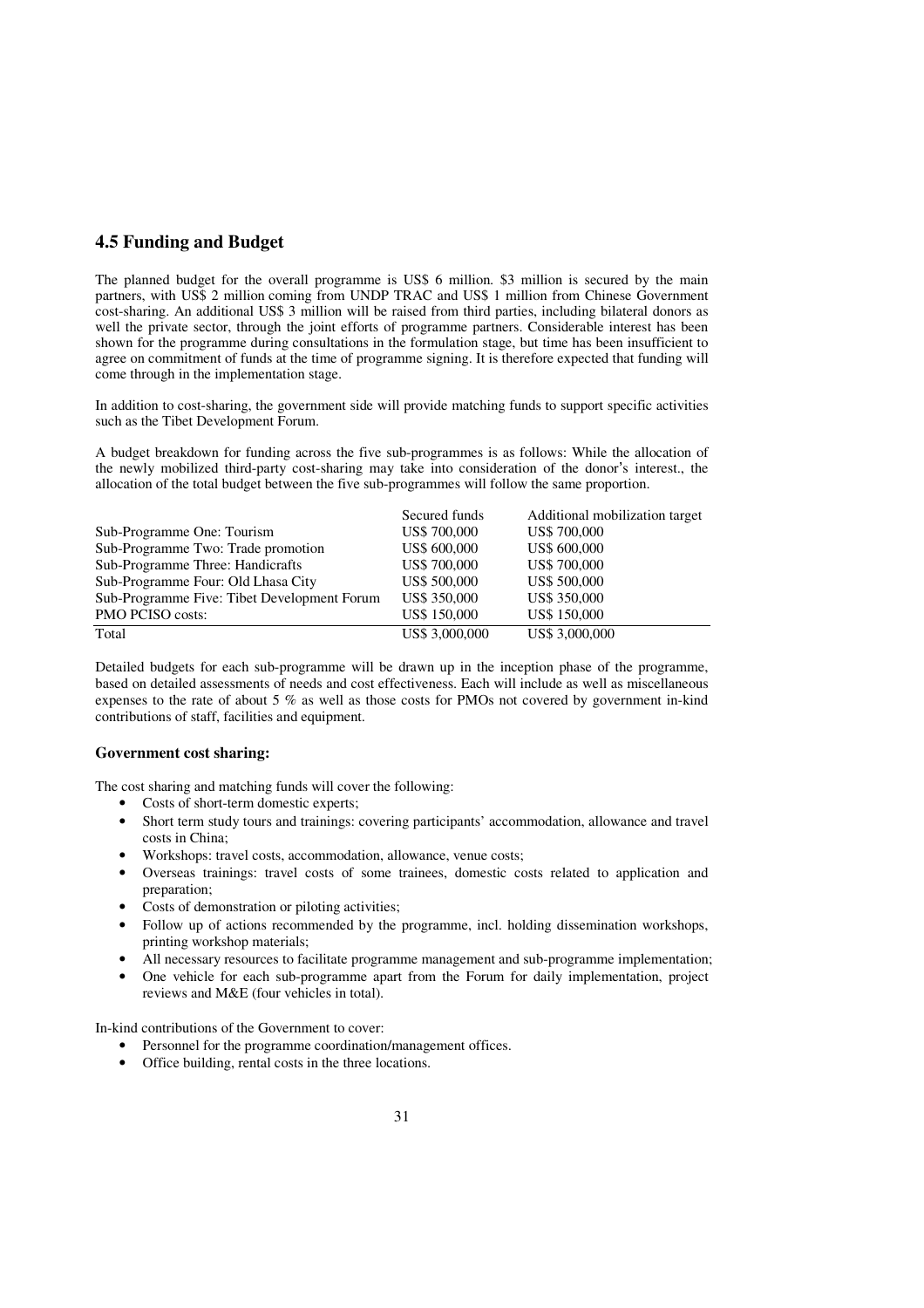# **UNDP Inputs and Third Party Contributions:**

- International and national consultants and resource persons;
- Support technical services and training activities
- Study tours
- Symposiums and workshops;
- Monitoring and evaluation;
- Costs of demonstration or piloting activities;
- Follow up of actions recommended by the programme, incl. holding dissemination workshops, printing workshop materials;
- Material and equipment for sub-PMOs, including two PCs, two printers and one copy machine
- The costs of review meetings and evaluations.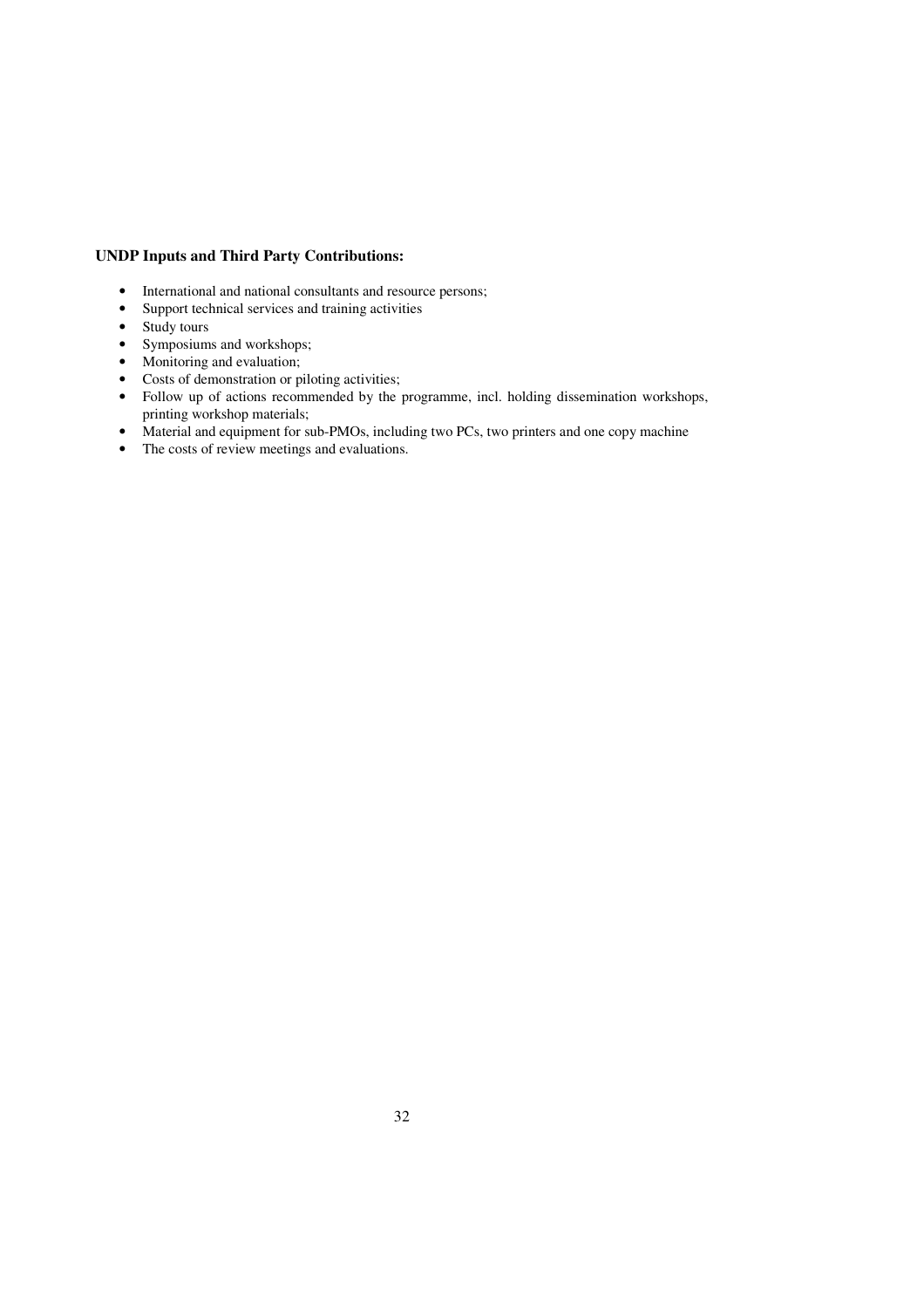# **ANNEX RESULTS AND RESOURCES FRAMEWORK**

| Intended Outcome as Stated in the UNDP Country Results Framework:                                                                                                 |
|-------------------------------------------------------------------------------------------------------------------------------------------------------------------|
| Xiaokang/MDG indicators integrated into national and provincial development vision, policies and plans                                                            |
| Outcome Indicator as stated in the Country Programme Results and Resources Framework:                                                                             |
| Indicator 1.1 National Xiaokang and MDG goals and indicators localized and integrated into the development plan                                                   |
| Indicator 1.4 Poverty reduction approach piloted on target population                                                                                             |
| <b>Applicable MYFF Service Line:</b>                                                                                                                              |
| 1.2. Pro-poor policy reform to achieve MDG targets.                                                                                                               |
| Key programme partners:                                                                                                                                           |
| China International Centre for Economic and Technical Exchanges, Ministry of Commerce; Government of Tibet Autonomous Region (TAR); TAR Department<br>of Commerce |
| Sub-programme partners will include:                                                                                                                              |
| <b>Lhasa Municipal Government</b><br>$\bullet$<br>Lhasa Municipal Land Resources Management and Planning Bureau                                                   |
| Lhasa Municipality Construction Bureau<br>٠                                                                                                                       |
| Government of Chengguan District<br>٠                                                                                                                             |
| TAR Department of Commerce<br>$\bullet$                                                                                                                           |
| TAR Development and Reform Commission<br>٠                                                                                                                        |
| <b>TAR Tourism Bureau</b>                                                                                                                                         |
| <b>Tibet University</b><br>٠                                                                                                                                      |
| Township Enterprise Management Bureau, TAR Department of Agriculture and Animal Husbandry<br>٠                                                                    |
| TAR Committee of Nationalities and Religions                                                                                                                      |
| Tibet Academy of Social Sciences                                                                                                                                  |
| United Nations Conference on Trade and Development<br>World Tourism Organisation<br>$\bullet$                                                                     |
| Project Title and ID: Tibet Development and Poverty Alleviation Programme                                                                                         |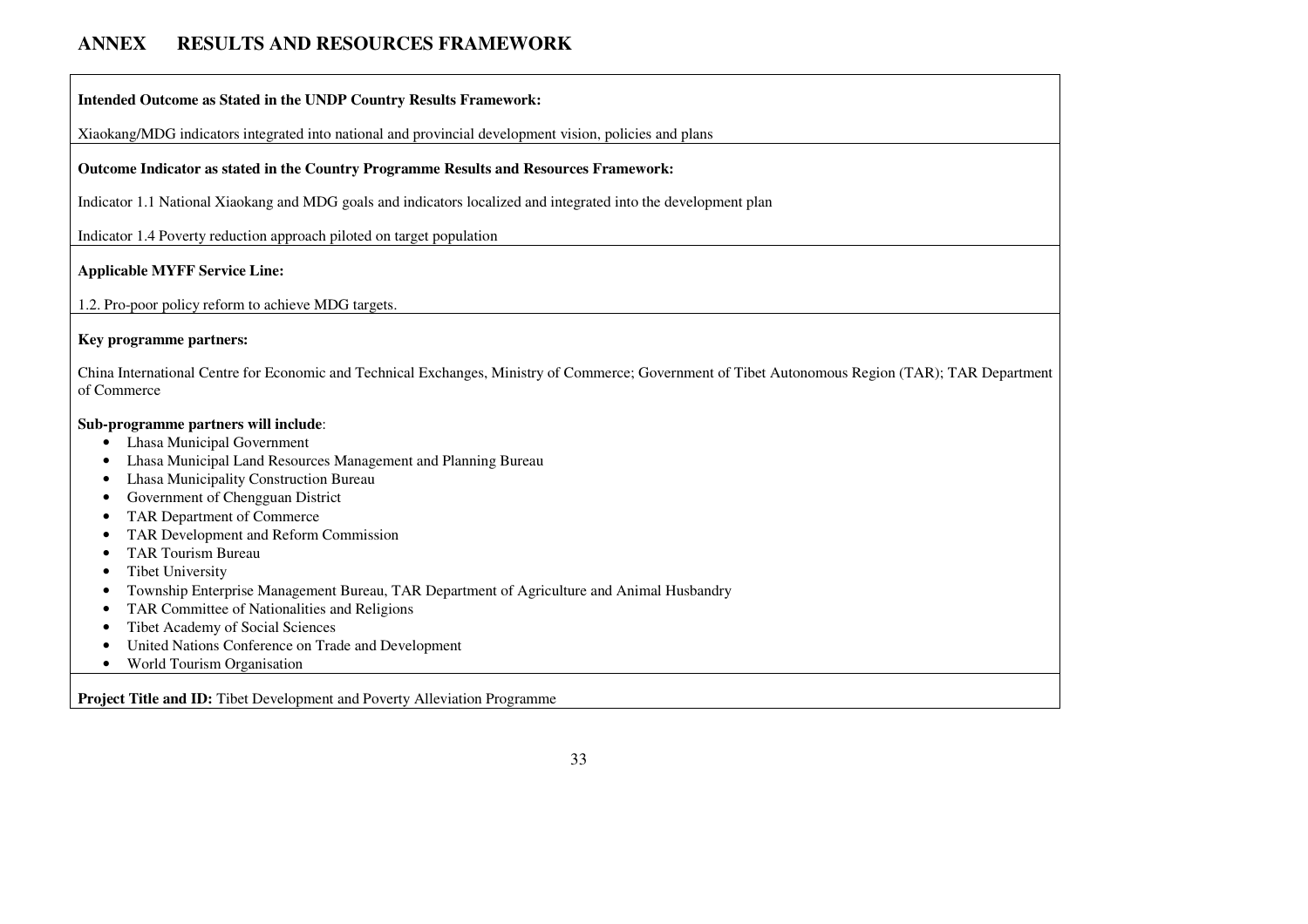**Sub-Programme One:** Tourism Industry Strengthened for Sustainability and Poverty Alleviation

Outcome 1: Public and private spheres of the tourism sector strengthened to further economic and human development on the basis of sustainability and cultural vitality.

*Baseline 1.1*: Inadequate training facilities and programs for tourism professionals, limited professionalism in tourism industry, limited cultural and ecological knowledge among tourism professionals, and almost no understanding of the principles and practices of ecotourism.

*Indicators*: A competent body of trainers created and facilities set up for teaching a curriculum for degree students, non-degree students, and continuing education for professionals which is rigorous, balances theory with region-specific cultural and ecological knowledge, and is driven by ecotourism principles.

*Baseline 1.2*: Few locally produced and high quality tourism promotional resources online or in print; no central location in Lhasa to acquire quality tourism information and register complaints; little international trust in the tourism industry in Tibet; narrow and negative perception of Tibet for political reasons

*Indicators*: A collaboratively run Tibet Tourism portal integrating tourism professionals, tourists, academics and local communities; high quality promotional materials created; a vibrant Tourism Resource Centre established in Old Lhasa; relationships built with tourism services providers regionally and internationally.

*Baseline 1.3:* Low knowledge among decision makers and officials involved in tourism planning and promotion of many principles of modern and sustainable tourism, as well as marketing skills; tourism plans lacking in cultural and ecological sustainability.

*Indicators:* Training opportunities and study tours for selected decision makers and senior officials in key positions and departments; revision of tourism plans to incorporate principles of cultural and ecological sustainability.

*Baseline 1.4*: No systematic connection between tourism and traditional handicrafts; few tourism products emphasizing cultural and ecological sustainability; Family Inns and Cultural Folklore Villages are in the planning stages; significant accumulations of garbage at major tourist sites.

*Indicators*: Tourism initiatives piloted based on comprehensive village development plans integrating principles of cultural and ecological sensitivity and emphasising local income generation; strengthened systematic link between the tourism and handicrafts sectors; TAR plans for Family Inns and Cultural Folklore Villages enhanced.

**Sub-Programme Two:** Development of Trade and Investment into TAR

Outcome 2: Trade environment and capacity enhanced to facilitate pro-poor growth and expanded inter-country and international exchanges

*Baseline 2.1*: Little foreign investment in TAR and relatively low trade; weak capacity and few information materials for trade and investment promotion.

*Indicators*: Informational and promotional materials compiled; "Tibet Development and Trade" website constructed and launched; trade and investment fair,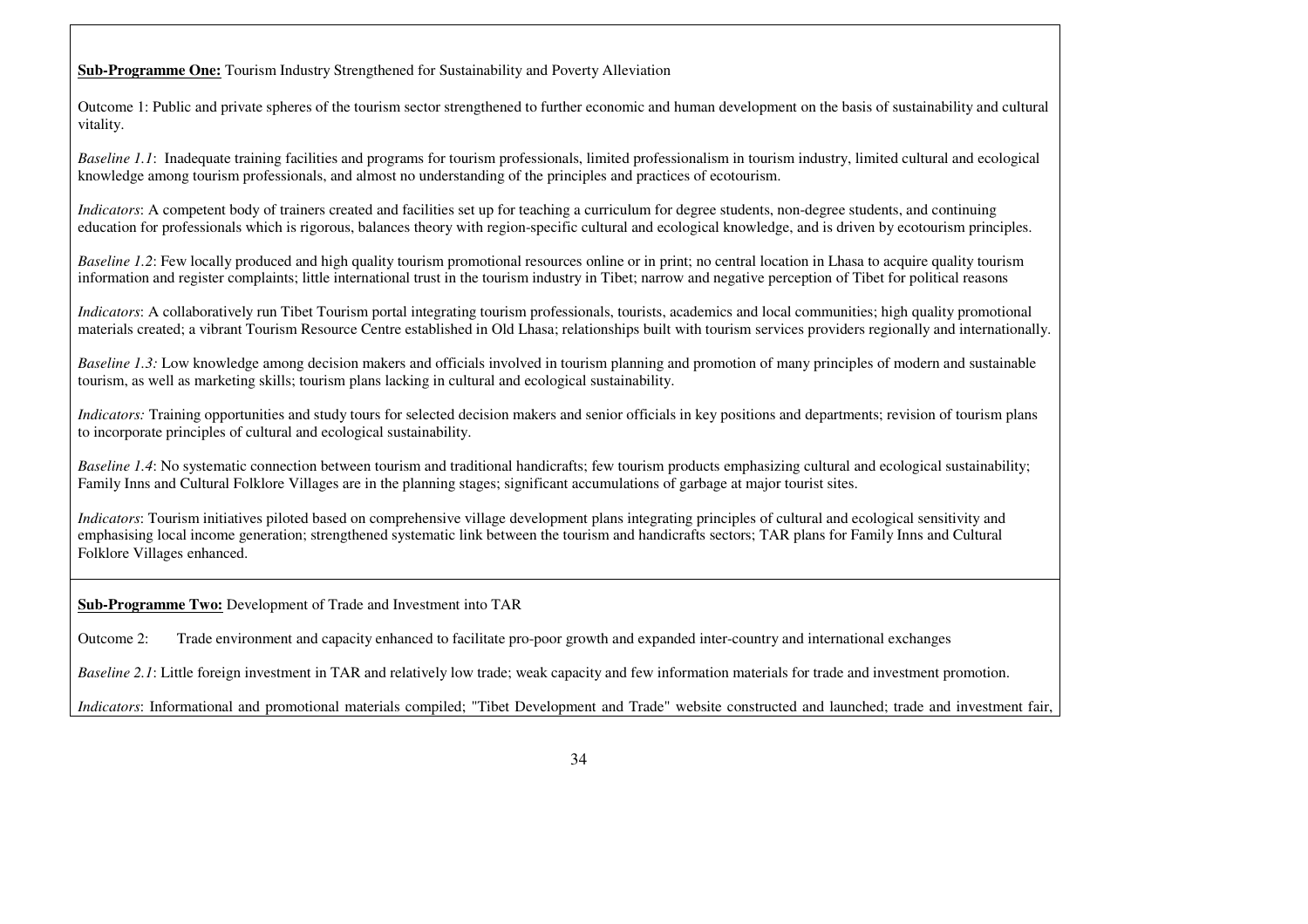exhibits or similar events organised.

*Baseline* 2.2: Inadequate research as the basis for planning of expansion of trade in domestic, border and international areas; limited understanding and capacity among key agencies to carry out efficacious policies and practices to guide and stimulate such expansion; weak local productive capacity; little exchange and coordination on trade and investment with neighbouring countries.

*Indicators*: Government capacity built through theoretical and practical training programs; comprehensive plan for development of border trade created; opportunities for exchange and dialogue on issues of trade and investment given; local entrepreneurship developed with productive capacity improved.

**Sub-Programme Three**: Traditional Artisan Industry Developed and Modernized

Outcome 3: Handicrafts sector vitalized as a strategy for simultaneous income generation and cultural preservation

*Baseline 3.1*: Inventories and assessments of the situation of traditional Tibetan artisan industry are poorly designed, limited in scope, and poorly distributed; planning for development and support of artisans and their products is incomplete and based on poor surveys.

*Indicators*: Surveys conducted and enhanced inventories created of diverse aspects of the traditional artisan industry; comprehensive plans for its development based upon those survey assessments.

*Baseline 3.2*: Artisans typically work in isolated contexts with insufficient business skills and support mechanisms; there is little coordination in terms of business networks; Nepali goods dominate the market at the expense of locally produced handicrafts.

*Indicators*: Establishment of regional enterprises functioning as local enterprise supports; creation of Tibet Artisan Business Network (TABN) to network local artisans for information dissemination and advocacy; building of training capacity for crafts and business skills improvement; establishment of an Emporium in Lhasa for marketing and education of consumers about living Tibetan handicraft culture; creation of a Handicrafts Made in Tibet authenticity brand.

**Sub-Programme Four:** Old Lhasa City Protection and Development

Outcome 4: Old urban centres revitalized culturally and economically and their importance to contemporary Tibetan development enhanced

*Baseline 4*: Coordination between government agencies often poor; development of Old City has often been at expense of maintaining its traditional character; new construction and renovation is often done poorly with only superficial concern for traditional practices; decision makers and senior management lack understanding of value and possibilities of Old City.

*Indicators*: Support planning for long term preservation and development; workshops and study tours for decisions makers and senior management to domestic and international best practice sites; coordination mechanisms set up between relevant government agencies; government building/restoration teams' skills in traditional techniques assessed and improved where needed.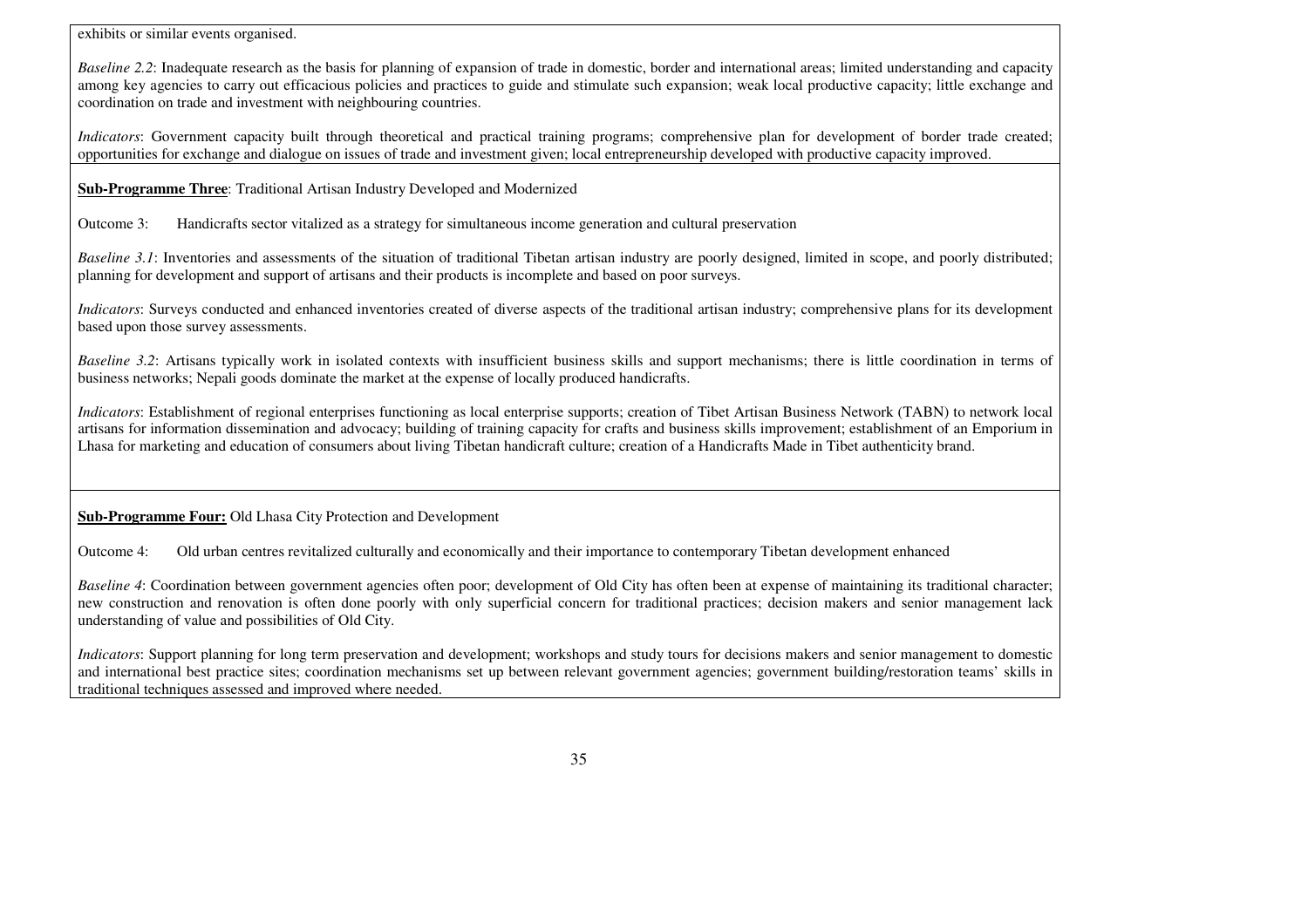**Sub-Programme Five**: Tibet Development Forum Platform and Synergy Building

Outcome 5: Regional exchange and cooperation strengthened through Forum mechanism and programme coordination enhanced to leverage synergies

*Baseline 5*: Insufficient networking of TAR government officials and agencies with domestic and international experts in key areas of growth such as trade and tourism; inadequate understanding by the same of domestic and international models and training systems to support growth in these areas.

*Indicators*: Forums held on various topics of relevance to development in TAR and the UNDP Programme; solid Forum implementation mechanism created; connections with relevant actors in neighbouring countries created and strengthened; political and institutional foundation laid for continuation of the Forums beyond the length of the Programme; synergies between programme partners and activities identified and leveraged; programme Advisory Committee created.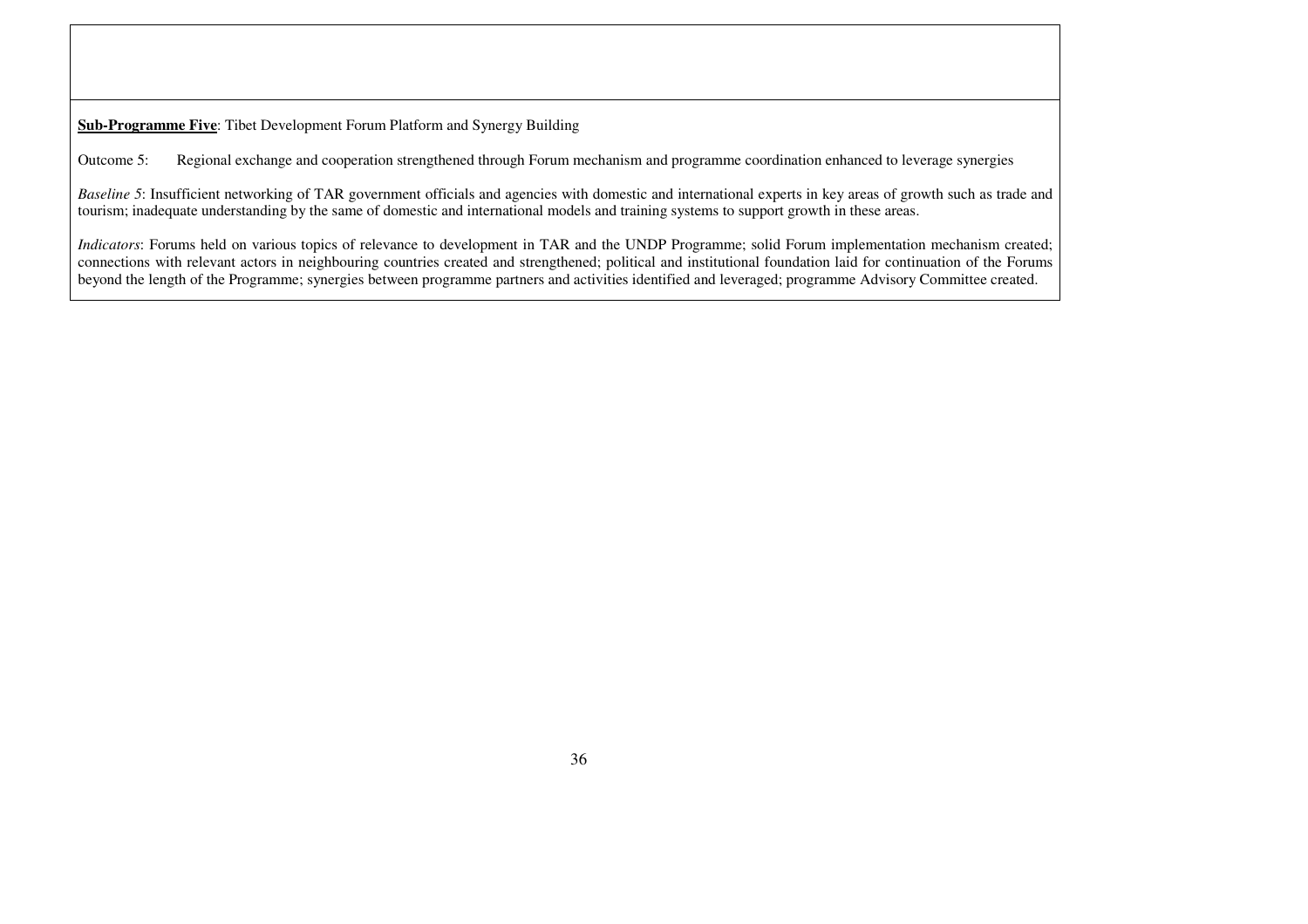| <b>Intended Outputs</b>                                                                                                                                                                                                                                                                                                                                                               | <b>Output Targets</b> | <b>Indicative Activities</b> | <b>Inputs US\$</b> |  |
|---------------------------------------------------------------------------------------------------------------------------------------------------------------------------------------------------------------------------------------------------------------------------------------------------------------------------------------------------------------------------------------|-----------------------|------------------------------|--------------------|--|
| Figures reflect secured funding only. Additional funds mobilized will be distributed across sub-programmes according to the breakdown under section 4.5<br>Note:<br>Activity level budgets will be drawn up based on inception stage needs assessment and corresponding work planning. Components indicated as Optional will be<br>carried out if sufficient funding is secured only. |                       |                              |                    |  |
| <b>Sub-Programme One:</b> Tourism Industry Strengthened for Sustainability and Poverty Alleviation                                                                                                                                                                                                                                                                                    |                       |                              |                    |  |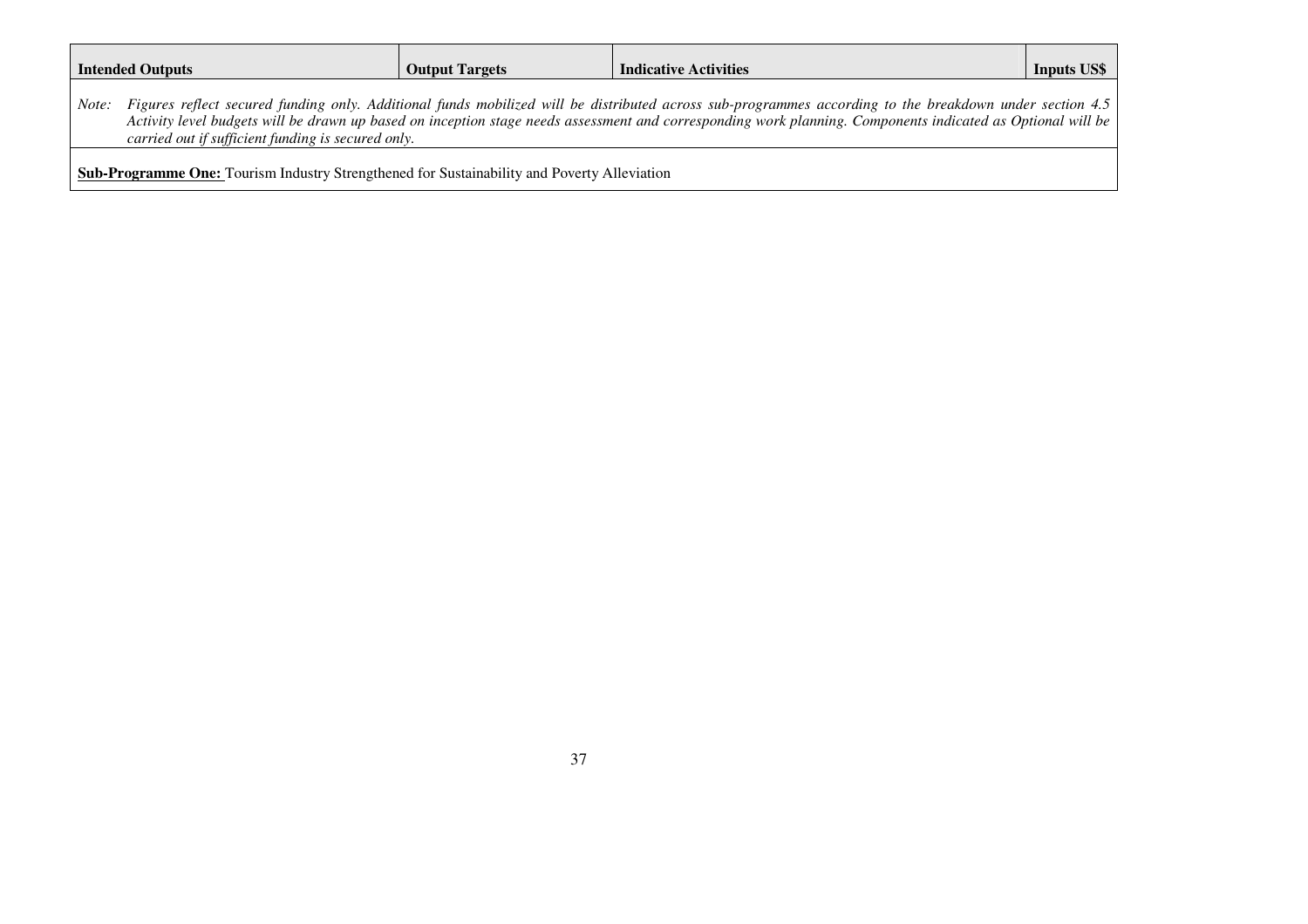| Outcome 1 related outputs<br>Output 1: Improved capacity for training of<br>tourism professionals to provide services of an<br>international standard with a deep level of cultural<br>and ecological knowledge as well as a strong<br>understanding of responsible tourism concepts and<br>practices | Overall assessment on sectoral<br>baseline and needs completed<br>by end 2006;                                                                                                                                                                 | 1.1.1. Overall assessment of state of tourism industry, including<br>consultants going on actual tours to assess professionalism,<br>facilities, and cultural knowledge.<br>1.1.2. Assessment of training at TTB and TU for professionalism<br>of curriculum, reliance on principles of ecotourism, and<br>incorporation of local cultural and ecological content.<br>1.1.3. Survey and gathering of international tourism training<br>materials and local region-specific resources for enhancing the<br>curriculum.                                                                                                                                                                                                                                                                                                                                                                                                                       | US\$<br>700,000 |
|-------------------------------------------------------------------------------------------------------------------------------------------------------------------------------------------------------------------------------------------------------------------------------------------------------|------------------------------------------------------------------------------------------------------------------------------------------------------------------------------------------------------------------------------------------------|---------------------------------------------------------------------------------------------------------------------------------------------------------------------------------------------------------------------------------------------------------------------------------------------------------------------------------------------------------------------------------------------------------------------------------------------------------------------------------------------------------------------------------------------------------------------------------------------------------------------------------------------------------------------------------------------------------------------------------------------------------------------------------------------------------------------------------------------------------------------------------------------------------------------------------------------|-----------------|
|                                                                                                                                                                                                                                                                                                       | Training, contents, tools and<br>tailor-made training method<br>developed by Q1 2007;<br>Training programs designed<br>with peer trainers trained by Q2<br>2007;<br>Actual tailor-made training<br>programs conducted through<br>2007 and 2008 | 1.1.4. Building new curricular materials with TTB and TU<br>trainers, and planning for their implementation; these materials<br>should adapt extant transregional materials and include extensive<br>local content on Tibetan culture, places and environment<br>1.1.5. Creation of typology of factors a tour guide should know -<br>historical/cultural knowledge, ecological knowledge, professional<br>logistics, social dealing with tourists.<br>1.1.6. Design new training programs based upon proceeding<br>research and materials that include degree/license programs, but<br>also continuing education for professionals.<br>1.1.7. Training TTB and TU trainers in the actual training<br>methods for using the new curricular materials; help support the<br>incorporation of private sector experience in training.<br>1.1.8. Supporting TTB and TU trainers in their efforts to<br>implement the new materials and training. |                 |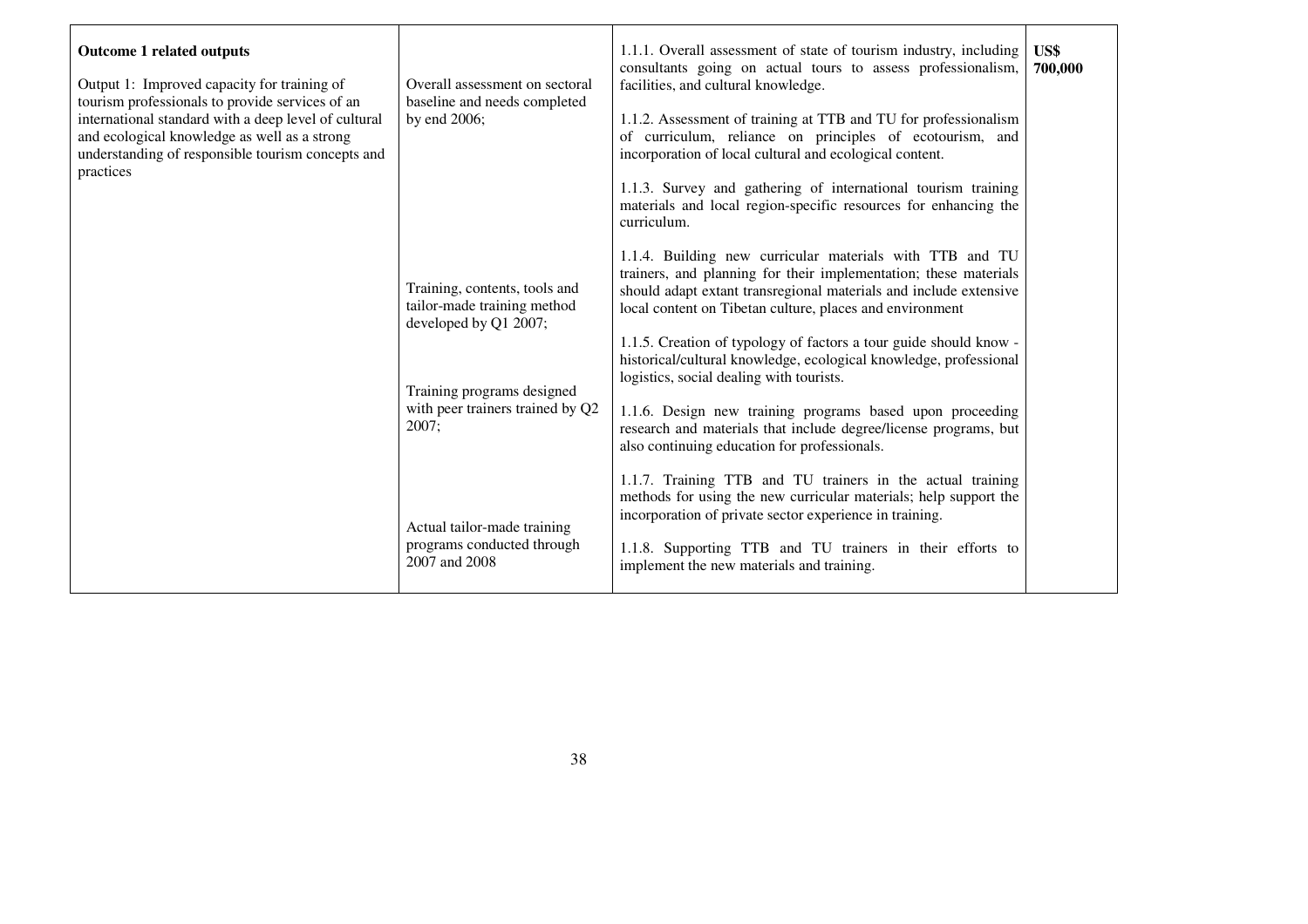| Output 2: Understanding of cultural and ecological<br>sustainability principles in tourism enhanced and<br>capacity built for creating and delivering high<br>quality tourism materials | Tourism information system<br>established and derivative<br>products created for promoting<br>Tibet tourism by $1st$ half of<br>2007;               | 1.2.1. Design trilingual Tibet Tourism Portal (English, Chinese,<br>and Tibetan) for promoting tourism in domestic and international<br>markets with rich and authentic cultural materials along with<br>tourism logistical information, disseminating educational<br>materials on application of geotourism in Tibet.                                                                                                                                                      |
|-----------------------------------------------------------------------------------------------------------------------------------------------------------------------------------------|-----------------------------------------------------------------------------------------------------------------------------------------------------|-----------------------------------------------------------------------------------------------------------------------------------------------------------------------------------------------------------------------------------------------------------------------------------------------------------------------------------------------------------------------------------------------------------------------------------------------------------------------------|
|                                                                                                                                                                                         | Campaigns to promote TAR by<br>using domestic and international<br>news media, other<br>communication means and<br>social/cultural events from 2007 | 1.2.2. Assess extant multimedia materials (text, images, audio-<br>video maps) for the Portal in the form of documentation of<br>places, cultural traditions, tourist facilities, transport/permits,<br>tourist agencies, tours, bibliographies, local projects focused on<br>education and cultural vitality; and gather materials on basis of<br>needs and cost analysis.<br>1.2.3. Process these materials for inclusion in the Portal,<br>including training materials. |
|                                                                                                                                                                                         | on.                                                                                                                                                 | 1.2.4. Launch Web site, and promote it                                                                                                                                                                                                                                                                                                                                                                                                                                      |
|                                                                                                                                                                                         |                                                                                                                                                     | 1.2.5. Create derivative products for dissemination in print, VCD<br>and other offline formats on basis of needs assessment and<br>needs/cost analysis.                                                                                                                                                                                                                                                                                                                     |
|                                                                                                                                                                                         |                                                                                                                                                     | 1.2.6. Assess the credibility of local tourist agencies with<br>domestic and international clients, and make plans for enhancing<br>credibility.                                                                                                                                                                                                                                                                                                                            |
|                                                                                                                                                                                         |                                                                                                                                                     | 1.2.7. Increase exposure of TAR as modern tourist destination by<br>using domestic and international news media.                                                                                                                                                                                                                                                                                                                                                            |
|                                                                                                                                                                                         |                                                                                                                                                     | 1.2.8. Revise classification and standards system that can be used<br>to rank agencies, hotels, restaurants.                                                                                                                                                                                                                                                                                                                                                                |
|                                                                                                                                                                                         |                                                                                                                                                     | 1.2.9. Design Tourism Resource Centre                                                                                                                                                                                                                                                                                                                                                                                                                                       |
|                                                                                                                                                                                         |                                                                                                                                                     | 1.2.10. Identify site in Old Lhasa for Tourism Resource Centre,<br>and secure joint site with Handicrafts Emporium project.                                                                                                                                                                                                                                                                                                                                                 |
|                                                                                                                                                                                         | <b>TAR Tourism Resource Centre</b><br>launched by early 2008                                                                                        | 1.2.11. Modify site, hire and train staff (part. main languages)                                                                                                                                                                                                                                                                                                                                                                                                            |
|                                                                                                                                                                                         | 39                                                                                                                                                  | 1.2.12. Launch Tourism Resource Centre with resource<br>dissemination, complaint centre, educational training programs,<br>and apprenticeships for TU students.                                                                                                                                                                                                                                                                                                             |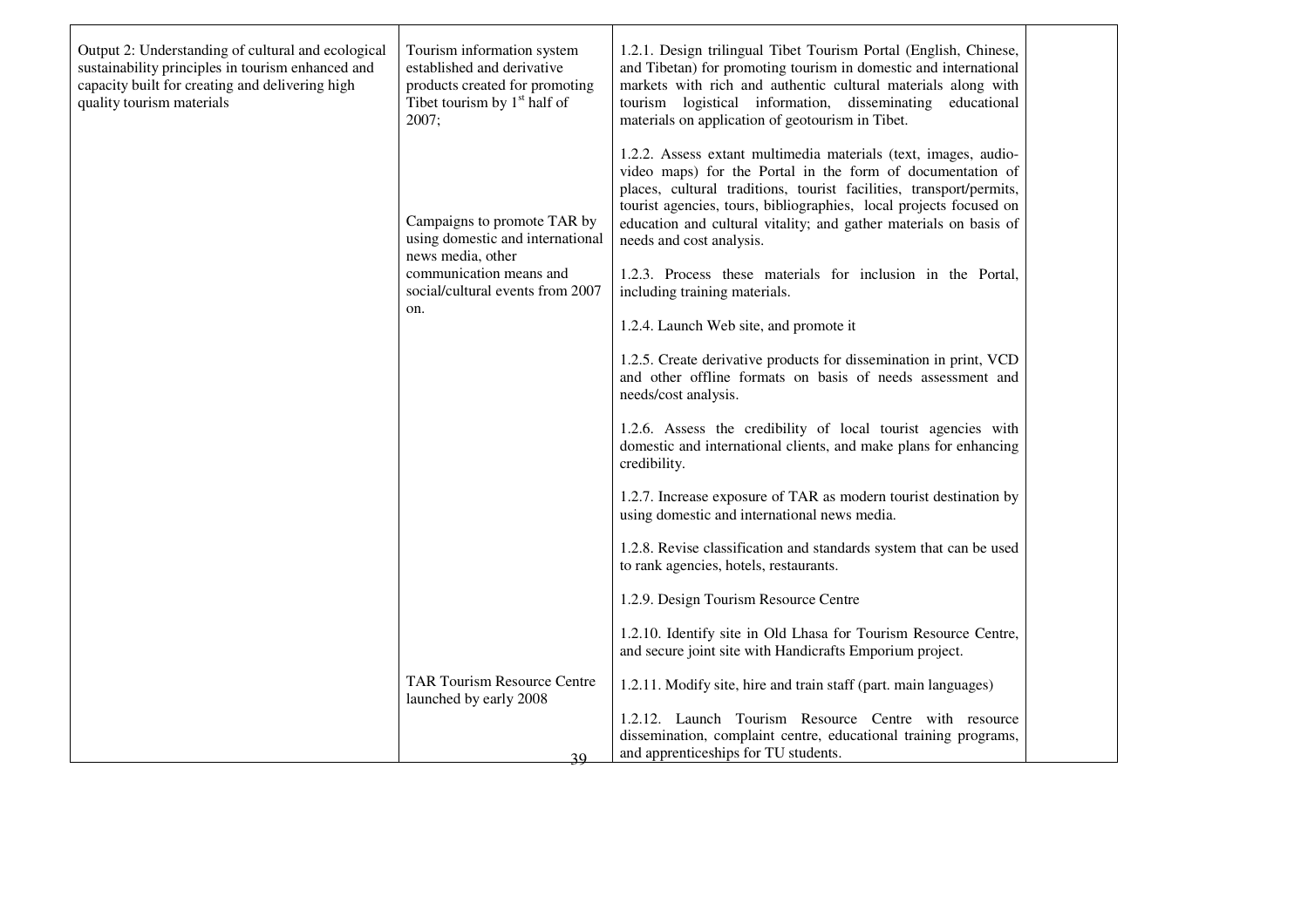|                                                                                                                                                                          | Study tours executed by $1st$ half<br>of 2008;                                                                             | 1.2.13. Assess study tours for selected decision makers and<br>senior officials in key positions and departments that emphasize<br>ecotourism and are at relevant locations that bear affinity with<br>TAR; also include professionals from the tourism industry. |  |
|--------------------------------------------------------------------------------------------------------------------------------------------------------------------------|----------------------------------------------------------------------------------------------------------------------------|-------------------------------------------------------------------------------------------------------------------------------------------------------------------------------------------------------------------------------------------------------------------|--|
|                                                                                                                                                                          | TAR tourism planning further<br>improved with emphasize on<br>cultural traditions and ecology<br>in the $1st$ half of 2009 | 1.2.14. Execute ecotourism study tours.<br>1.2.15. Work with decision makers and senior officials to put<br>together plans for development of tourism in TAR that<br>emphasizes responsibility to local communities, cultural<br>traditions and ecology.          |  |
|                                                                                                                                                                          |                                                                                                                            | 1.2.16. Do market research on what tourists want in the TAR.<br>Help plan a greater array of thematic tours in TAR, as well as<br>expand the support for luxury tourism.                                                                                          |  |
|                                                                                                                                                                          |                                                                                                                            | 1.2.17. Help design plans for ecological clean up of<br>accumulations of trash at major tourism destinations in TAR.                                                                                                                                              |  |
|                                                                                                                                                                          |                                                                                                                            | 1.2.18. Execute ecological clean up (optional).                                                                                                                                                                                                                   |  |
| Output 3: Modern tourism products developed to<br>integrate principles of cultural and ecological<br>sensitivity, community participation and local<br>income generation | Community pilots planned in $1st$<br>half of 2007                                                                          | 1.3.1. Support planning and development of Family Inns which<br>use local buildings/architecture, are cooperatively run by local<br>families, and incorporate local cultural traditions                                                                           |  |
|                                                                                                                                                                          |                                                                                                                            | 1.3.2. Support for planning of Cultural Folklore Villages run by<br>private enterprise but with planning support from TTB.                                                                                                                                        |  |
|                                                                                                                                                                          | Pilot projects for creating and<br>testing new type of tourist<br>products for livelihoods                                 | 1.3.3 Conduct needs-assessment with TTB of how to<br>systematically link the tourism and handicrafts sectors                                                                                                                                                      |  |
|                                                                                                                                                                          | improvement from $2nd$ half of<br>2007 to 2009                                                                             | 1.3.4. Conduct pilot project for creating new type of tourist<br>products based integrating ecological and cultural sustainability,<br>livelihoods creation and income generation, and link between<br>handicrafts and tourism on a systematic manner.            |  |
|                                                                                                                                                                          |                                                                                                                            | 1.3.5. Optional component on wider tourism product<br>developments for TAR (OPTIONAL).                                                                                                                                                                            |  |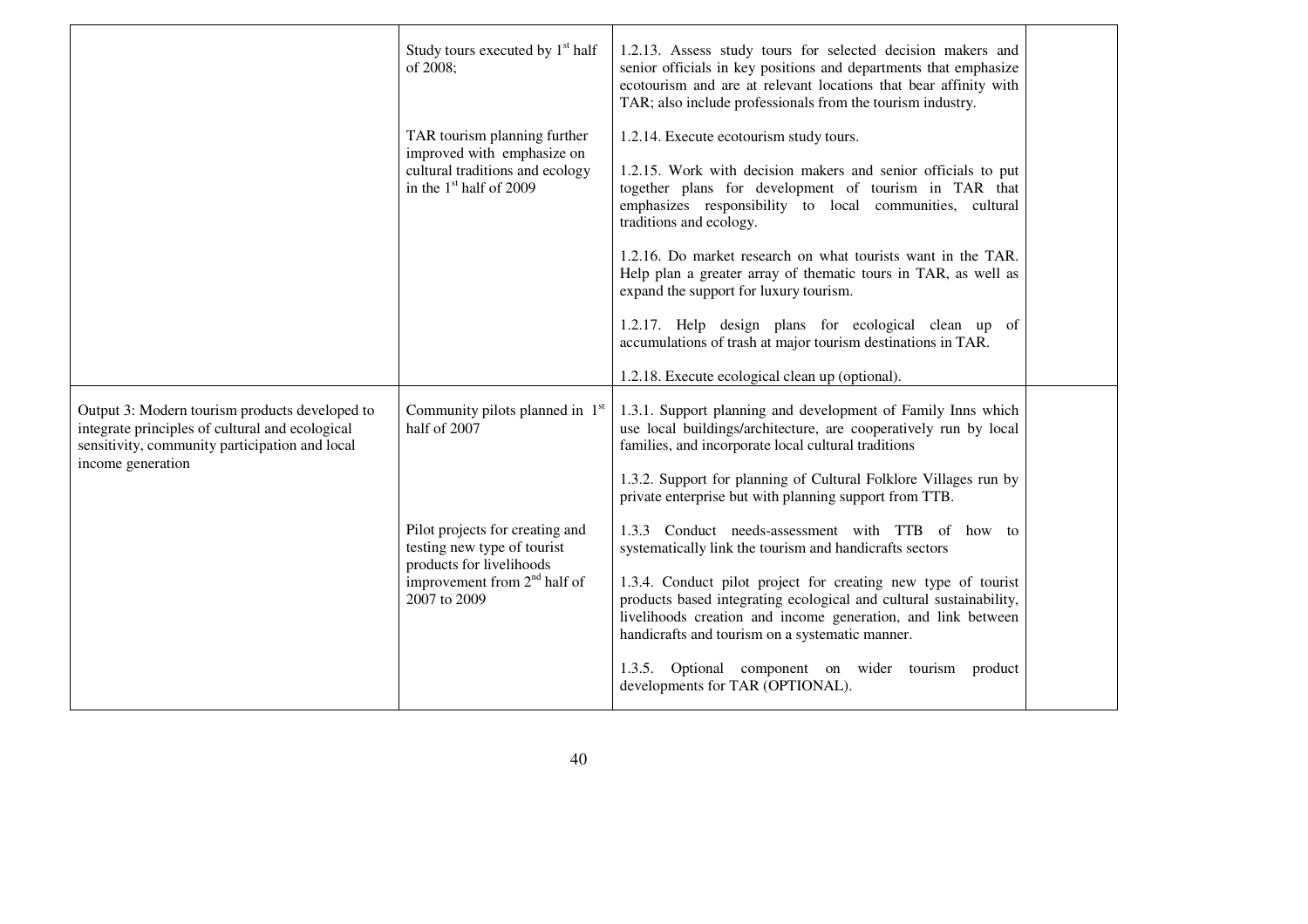| Outcome 2 related outputs<br>Output 4: Development plans for trade and                           | Baseline assessment and situation<br>review conducted by mid 2006    | 2.4.1. Assess situation of trade and investment in TAR, and help<br>build plans to attract greater levels of investment.                                                                                                                                      | 600,000 |
|--------------------------------------------------------------------------------------------------|----------------------------------------------------------------------|---------------------------------------------------------------------------------------------------------------------------------------------------------------------------------------------------------------------------------------------------------------|---------|
| investment enhanced, regional trade policy<br>dialogue and private sector linkages increased and |                                                                      | 2.4.2. Compile advocacy materials.                                                                                                                                                                                                                            |         |
| government capacity for attracting and managing<br>domestic, border and international trade and  | Trade and investment promotion<br>packages and tools developed by    | 2.4.3. Design and build Website "Tibet Development and Trade".                                                                                                                                                                                                |         |
| investment strengthened                                                                          | $1st$ half of 2007                                                   | 2.4.4. Disseminate information on TAR investment opportunities<br>to domestic and international agencies/investors.                                                                                                                                           |         |
|                                                                                                  | Planning and promotion activities<br>from $2nd$ half of 2007 to 2009 | 2.4.5 Conduct investment study as to opportunities and needs for<br>investment with respects to tourism, artisan development and Old<br>Lhasa City Development, and strengthen promotional capacity<br>and promotional activity based on the resultant plans. |         |
|                                                                                                  |                                                                      | 2.4.6 Organise and support trade fairs between TAR, and<br>neighbouring provinces and countries.                                                                                                                                                              |         |
|                                                                                                  | Training programs conducted in<br>2006 and 2007                      | 2.4.7 Design and conduct theoretical and practical training<br>programs aimed at increasing trade development capacity.                                                                                                                                       |         |
|                                                                                                  | Comprehensive border trade plan                                      | 2.4.8 Training and workshops to improve local productive<br>capacity<br>for trading<br>with<br>emphasis<br>developing<br>on<br>entrepreneurship and SMEs                                                                                                      |         |
|                                                                                                  | by end of 2008                                                       | 2.4.9 Design a robust and comprehensive plan for development<br>of border trade development in the TAR.                                                                                                                                                       |         |
|                                                                                                  | Strategic sectoral investment                                        | 2.4.10 Draft strategic plans for development of investment in the<br>programme areas - tourism, handicrafts, and Old Lhasa City.                                                                                                                              |         |
|                                                                                                  | plans developed by mid 2007                                          | 2.4.11 Study tours for local officials and enterprise managers to<br>neighbouring countries for promoting trade and investment                                                                                                                                |         |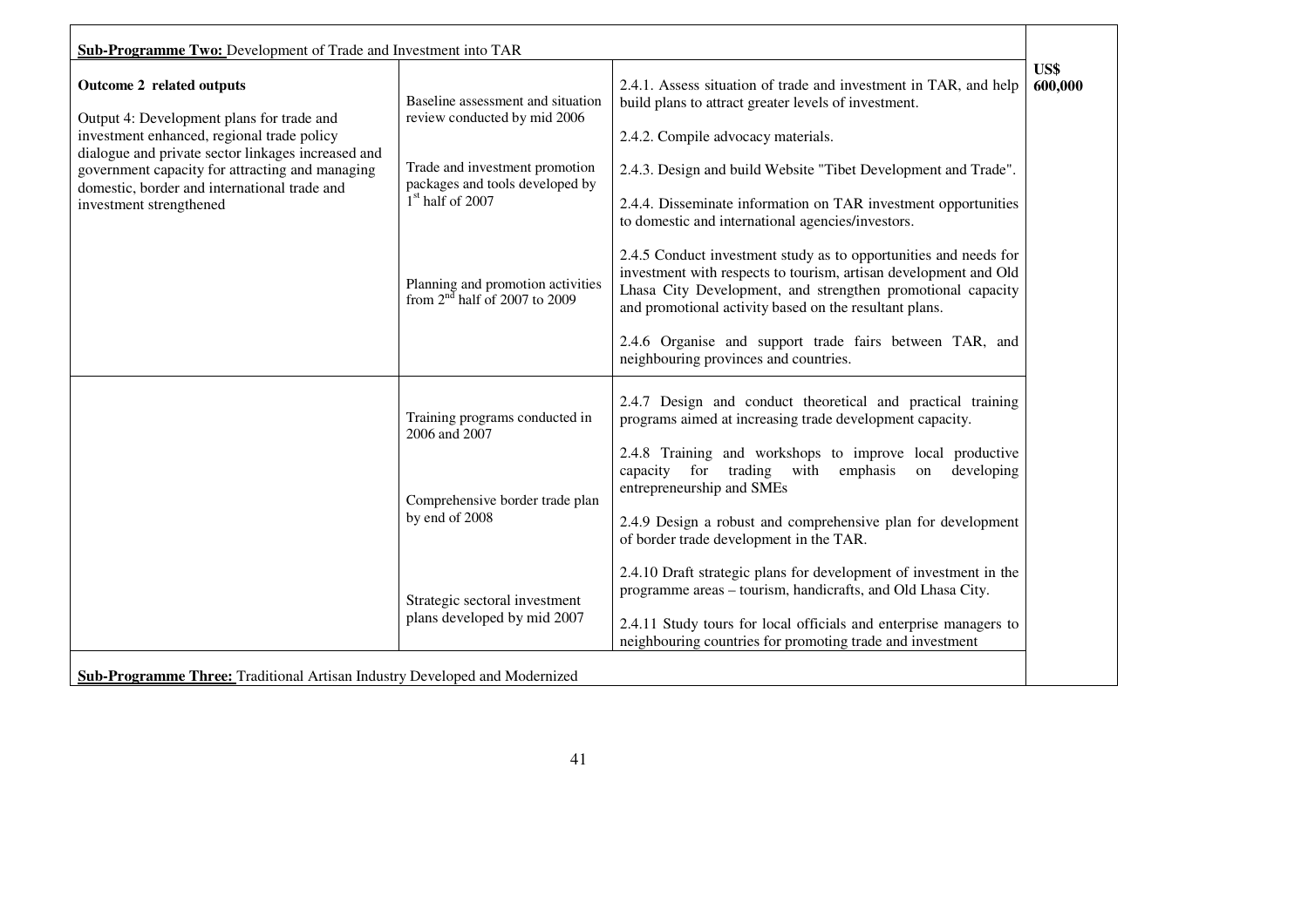| Outcome 3 related outputs<br>Output 5: Enhanced understanding of the status of<br>TAR traditional artisan industry as well as the<br>needs and characteristics of such cultural industries<br>leading to more informed and comprehensive plans<br>for its modernization, preservation and<br>development. | Baseline and needs assessment<br>conducted by end 2006                                                                     | 3.5.1. Design survey of all aspects of the traditional artisan<br>industry from across the TAR, including types, geographical<br>distribution, design issues, raw materials, market, production<br>conditions, experts, etc.<br>3.5.2. Field execution of core surveys and gathering of data, as<br>well as select photographic and audio-video documentation of<br>traditional artisan traditions. | US\$<br>700,000 |
|-----------------------------------------------------------------------------------------------------------------------------------------------------------------------------------------------------------------------------------------------------------------------------------------------------------|----------------------------------------------------------------------------------------------------------------------------|-----------------------------------------------------------------------------------------------------------------------------------------------------------------------------------------------------------------------------------------------------------------------------------------------------------------------------------------------------------------------------------------------------|-----------------|
|                                                                                                                                                                                                                                                                                                           | Training contents and tools<br>developed from $2nd$ half of 2006<br>to $1st$ half of 2007                                  | 3.5.3. Additional survey work made possible with expanded<br>funding.                                                                                                                                                                                                                                                                                                                               |                 |
|                                                                                                                                                                                                                                                                                                           |                                                                                                                            | 3.5.4. Processing and posting of these materials into a well-<br>organized Web site on Tibet traditional artisan products and<br>industry.                                                                                                                                                                                                                                                          |                 |
|                                                                                                                                                                                                                                                                                                           | Study tours and exchanges<br>conducted from 2 <sup>nd</sup> half of 2006<br>to 2009                                        | 3.5.5. Create new vocational training materials using print,<br>images, audio-video methods to document vanishing crafts and<br>elderly craftsmen (optional).                                                                                                                                                                                                                                       |                 |
|                                                                                                                                                                                                                                                                                                           | Comprehensive plan for<br>development of Tibetan artisan<br>tradition by mid 2008                                          | 3.5.6. Study tour and exchanges to give exposure to international<br>best practices for developing handicrafts industry.                                                                                                                                                                                                                                                                            |                 |
|                                                                                                                                                                                                                                                                                                           |                                                                                                                            | 3.5.7 Creation of comprehensive plan for development of artisan<br>traditions with aim of preserving cultural integrity, expanding<br>marketability, and networking artisans.                                                                                                                                                                                                                       |                 |
| Output 6: Improved skills and enhanced support<br>systems for networking, design, marketing,<br>distribution for traditional Tibetan artisans and new<br>artisan business models piloted                                                                                                                  | Pilot planning and identification<br>of regional enterprises as pilot<br>bases in 2006                                     | 3.6.1. Design a plan to establish regional enterprises as bases of<br>new training and business methodologies, and as supports for<br>local enterprises at the village level.                                                                                                                                                                                                                       |                 |
|                                                                                                                                                                                                                                                                                                           |                                                                                                                            | 3.6.2 Identify extant regional enterprises in major cities to serve<br>as pilot projects.                                                                                                                                                                                                                                                                                                           |                 |
|                                                                                                                                                                                                                                                                                                           | Implement training programs on<br>and<br>pilot<br>bases<br>artisan<br>enterprises outreach activities<br>from 2006 to 2008 | 3.6.3. Work with these pilot regional enterprises to implement<br>new training in issues of design modification, marketing,<br>centralized raw materials access, more efficient production<br>methodologies, study from great craftsmen, etc.                                                                                                                                                       |                 |
|                                                                                                                                                                                                                                                                                                           |                                                                                                                            | 3.6.4. Support regional enterprises in outreach to local village                                                                                                                                                                                                                                                                                                                                    |                 |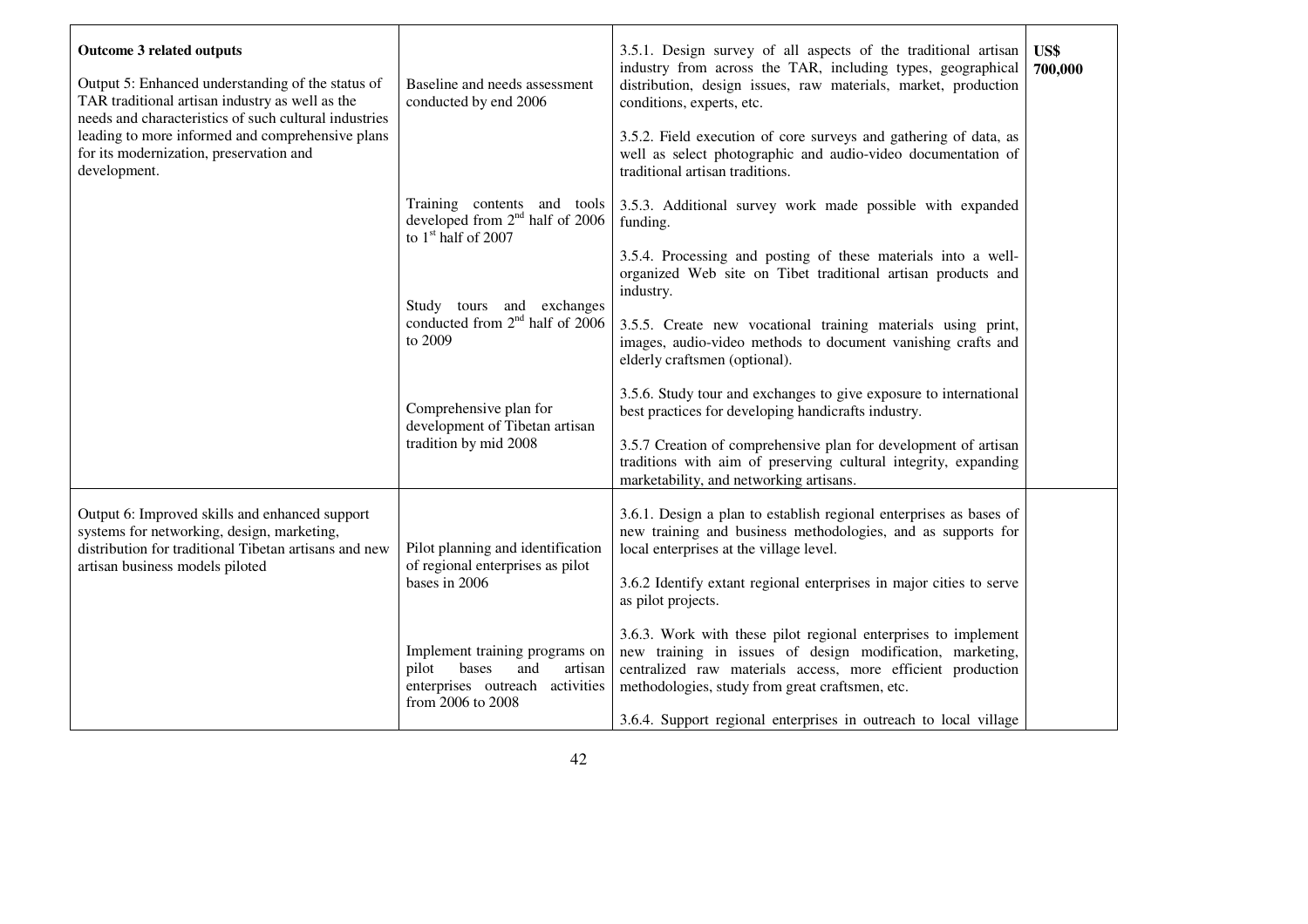|                                                                                                                                                                                                                                                                                       | <b>Tibet Artisan Business Network</b><br>established by end of 2007    | workshops/artisans to give them access to raw materials,<br>distribution system, training, design modification advice, etc.<br>3.6.5. Creation of Tibet Artisan Business Network (TABN) to<br>network local artisans for information dissemination and<br>advocacy.<br>3.6.6. Build capacity in TABN to provide specialized business<br>and management training for handicrafts enterprises.<br>3.6.7. Design of a provincial-level Emporium in Lhasa for<br>marketing and education of consumers about living Tibetan<br>handicraft culture.<br>3.6.8 Identify site in Old Lhasa for Emporium in conjunction<br>with Tourism Resource Centre, and secure site.<br>3.6.9 Modify site, hire staff, train staff, and prepare<br>exhibitions and programs.<br>3.6.10. Launch Handicrafts Emporium with marketed goods, |                 |
|---------------------------------------------------------------------------------------------------------------------------------------------------------------------------------------------------------------------------------------------------------------------------------------|------------------------------------------------------------------------|---------------------------------------------------------------------------------------------------------------------------------------------------------------------------------------------------------------------------------------------------------------------------------------------------------------------------------------------------------------------------------------------------------------------------------------------------------------------------------------------------------------------------------------------------------------------------------------------------------------------------------------------------------------------------------------------------------------------------------------------------------------------------------------------------------------------|-----------------|
|                                                                                                                                                                                                                                                                                       | TAR Handicrafts Emporium<br>launched by end of 2008                    | educational and promotional materials dissemination, living<br>exhibitions.                                                                                                                                                                                                                                                                                                                                                                                                                                                                                                                                                                                                                                                                                                                                         |                 |
| Sub-Programme Four: Old Lhasa City Protection and Development                                                                                                                                                                                                                         |                                                                        |                                                                                                                                                                                                                                                                                                                                                                                                                                                                                                                                                                                                                                                                                                                                                                                                                     |                 |
|                                                                                                                                                                                                                                                                                       |                                                                        |                                                                                                                                                                                                                                                                                                                                                                                                                                                                                                                                                                                                                                                                                                                                                                                                                     |                 |
| <b>Outcome 4 related outputs</b>                                                                                                                                                                                                                                                      |                                                                        | 4.7.1 Design and execute study tours of relevant sites integrating<br>development and Old City preservation in China and abroad for<br>decisions makers and senior management.                                                                                                                                                                                                                                                                                                                                                                                                                                                                                                                                                                                                                                      | US\$<br>500,000 |
| Output 7: Understanding of traditional architectural<br>practices and their value in the context of tourism<br>improved and coupled with enhanced development<br>planning, raised traditional restoration skills and<br>improved<br>coordination<br>between<br>government<br>agencies | Comprehensive plan for Old<br>City development completed<br>early 2008 | 4.7.2 Run educational workshops with domestic and international<br>consultants to raise awareness of issues, possibilities, and<br>strategies for Old City development/preservation.<br>4.7.3 Support renewed planning by government agencies to<br>create a more comprehensive and sensitive plan for Old City<br>development.                                                                                                                                                                                                                                                                                                                                                                                                                                                                                     |                 |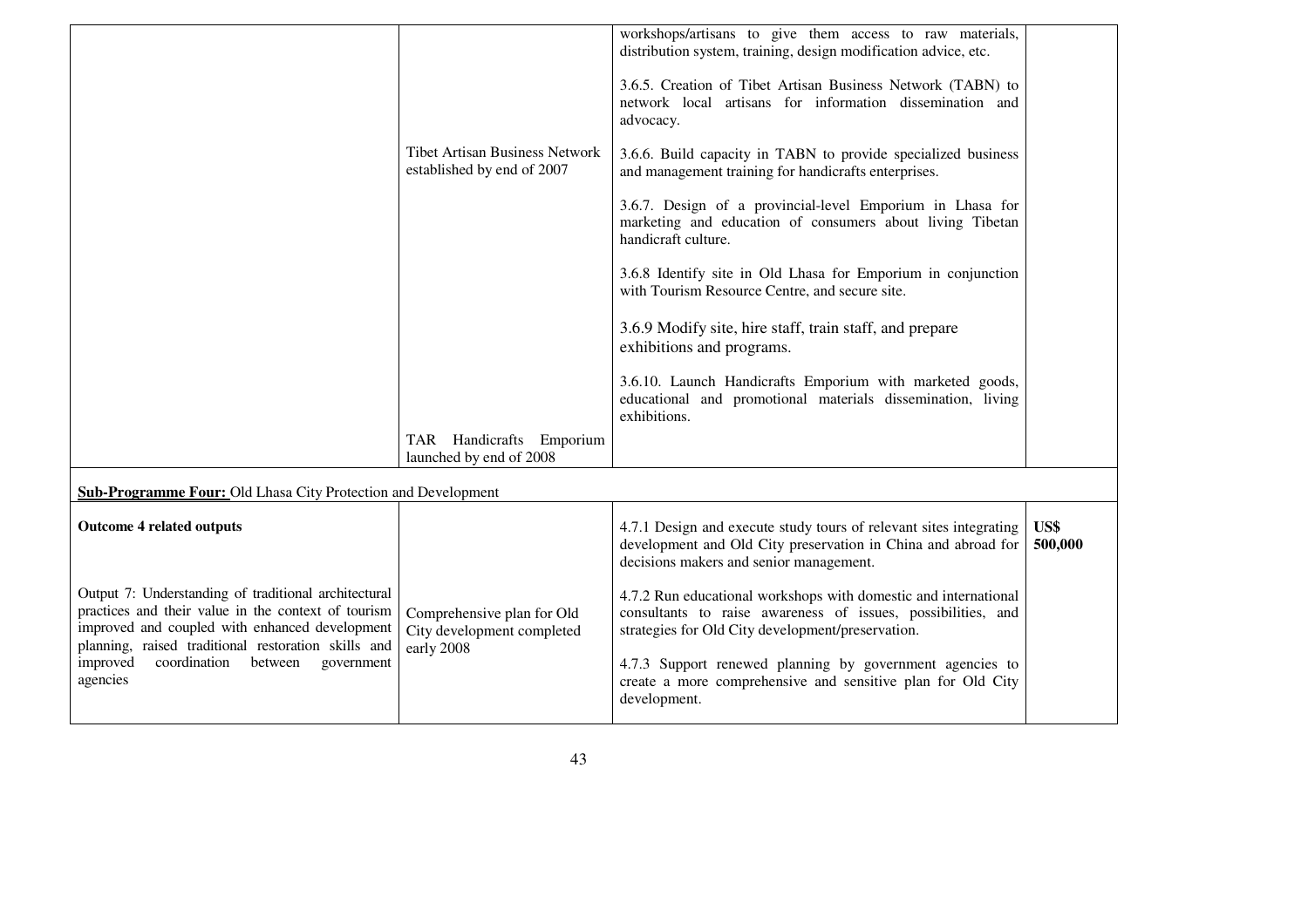|                                                                                                                                                                                                                                                                                                                                                               | A good pattern of coordination<br>focused on Old City created and<br>enhanced by end of the<br>Programme in 2009                                                                                                                                                          | 4.7.4 Work with relevant government agencies to help create<br>better patterns of coordination focused on Old City.<br>4.7.5 Build documentation materials on traditional architectural<br>practices (OPTIONAL.).<br>4.7.6 Run vocational workshops with focus on preservation and<br>enhancement of traditional architectural practices for building<br>teams of relevant government agencies.                                                                                                                                                                                                                                                                                                                                                                                                                                                                                                                                               |                 |
|---------------------------------------------------------------------------------------------------------------------------------------------------------------------------------------------------------------------------------------------------------------------------------------------------------------------------------------------------------------|---------------------------------------------------------------------------------------------------------------------------------------------------------------------------------------------------------------------------------------------------------------------------|-----------------------------------------------------------------------------------------------------------------------------------------------------------------------------------------------------------------------------------------------------------------------------------------------------------------------------------------------------------------------------------------------------------------------------------------------------------------------------------------------------------------------------------------------------------------------------------------------------------------------------------------------------------------------------------------------------------------------------------------------------------------------------------------------------------------------------------------------------------------------------------------------------------------------------------------------|-----------------|
| Sub-Programme Five: Tibet Development Forum Platform and Synergy Building                                                                                                                                                                                                                                                                                     |                                                                                                                                                                                                                                                                           |                                                                                                                                                                                                                                                                                                                                                                                                                                                                                                                                                                                                                                                                                                                                                                                                                                                                                                                                               |                 |
| <b>Outcome 5 related outputs</b><br>Output 8: Improved networking of TAR within<br>China and with other nations on key development<br>areas such as trade and tourism and enhanced<br>understanding of models and training systems<br>already extant in those areas, as well as increased<br>coordination and synergy building within the<br>programme itself | An Advisory Committee set up<br>by Q3 2006<br>The Forum regularized and<br>institutionalized as a relevant<br>and credible mechanism for<br>dialogue and exchange through<br>2007-2009<br>A concrete map of potential<br>synergy and coordination drawn<br>up by end 2006 | 5.8.1 Establish Advisory Committee and other necessary<br>mechanisms for coordination and synergy building between the<br>programme partners and activities<br>5.8.2 Plan and prepare to host Forum for Tourism with broad<br>spectrum of participants from other Chinese provinces and other<br>nations.<br>5.8.3 Discussions amongst government agencies concerning the<br>hosting of other thematic forum to be determined in consultation<br>with all concerned.<br>5.8.4 Agreement for long term platform and stable mechanism to<br>hold the forum during and after the programme.<br>5.8.5 Identify specific opportunities for synergy and cross-<br>fertilization within the programme and take action to realize them<br>5.8.6. Establish Programme Coordination and Implementation<br>Support Office (PCISO) and support the setup of Project<br>Management Offices (PMOs) for each sub-programme in the<br>respective lead agency. | US\$<br>350,000 |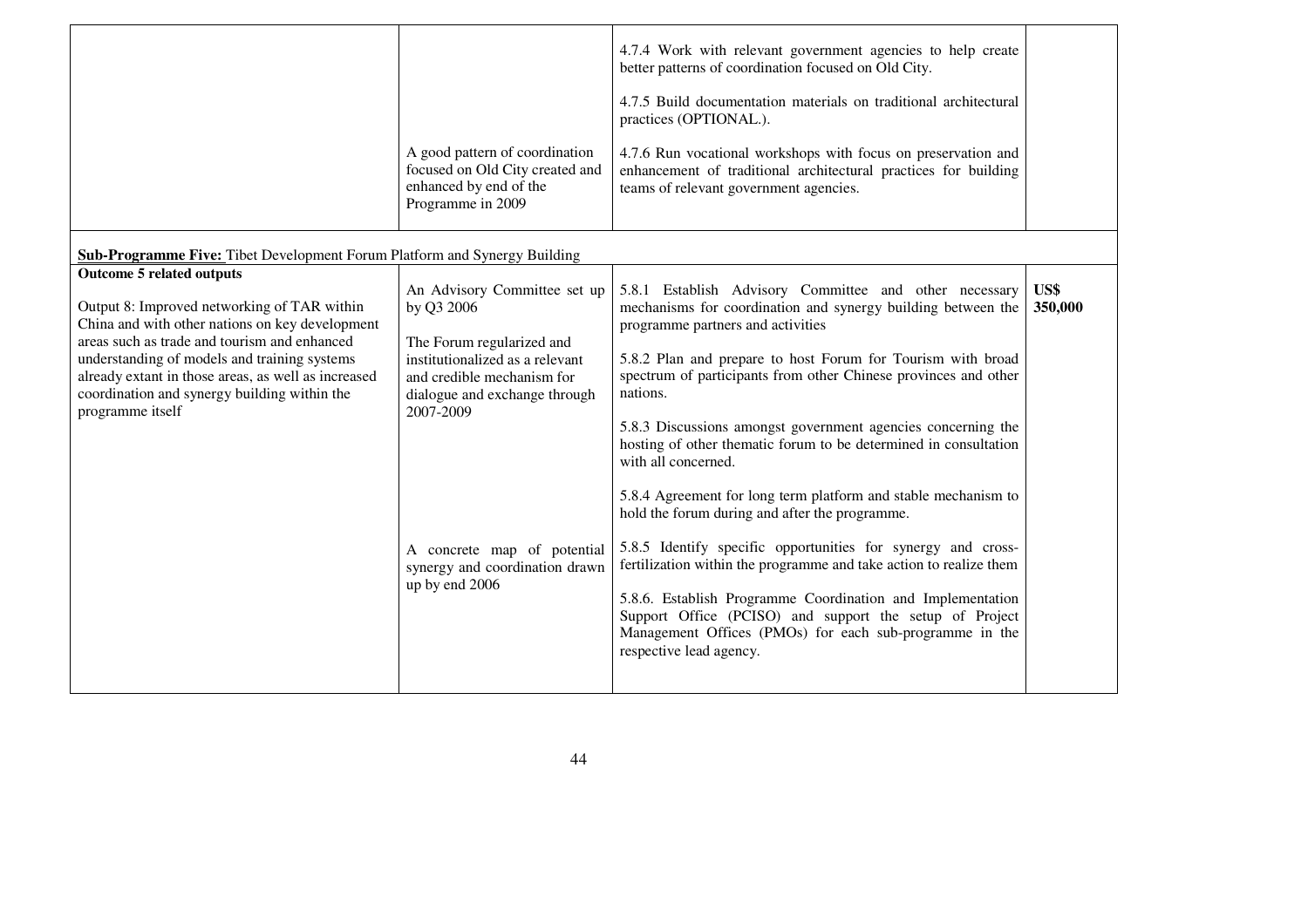# **ANNEX OUTLINE WORK PLAN**

|                                                                                                                                                                                                                            |                                                                                                                                                                                                                                                                                               |   | 2006             |                |                | 2007 |                |   | 2008 |                |   | 2009 |                | Resp. Partner/Indiv. |
|----------------------------------------------------------------------------------------------------------------------------------------------------------------------------------------------------------------------------|-----------------------------------------------------------------------------------------------------------------------------------------------------------------------------------------------------------------------------------------------------------------------------------------------|---|------------------|----------------|----------------|------|----------------|---|------|----------------|---|------|----------------|----------------------|
| <b>Expected Outputs</b>                                                                                                                                                                                                    | <b>Indicative Activities</b>                                                                                                                                                                                                                                                                  | 3 | $\overline{4}$   |                | $\overline{2}$ | 3    | $\overline{4}$ | 2 | 3    | $\overline{4}$ | 2 | 3    | $\overline{4}$ |                      |
|                                                                                                                                                                                                                            | 1. Sub-Programme One: Tourism Industry Strengthened for Sustainability and Poverty Alleviation                                                                                                                                                                                                |   |                  |                |                |      |                |   |      |                |   |      |                |                      |
| Output-1: Improved capacity for<br>training of tourism professionals to<br>provide services of an international<br>standard with a deep level of<br>cultural and ecological knowledge<br>as well as a strong understanding | 1.1.1 Overall assessment of state of<br>tourism industry in TAR, including<br>outside consultants going on actual<br>tours to assess professionalism,<br>facilities, and cultural knowledge.                                                                                                  | X | $\boldsymbol{X}$ |                |                |      |                |   |      |                |   |      |                | TTB, TU, WTO         |
| of responsible tourism concepts<br>and practices                                                                                                                                                                           | 1.1.2 Assessment of training at TTB<br>and TU for professionalism of<br>curriculum, reliance on principles of<br>ecotourism, and incorporation of local<br>cultural and ecological content.                                                                                                   | X | $\overline{X}$   |                |                |      |                |   |      |                |   |      |                | TTB, TU, WTO         |
|                                                                                                                                                                                                                            | 1.1.3 Survey and gathering<br><sub>of</sub><br>international<br>tourism<br>training<br>materials and local region-specific<br>enhancing<br>for<br>the<br>resources<br>curriculum.                                                                                                             | X | $\overline{X}$   |                |                |      |                |   |      |                |   |      |                | TTB, TU, WTO         |
|                                                                                                                                                                                                                            | 1.1.4 Building<br>curricular<br>new<br>materials in conjunction with TTB<br>and TU trainers, and planning for<br>their implementation; these materials<br>should adapt extant transregional<br>materials and include extensive local<br>content on Tibetan culture, places and<br>environment |   | $\overline{X}$   | $\overline{X}$ | $\overline{X}$ |      |                |   |      |                |   |      |                | TTB, TU, WTO         |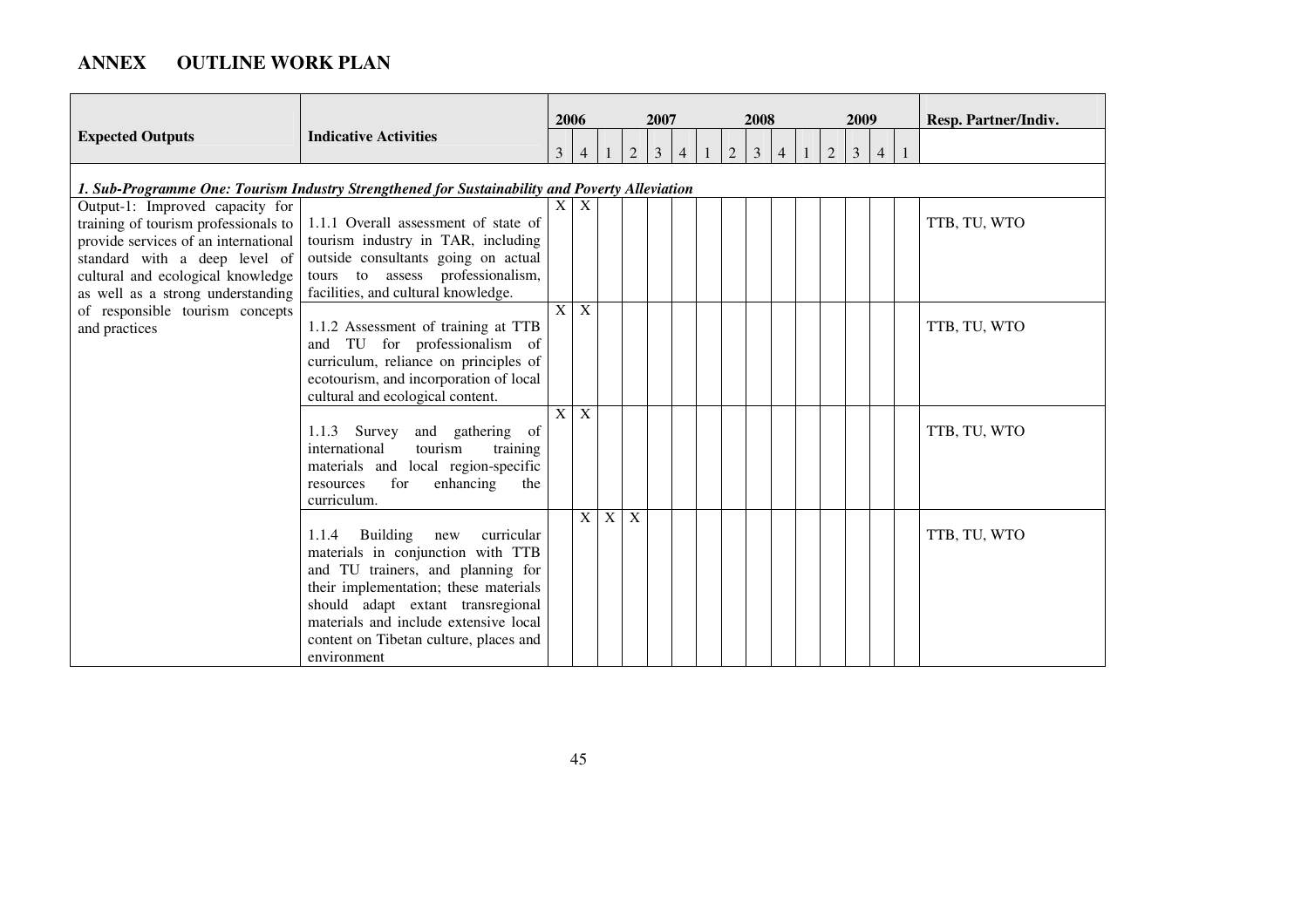|                                                                                                                                                                                               | 1.1.5 Creation of typology of factors a<br>guide should<br>know<br>tour<br>historical/cultural<br>knowledge,<br>ecological knowledge, professional                                                                                                                                                                         | X | $\overline{X}$ | X |     |                |                |                |   |                |            |     |   |                |                | TTB, TU, WTO        |
|-----------------------------------------------------------------------------------------------------------------------------------------------------------------------------------------------|----------------------------------------------------------------------------------------------------------------------------------------------------------------------------------------------------------------------------------------------------------------------------------------------------------------------------|---|----------------|---|-----|----------------|----------------|----------------|---|----------------|------------|-----|---|----------------|----------------|---------------------|
|                                                                                                                                                                                               | logistics, social dealing with tourists,                                                                                                                                                                                                                                                                                   |   |                |   |     |                |                |                |   |                |            |     |   |                |                |                     |
|                                                                                                                                                                                               | 1.1.6 Design new training programs<br>based upon proceeding research and<br>materials that include degree/license<br>programs, but also continuing<br>education for professionals.                                                                                                                                         |   | X              | X |     |                |                |                |   |                |            |     |   |                |                | TTB, TU, WTO        |
|                                                                                                                                                                                               | 1.1.7 Training TTB and TU trainers<br>in the actual training methods for<br>using the new curricular materials;<br>help support the incorporation of<br>private sector experience in training.                                                                                                                             |   |                |   | X   | $\overline{X}$ | $\overline{X}$ | $\overline{X}$ | X | $\overline{X}$ | $X \mid X$ |     |   |                |                | TTB, TU, WTO        |
|                                                                                                                                                                                               | 1.1.8 Supporting TTB and TU trainers<br>in their efforts to implement the new<br>materials and training.                                                                                                                                                                                                                   |   |                |   | X   | $\overline{X}$ | $\overline{X}$ | X              | X | X              |            | X X | X | $\overline{X}$ | $\overline{X}$ | TTB, TU, WTO        |
| Output 2: Understanding of<br>cultural and ecological<br>sustainability principles in tourism<br>enhanced and capacity built for<br>creating and delivering high<br>quality tourism materials | 1.2.1. Design trilingual Tibet Tourism<br>Portal (English, Chinese, Tibetan) for<br>promoting tourism in domestic and<br>international markets with rich and<br>authentic cultural materials along<br>with tourism logistical information,<br>disseminating educational materials<br>on application of geotourism in Tibet |   | X              |   | X X | $\overline{X}$ |                |                |   |                |            |     |   |                |                | TTB, TU, TASS, WTO, |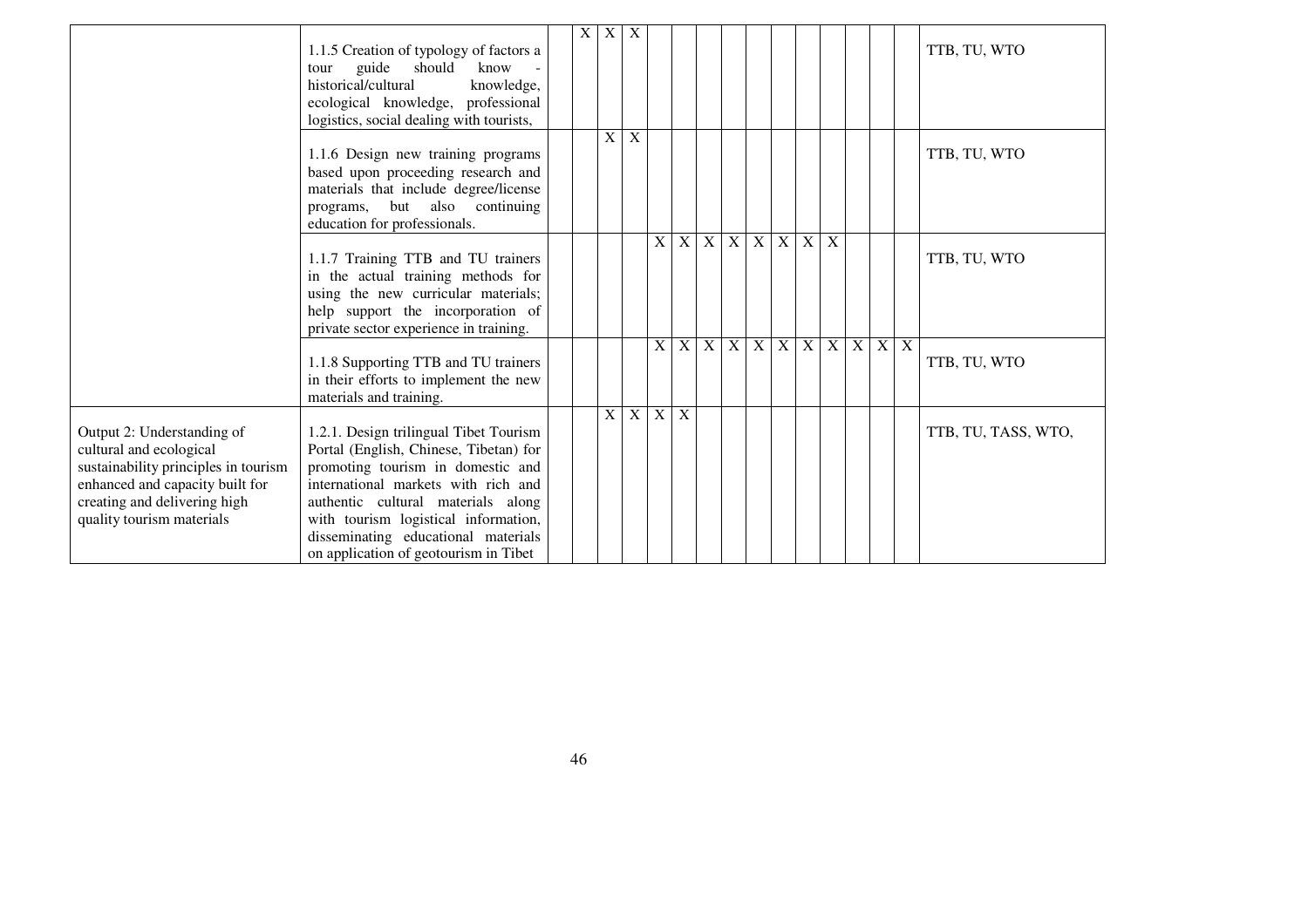| 1.2.2 Assess extant<br>multimedia<br>materials (text, images, audio-video     |  | X | X            | X              | X                         |              |   |                |                |   |                |   |            | TTB, TU, TASS, WTO,   |
|-------------------------------------------------------------------------------|--|---|--------------|----------------|---------------------------|--------------|---|----------------|----------------|---|----------------|---|------------|-----------------------|
| maps) for the Portal in the form of                                           |  |   |              |                |                           |              |   |                |                |   |                |   |            |                       |
| documentation of places, cultural                                             |  |   |              |                |                           |              |   |                |                |   |                |   |            |                       |
| traditions,<br>tourist<br>facilities,<br>transport/permits, tourist agencies, |  |   |              |                |                           |              |   |                |                |   |                |   |            |                       |
| tours, bibliographies, local projects                                         |  |   |              |                |                           |              |   |                |                |   |                |   |            |                       |
| focused on education and cultural                                             |  |   |              |                |                           |              |   |                |                |   |                |   |            |                       |
| vitality; and gather amount of                                                |  |   |              |                |                           |              |   |                |                |   |                |   |            |                       |
| on basis of needs<br>materials                                                |  |   |              |                |                           |              |   |                |                |   |                |   |            |                       |
| assessment and needs/cost analysis.                                           |  |   |              | X              | X                         |              |   |                |                |   |                |   |            |                       |
| 1.2.3 Process these materials for                                             |  | X | X            |                |                           | $\mathbf{X}$ |   |                |                |   |                |   |            | TTB, TU, TASS, WTO,   |
| inclusion in the Portal, including                                            |  |   |              |                |                           |              |   |                |                |   |                |   |            |                       |
| training materials                                                            |  |   |              |                |                           |              |   |                |                |   |                |   |            |                       |
|                                                                               |  |   |              | X              | $\boldsymbol{\mathrm{X}}$ |              |   |                |                |   |                |   |            |                       |
| 1.2.4 Launch Web site, and promote it                                         |  |   |              |                | $\overline{X}$            |              |   |                |                |   |                |   |            | TTB, Tibet University |
| 1.2.5 Create derivative products for                                          |  |   |              | X              |                           |              |   |                |                |   |                |   |            | TTB, TU, TASS         |
| dissemination in print, VCD and other                                         |  |   |              |                |                           |              |   |                |                |   |                |   |            |                       |
| offline formats on basis of needs                                             |  |   |              |                |                           |              |   |                |                |   |                |   |            |                       |
| assessment and needs/cost analysis.                                           |  |   |              |                |                           |              |   |                |                |   |                |   |            |                       |
|                                                                               |  |   | $\mathbf{X}$ | X              | X X                       |              |   |                |                |   |                |   |            |                       |
| 1.2.6 Assess the credibility of local<br>tourist agencies with domestic and   |  |   |              |                |                           |              |   |                |                |   |                |   |            | TTB, Tibet University |
| international clients, and make plans                                         |  |   |              |                |                           |              |   |                |                |   |                |   |            |                       |
| for enhancing credibility.                                                    |  |   |              |                |                           |              |   |                |                |   |                |   |            |                       |
|                                                                               |  |   |              | X <sub>1</sub> | X                         | X            | X | $\overline{X}$ | $\overline{X}$ | X | $\overline{X}$ | X | $X \mid X$ |                       |
| 1.2.7 Increase exposure of TAR as                                             |  |   |              |                |                           |              |   |                |                |   |                |   |            | TTB, Tibet University |
| modern tourist destination by using<br>domestic and international news        |  |   |              |                |                           |              |   |                |                |   |                |   |            |                       |
| media.                                                                        |  |   |              |                |                           |              |   |                |                |   |                |   |            |                       |
|                                                                               |  |   |              | X              | $\mathbf X$               |              |   |                |                |   |                |   |            |                       |
| classification<br>1.2.8<br>Revise<br>and                                      |  |   |              |                |                           |              |   |                |                |   |                |   |            | TTB, Tibet University |
| standards system that can be used to                                          |  |   |              |                |                           |              |   |                |                |   |                |   |            |                       |
| rank agencies, hotels, restaurants.                                           |  |   |              |                |                           |              |   |                |                |   |                |   |            |                       |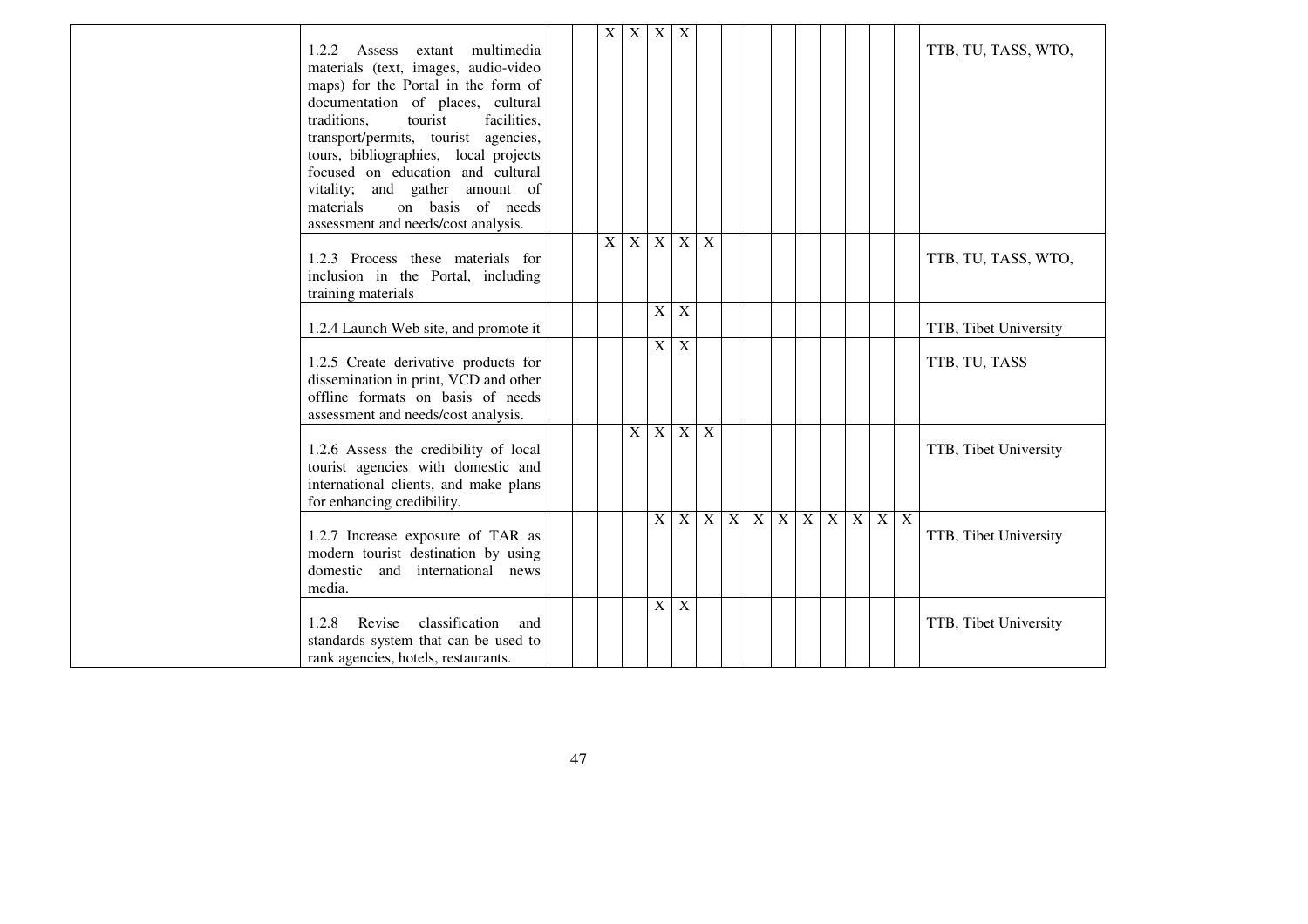| 1.2.9 Design Tourism Resource<br>Centre with three different versions<br>varying with scale.                                                                                                                                                                              |  |                |                | X              | X              | $\mathbf{X}$   |                  | $X \mid X$     |   |  |                     |                | TTB, Tibet University |
|---------------------------------------------------------------------------------------------------------------------------------------------------------------------------------------------------------------------------------------------------------------------------|--|----------------|----------------|----------------|----------------|----------------|------------------|----------------|---|--|---------------------|----------------|-----------------------|
| 1.2.10 Identify site in Old Lhasa for<br>Tourism Resource Centre, and secure<br>joint site with Handicrafts Emporium<br>project.                                                                                                                                          |  |                |                | X              | $\overline{X}$ | X              | $\boldsymbol{X}$ |                |   |  |                     |                | TTB, Tibet University |
| 1.2.11 Modify site, hire staff, train<br>staff with ability to handle main<br>languages for Centre.                                                                                                                                                                       |  |                |                |                |                | $\mathbf X$    |                  | $X \mid X$     |   |  |                     |                | TTB, Tibet University |
| 1.2.12 Launch and run Tourism<br>Resource Centre with<br>resource<br>dissemination,<br>complaint<br>centre,<br>training<br>educational<br>programs,<br>apprenticeships for TU students.                                                                                   |  |                |                |                |                |                |                  | $\overline{X}$ |   |  | $X$ $X$ $X$ $X$ $X$ | $\overline{X}$ | TTB, Tibet University |
| 1.2.13 Assess study tours for selected<br>decision makers and senior officials<br>in key positions and departments that<br>emphasize ecotourism and are at<br>relevant locations that bear affinity<br>with TAR; also include professionals<br>from the tourism industry. |  | X <sub>1</sub> | $\overline{X}$ |                | $X$ $X$        | $\overline{X}$ |                  | $X$ $X$        |   |  |                     |                | TTB, TU, WTO          |
| 1.2.14 Execute ecotourism study<br>tours.                                                                                                                                                                                                                                 |  | $\overline{X}$ | $\overline{X}$ | $\overline{X}$ | $\overline{X}$ | $\overline{X}$ |                  | $X \mid X$     |   |  |                     |                | TTB, TU, WTO          |
| 1.2.15 Work with decision makers<br>and senior officials to put together<br>plans for development of tourism in<br>TAR that emphasizes responsibility to<br>local communities, cultural traditions<br>and ecology.                                                        |  |                |                | X              | $\overline{X}$ | $\overline{X}$ | $\mathbf{X}$     | $\overline{X}$ | X |  |                     |                | TTB, TU, WTO          |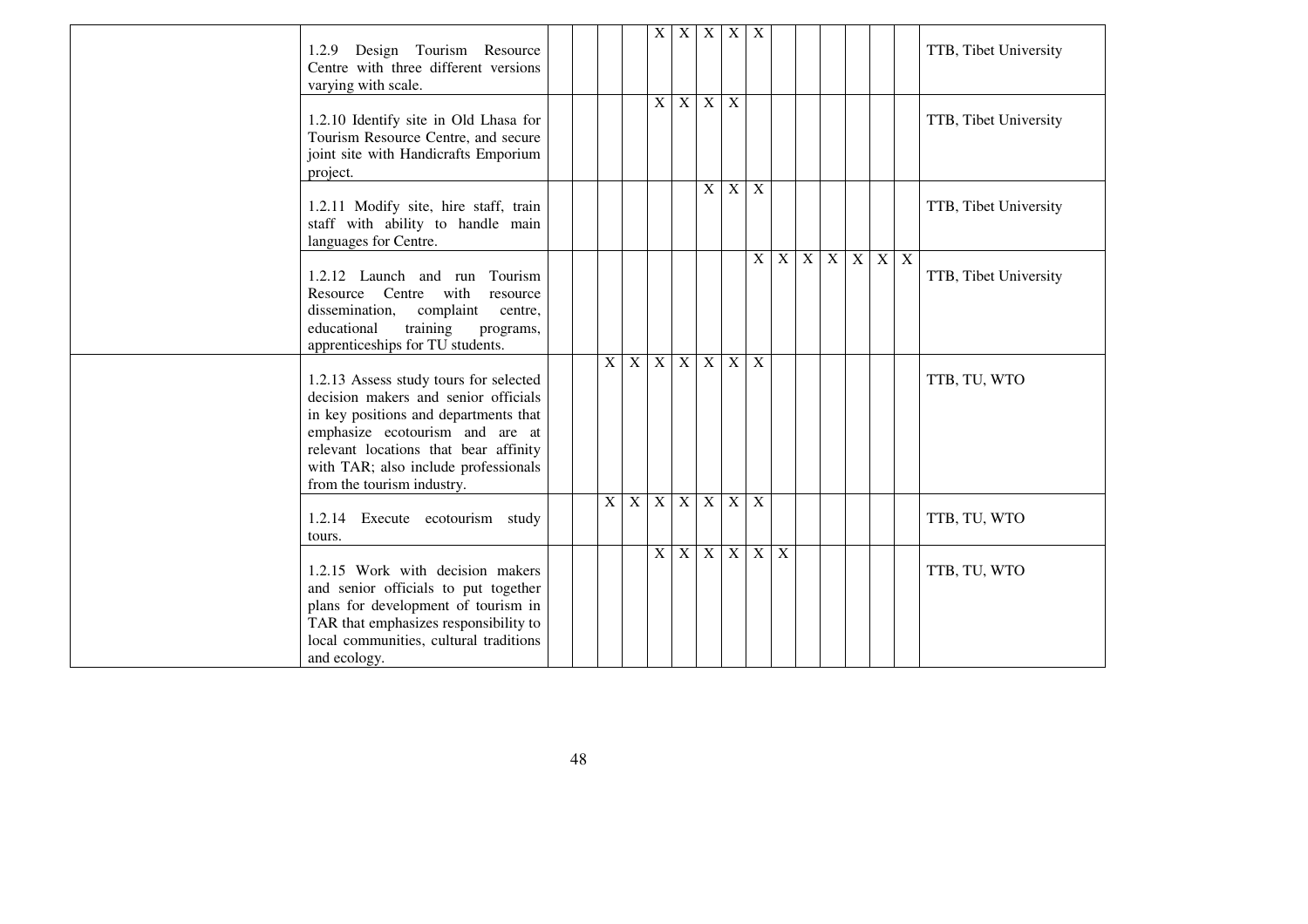|                                                                                                                                                                             | 1.2.16 Do market research on what<br>tourists want in the TAR Help plan a<br>greater array of thematic tours in<br>TAR, as well as expand the support<br>for luxury tourism.                                                                                   |              |                | X              |                |   |            |             | $X$   $X$   $X$   $X$   $X$   $X$ |                |             |             |                  |                |            | TTB, TU, WTO |
|-----------------------------------------------------------------------------------------------------------------------------------------------------------------------------|----------------------------------------------------------------------------------------------------------------------------------------------------------------------------------------------------------------------------------------------------------------|--------------|----------------|----------------|----------------|---|------------|-------------|-----------------------------------|----------------|-------------|-------------|------------------|----------------|------------|--------------|
|                                                                                                                                                                             | 1.2.17 Help design plans<br>for<br>ecological clean up of accumulations<br>of trash at major tourism destinations<br>in TAR.                                                                                                                                   |              |                |                |                | X | X          | X           | $\overline{X}$                    |                | X X         |             |                  |                |            | TTB, TU, WTO |
|                                                                                                                                                                             | 1.2.18 Execute ecological clean-up<br>(optional).                                                                                                                                                                                                              |              |                |                |                |   |            |             |                                   | X <sub>1</sub> | X           | X           | $\boldsymbol{X}$ | X              | X X        | TTB, TU, WTO |
| Output 3: Modern tourism products<br>developed to integrate principles of<br>cultural and ecological sensitivity,<br>community participation and local<br>income generation | Support<br>planning<br>1.3.1.<br>and<br>development of Family Inns which<br>use local buildings/architecture, are<br>cooperatively run by local families,<br>incorporate local<br>and<br>cultural<br>traditions                                                |              |                | X              | X              |   | X X        |             |                                   |                |             |             |                  |                |            | TTB, TU, WTO |
|                                                                                                                                                                             | 1.3.2 Support for planning of Cultural<br>Folklore Villages run by private<br>enterprise but with planning support<br>from TTB.                                                                                                                                | X            |                | $X$ $X$        | $\overline{X}$ |   | $X \mid X$ |             |                                   |                |             |             |                  |                |            | TTB, TU, WTO |
|                                                                                                                                                                             | 1.3.3 Conduct needs-assessment with<br>TTB of how to systematically link the<br>tourism and handicrafts sectors.                                                                                                                                               | $\mathbf{X}$ | $\overline{X}$ | $\overline{X}$ | $\overline{X}$ |   |            |             |                                   |                |             |             |                  |                |            | TTB, TU, WTO |
|                                                                                                                                                                             | 1.3.4 Conduct pilot project for<br>creating new type of tourist products<br>based integrating ecological and<br>cultural sustainability, livelihoods<br>creation and income generation, and<br>link between handicrafts and tourism<br>on a systematic manner. |              |                |                |                |   |            | $\mathbf X$ | $\mathbf X$                       | X              | $\mathbf X$ | $\mathbf X$ | $\mathbf X$      | $\overline{X}$ | $X \mid X$ | TTB, TU, WTO |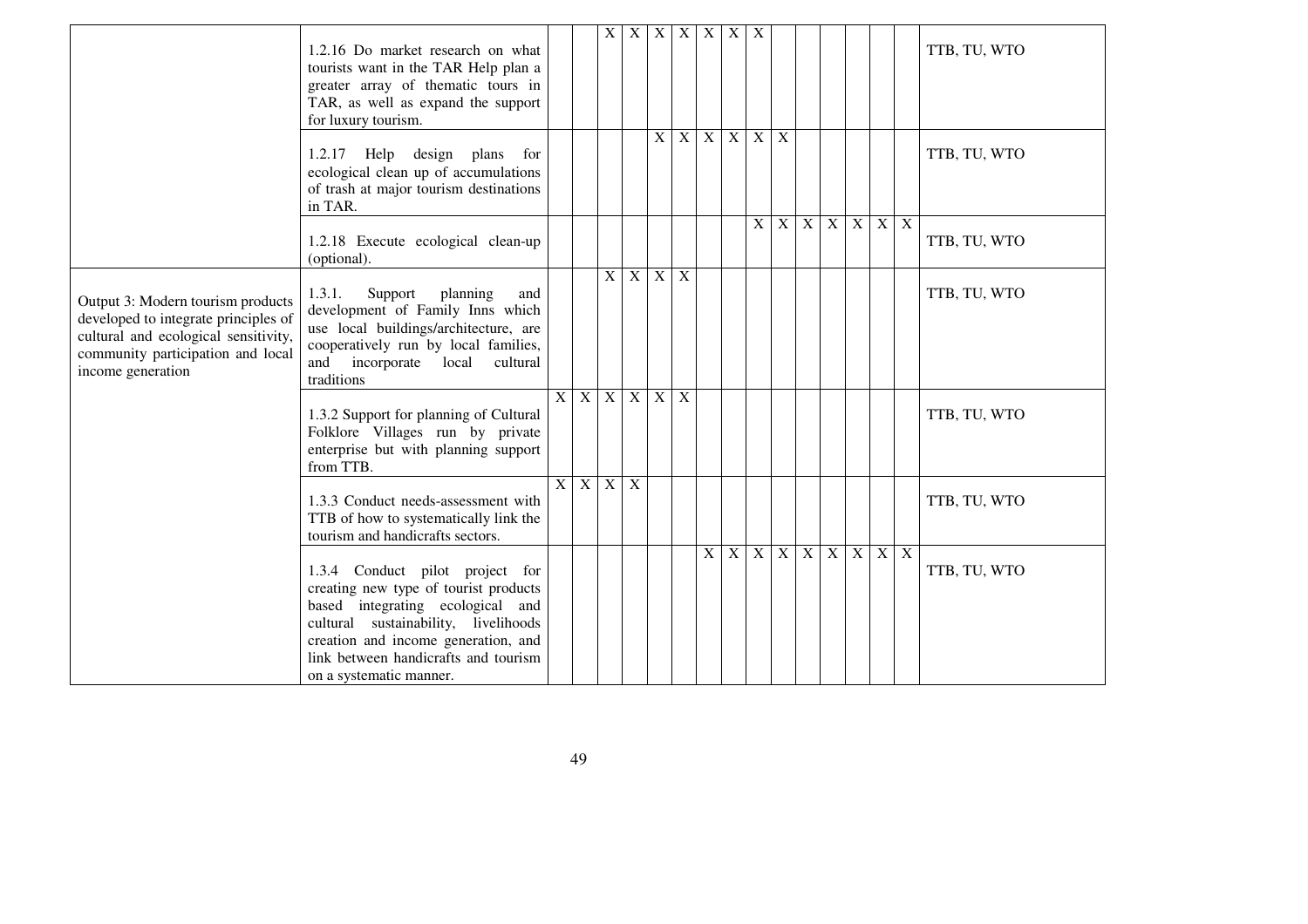|                                                                                                                                          | 1.3.5. Optional component on wider<br>tourism product developments for<br>TAR (OPTIONAL).                                                                                                                                                                                       |                   |              |             |   |                 |                           | X              | $\mathbf{X}$ | X | $\overline{X}$ | X           |             |                           | $X$ $X$ $X$ $X$           | TTB, TU, WTO  |
|------------------------------------------------------------------------------------------------------------------------------------------|---------------------------------------------------------------------------------------------------------------------------------------------------------------------------------------------------------------------------------------------------------------------------------|-------------------|--------------|-------------|---|-----------------|---------------------------|----------------|--------------|---|----------------|-------------|-------------|---------------------------|---------------------------|---------------|
|                                                                                                                                          | 2. Sub-Programme Two: Development of Trade and Investment into TAR                                                                                                                                                                                                              |                   |              |             |   |                 |                           |                |              |   |                |             |             |                           |                           |               |
|                                                                                                                                          | 2.4.1 Assess situation of foreign<br>investment in TAR, and help build<br>plans to attract greater levels of<br>investment.                                                                                                                                                     | X                 | $\mathbf{X}$ |             |   |                 |                           |                |              |   |                |             |             |                           |                           | <b>DOFCOM</b> |
|                                                                                                                                          | 2.4.2 Compile advocacy materials.                                                                                                                                                                                                                                               | $\mathbf{X}$      |              |             |   | $X$ $X$ $X$ $X$ | $\mathbf X$               |                |              |   |                |             |             |                           |                           | <b>DOFCOM</b> |
| Output 4: Development plans for                                                                                                          | 2.4.3 Design and build Website "Tibet<br>Development and Trade"                                                                                                                                                                                                                 | $\mathbf X$       | $\mathbf{X}$ |             |   | $X$ $X$ $X$     | $\boldsymbol{\mathrm{X}}$ |                |              |   |                |             |             |                           |                           | <b>DOFCOM</b> |
| trade and investment enhanced,<br>regional trade policy dialogue and<br>private sector linkages increased<br>and government capacity for | 2.4.4 Disseminate information on<br>TAR investment opportunities to<br>domestic and international agencies.                                                                                                                                                                     |                   |              |             |   | X               | $\mathbf X$               | $\mathbf X$    | $\mathbf X$  | X | $\mathbf X$    | $\mathbf X$ | $X \, X$    | $\mathbf{X}$              | $\boldsymbol{\mathrm{X}}$ | <b>DOFCOM</b> |
| attracting and managing domestic,<br>border and international trade and<br>investment strengthened                                       | 2.4.5 Conduct investment study as to<br>and<br>opportunities<br>needs<br>for<br>investment with respects to tourism,<br>artisan development and Old Lhasa<br>City Development, and strengthen<br>promotional capacity and promotional<br>activity based on the resultant plans. |                   |              |             |   | X               | X                         | X <sub>1</sub> | $\mathbf X$  | X | $\mathbf X$    | X           | $X \, \, X$ | $\boldsymbol{\mathrm{X}}$ |                           | <b>DOFCOM</b> |
|                                                                                                                                          | 2.4.6 Organise and support trade fairs<br>between TAR, and neighbouring<br>provinces and countries                                                                                                                                                                              |                   |              | $\mathbf X$ | X | $\mathbf X$     | $\mathbf X$               | X              | $\mathbf X$  | X | $\mathbf X$    | $\mathbf X$ | X X X       |                           | $\mathbf X$               | <b>DOFCOM</b> |
|                                                                                                                                          | 2.6.7 Design theoretical and practical<br>training programs aimed at increasing<br>trade development                                                                                                                                                                            | $X_{\mathcal{I}}$ | $\mathbf X$  | $\mathbf X$ | X | X               | $\mathbf X$               | $\mathbf X$    | $\mathbf X$  |   |                |             |             |                           |                           | <b>DOFCOM</b> |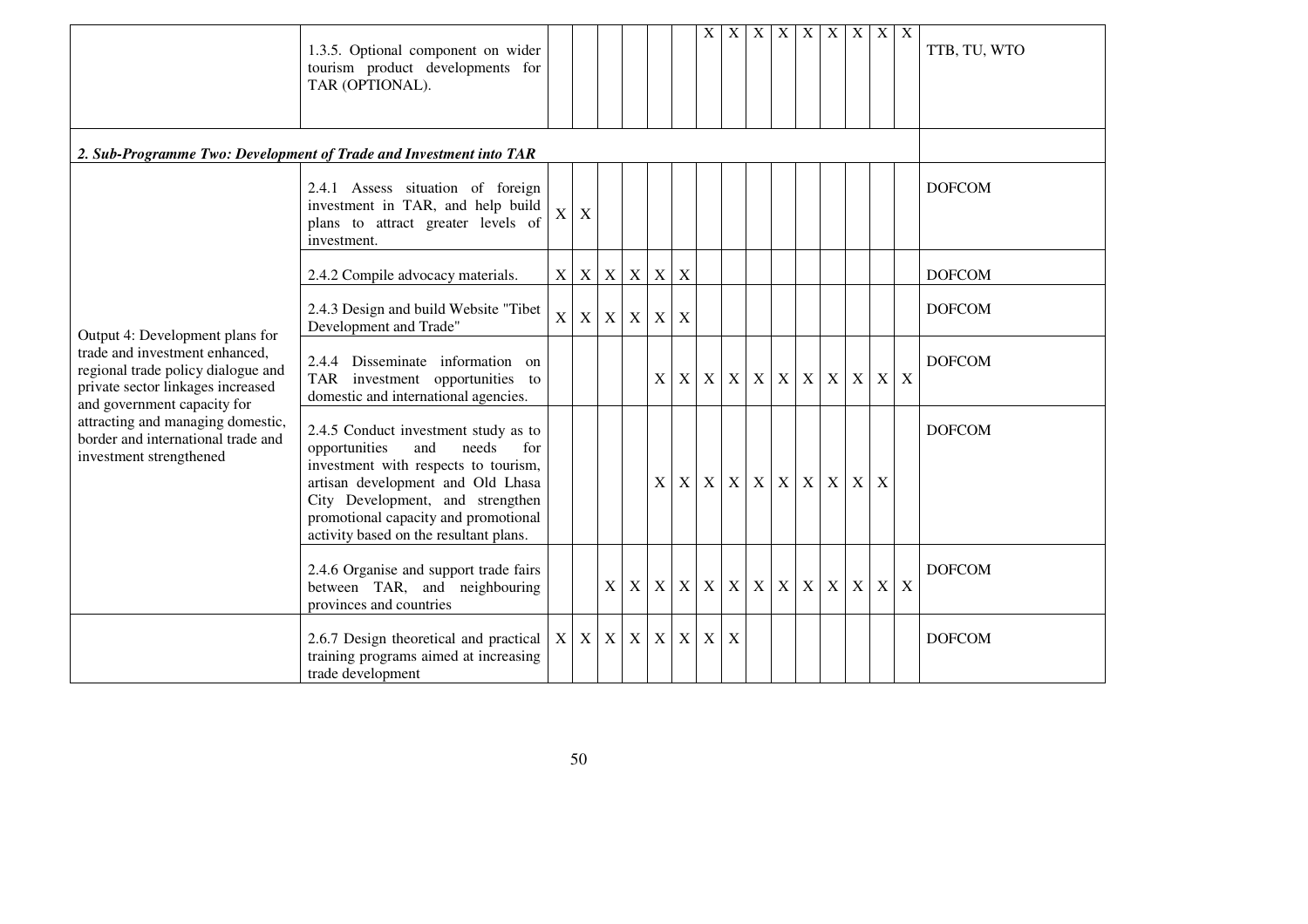|                                                                                                                                                                                                                     | 2.6.8 Training and workshops to $X$<br>improve local productive capacity for<br>trading with emphasis on developing<br>entrepreneurship and SMEs                                                                                              |   | $\mathbf{X}$ | $\mathbf X$ | $\vert$ X | X | $\boldsymbol{\mathrm{X}}$ | $X \mid X$ |             |   |                           |             |                           |              |   |                           | <b>DOFCOM</b>       |
|---------------------------------------------------------------------------------------------------------------------------------------------------------------------------------------------------------------------|-----------------------------------------------------------------------------------------------------------------------------------------------------------------------------------------------------------------------------------------------|---|--------------|-------------|-----------|---|---------------------------|------------|-------------|---|---------------------------|-------------|---------------------------|--------------|---|---------------------------|---------------------|
|                                                                                                                                                                                                                     | 2.6.9<br>Design<br>a robust<br>and<br>comprehensive plan for development<br>of border trade development in the<br>TAR.                                                                                                                        |   |              |             |           |   |                           | X          | $\mathbf X$ | X | $\mathbf X$               | $\mathbf X$ | $\mathbf{X}$              |              |   |                           | <b>DOFCOM</b>       |
|                                                                                                                                                                                                                     | 2.6.10 Draft strategic plans for<br>development of investment in the<br>programme<br>areas<br>$\sim$ .<br>tourism,<br>handicrafts, and Old Lhasa City.                                                                                        |   |              |             | X         | X | $\boldsymbol{X}$          |            |             |   |                           |             |                           |              |   |                           | <b>DOFCOM</b>       |
|                                                                                                                                                                                                                     | 3. Sub-Programme Three: Traditional Artisan Industry Developed and Modernized                                                                                                                                                                 |   |              |             |           |   |                           |            |             |   |                           |             |                           |              |   |                           |                     |
| Output-5: Enhanced understanding<br>of the situation of the traditional<br>artisan industry from across the<br>TAR and more informed<br>and<br>comprehensive<br>its<br>plans for<br>modernization, preservation and | 3.5.1 Design survey of all aspects of<br>the traditional artisan industry from<br>across the TAR, including types,<br>geographical<br>distribution,<br>design<br>issues, raw<br>materials,<br>market,<br>production conditions, experts, etc. | X | X            |             |           |   |                           |            |             |   |                           |             |                           |              |   |                           | TEMB, DRC, TU, TASS |
| development.                                                                                                                                                                                                        | 3.5.2 Field execution of core surveys<br>and gathering of data, as well as<br>select photographic and audio-video<br>documentation of traditional artisan<br>traditions.                                                                      |   |              | $\mathbf X$ | X         | X | $\overline{X}$            |            |             |   |                           |             |                           |              |   |                           | TEMB, TASS          |
|                                                                                                                                                                                                                     | 3.5.3 Additional survey work made<br>possible with expanded funding.                                                                                                                                                                          |   |              |             |           |   | X                         |            | $X \mid X$  | X | $\boldsymbol{\mathrm{X}}$ | X           | $\boldsymbol{\mathrm{X}}$ | $\mathbf{X}$ | X | $\boldsymbol{\mathrm{X}}$ | TEMB, TASS          |
|                                                                                                                                                                                                                     | 3.5.4 Processing and posting of these<br>materials into a well-organized Web<br>site on Tibet traditional artisan<br>products and industry.                                                                                                   |   |              |             |           | X |                           |            | $X$ $X$ $X$ | X | $\boldsymbol{\mathrm{X}}$ |             |                           |              |   |                           | TEMB, DRC, TU, TASS |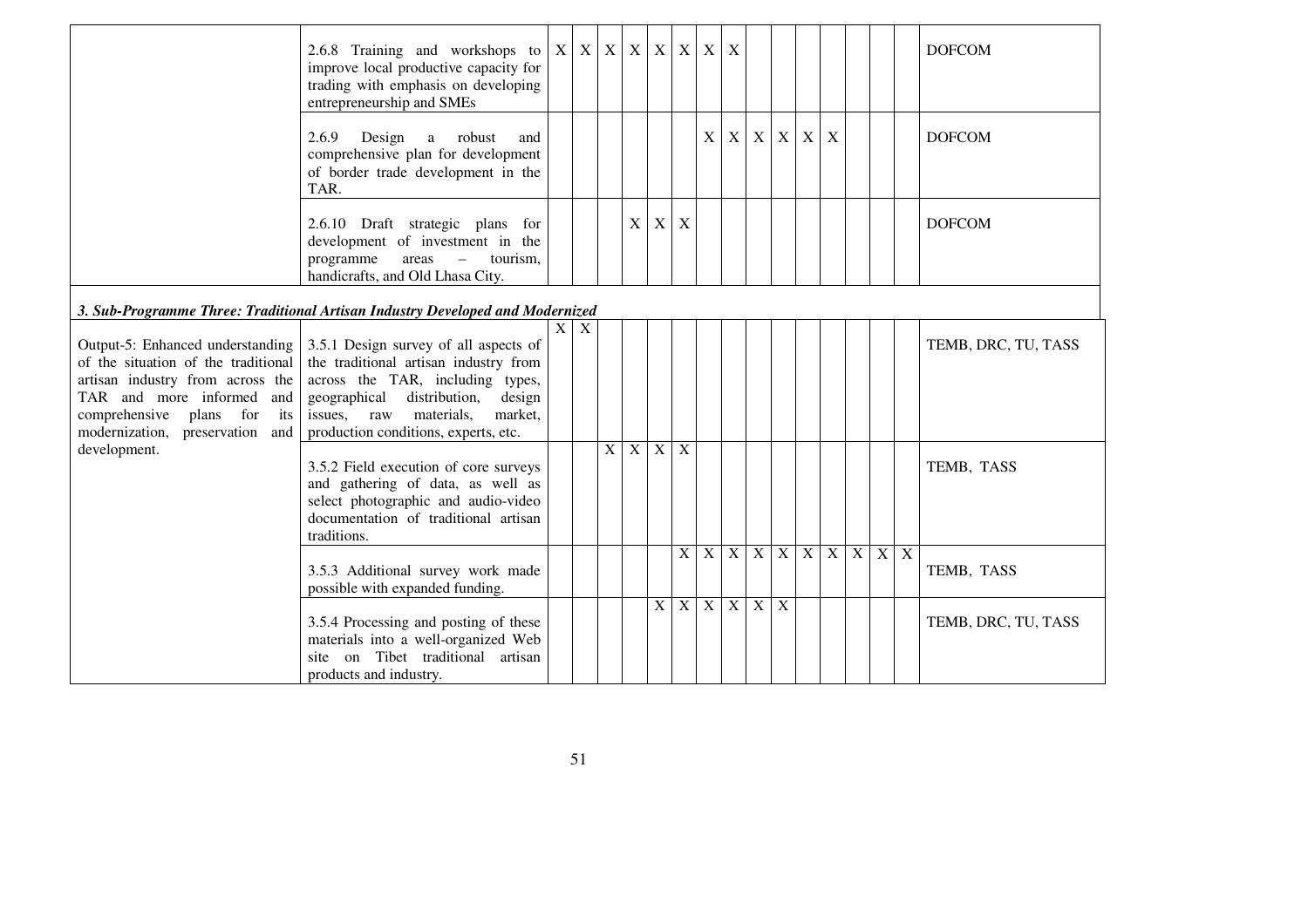|                                                                                                                                                                              | 3.5.5 Create new vocational training<br>materials using print, images, audio-<br>video methods to document vanishing<br>crafts and elderly craftsmen                                                                                                  |              |                | $\mathbf{X}$   |                | $X$ $X$ $X$               |                |            |   |                |                |              |              |     | TEMB, DRC, TU, TASS |
|------------------------------------------------------------------------------------------------------------------------------------------------------------------------------|-------------------------------------------------------------------------------------------------------------------------------------------------------------------------------------------------------------------------------------------------------|--------------|----------------|----------------|----------------|---------------------------|----------------|------------|---|----------------|----------------|--------------|--------------|-----|---------------------|
|                                                                                                                                                                              | 3.5.6 Study tour and exchanges to<br>give exposure to international best<br>practices for developing handicrafts<br>industry.                                                                                                                         |              |                | $\mathbf{X}$   | X              | $\mathbf{X}$              |                | $X \mid X$ | X | $\overline{X}$ | $\mathbf{X}$   | X            | $\mathbf{X}$ | X X | TEMB, DRC, TU       |
|                                                                                                                                                                              | 3.5.8 Creation of comprehensive plan<br>for development of artisan traditions<br>with aim of preserving cultural<br>integrity, expanding marketability,<br>and networking artisans.                                                                   |              |                | $\mathbf{X}$   | X              | $\mathbf{X}$              | $\overline{X}$ | X          | X |                | $X \mid X$     |              |              |     | TEMB, DRC, TU       |
| Output-6: Improve the design,<br>distribution<br>marketing,<br>and<br>economic<br>general<br>support<br>system for traditional Tibetan<br>artisans at the local and regional | 3.6.1. Design a plan to establish<br>regional enterprises as bases of new<br>training and business methodologies,<br>and as supports for local enterprises at<br>the village level.                                                                   | X            | $\overline{X}$ | X              | $\overline{X}$ |                           |                |            |   |                |                |              |              |     | TEMB, DRC           |
| levels                                                                                                                                                                       | Identify<br>regional<br>3.6.2<br>extant<br>enterprises in major cities to serve as<br>pilot projects.                                                                                                                                                 | $\mathbf{X}$ | $\overline{X}$ | $\overline{X}$ | $\overline{X}$ |                           |                |            |   |                |                |              |              |     | TEMB, DRC           |
|                                                                                                                                                                              | 3.6.3 Work with these pilot regional<br>enterprises to implement new training<br>in issues of design modification,<br>marketing, centralized raw materials<br>access, more efficient production<br>methodologies, study from great<br>craftsmen, etc. |              |                | $\mathbf{X}$   | X              | $\boldsymbol{\mathrm{X}}$ |                | $X$ $X$    | X | $\overline{X}$ | $\overline{X}$ | $\mathbf{X}$ | X            |     | TEMB, DRC           |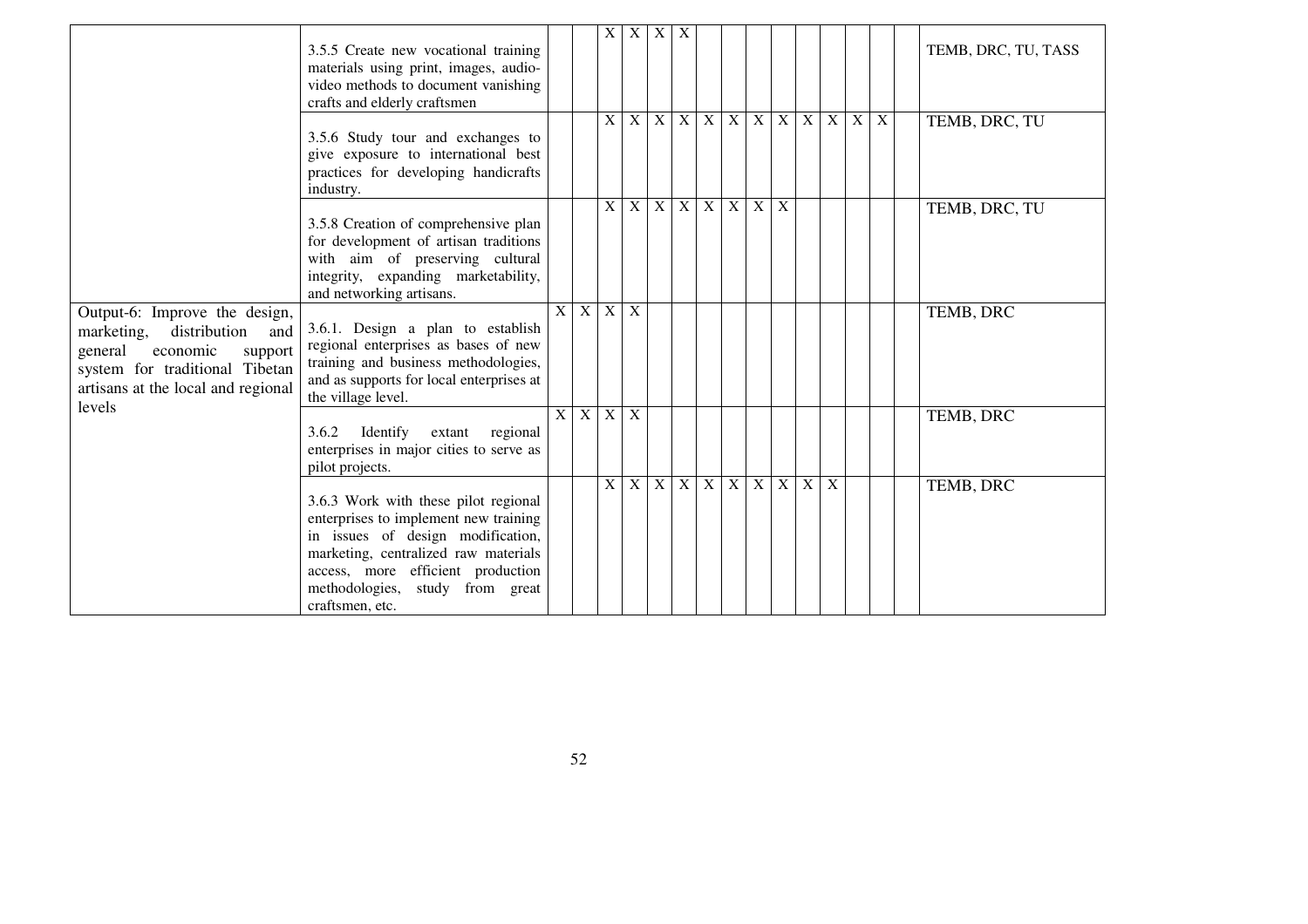| 3.6.4 Support regional enterprises in<br>local<br>outreach<br>to<br>village<br>workshops/artisans to give them<br>access to raw materials, distribution<br>system, training, design modification<br>advice, etc. |             |   |   | X              |                | $X \mid X$ |              | $X$ $X$ $X$ |                           | X              | $\mathbf{X}$   |                   |            |                | TEMB, DRC           |
|------------------------------------------------------------------------------------------------------------------------------------------------------------------------------------------------------------------|-------------|---|---|----------------|----------------|------------|--------------|-------------|---------------------------|----------------|----------------|-------------------|------------|----------------|---------------------|
| 3.6.5 Creation of Tibet Artisan<br>Business Network (TABN) to<br>network local artisans for information<br>dissemination and advocacy.                                                                           |             |   |   | X              |                | $X \mid X$ | $\mathbf{X}$ |             |                           |                |                |                   |            |                | TEMB, DRC           |
| 3.6.6 Build capacity in TABN to<br>provide specialized business and<br>management training for handicrafts<br>enterprises.                                                                                       |             |   |   |                |                |            |              |             | $X \mid X$                | X              |                | $X \mid X \mid X$ |            | $\mathbf{X}$   | TEMB, DRC           |
| 3.6.7 Design of a provincial-level<br>Emporium in Lhasa for marketing and<br>education of consumers about living<br>Tibetan handicraft culture.                                                                  | $X$ $X$ $X$ |   | X | X              | $\overline{X}$ |            |              |             |                           |                |                |                   |            |                | TEMB, DRC, TU       |
| 3.6.8 Identify site in Old Lhasa for<br>Emporium in conjunction with<br>Tourism Resource Centre, and secure<br>site.                                                                                             |             | X | X | $\overline{X}$ | $\overline{X}$ |            |              |             |                           |                |                |                   |            |                | TEMB, DRC, TU       |
| 3.6.9 Modify site, hire staff, train<br>staff, prepare exhibitions and<br>programs.                                                                                                                              |             |   |   |                |                | X          | X            |             | $X \mid X$                |                |                |                   |            |                | TEMB, DRC, TU       |
| 3.6.10 Launch and run Handicrafts<br>Emporium with marketed goods,<br>educational and promotional materials<br>dissemination, living exhibitions.                                                                |             |   |   |                |                |            |              |             | $\boldsymbol{\mathrm{X}}$ | $\overline{X}$ | $\overline{X}$ |                   | $X \mid X$ | $\overline{X}$ | TEMB, DRC, TU, TPAF |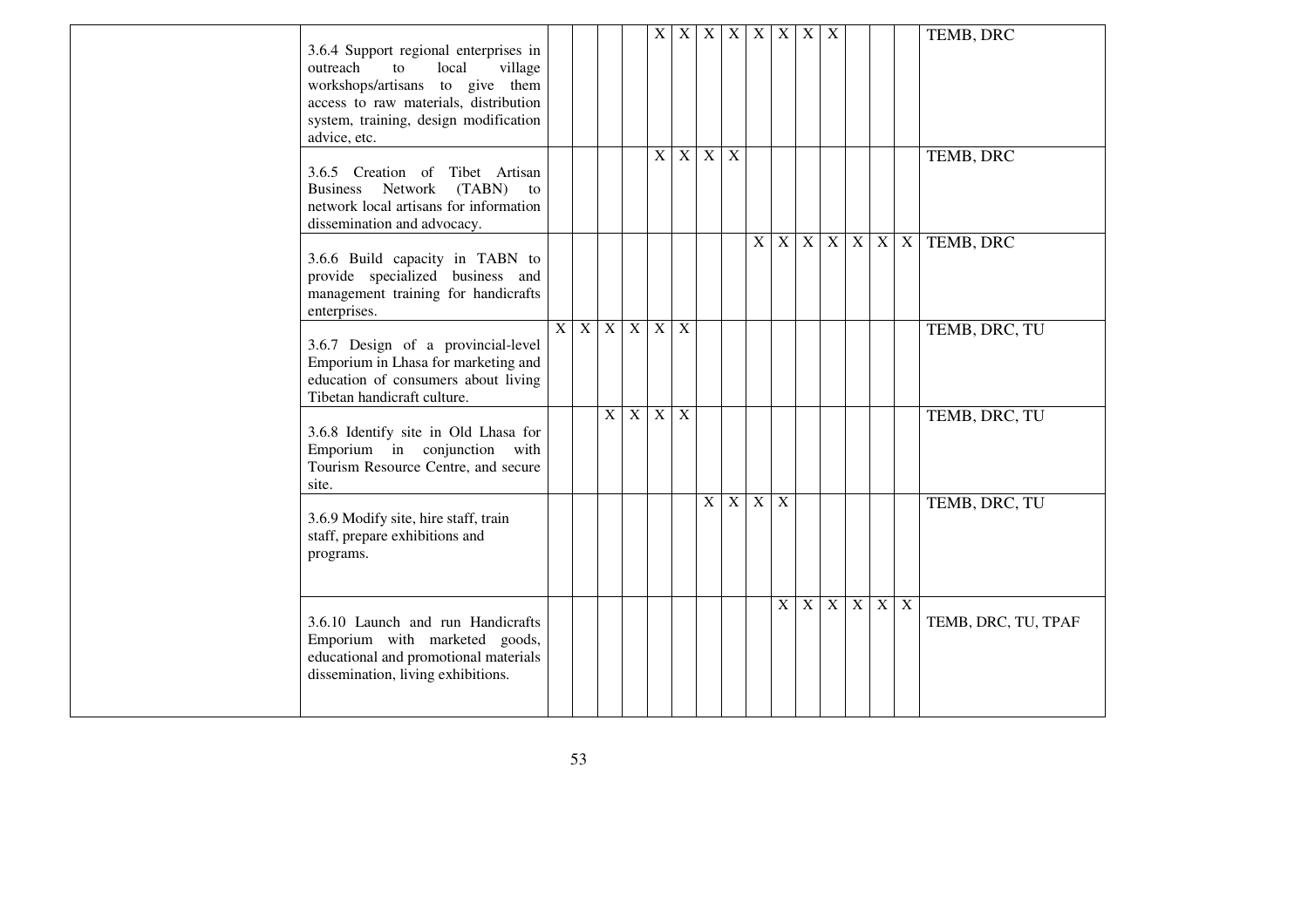| 4. Sub-Programme Four: Old Lhasa City Rejuvenation                                                                                                                             |                                                                                                                                                                                                                    |                |             |                |                           |                           |     |             |             |         |             |                 |   |                                 |               |
|--------------------------------------------------------------------------------------------------------------------------------------------------------------------------------|--------------------------------------------------------------------------------------------------------------------------------------------------------------------------------------------------------------------|----------------|-------------|----------------|---------------------------|---------------------------|-----|-------------|-------------|---------|-------------|-----------------|---|---------------------------------|---------------|
|                                                                                                                                                                                | 4.7.1 Design and execute study tours<br>relevant<br>sites<br>integrating<br>of<br>Old<br>development<br>and<br>City<br>preservation in China and abroad for<br>decisions<br>makers<br>and<br>senior<br>management. | X <sub>1</sub> | X           | X              | $\boldsymbol{\mathrm{X}}$ |                           |     |             |             |         |             |                 |   |                                 | LMCB, CRB     |
|                                                                                                                                                                                | 4.7.2 Run educational workshops<br>domestic<br>and international<br>with<br>consultants to raise awareness of<br>issues, possibilities, and strategies for<br>Old City development/preservation.                   |                |             |                |                           | $\mathbf X$               | X   | $\mathbf X$ | $\mathbf X$ |         |             |                 |   |                                 | LMCB, CRB     |
| Output-7: Enhanced coordination<br>between<br>government<br>agencies;<br>planning<br>for<br>better<br>the<br>development and preservation of<br>Old Lhasa City; more extensive | 4.7.3 Support renewed planning by<br>government agencies to create a more<br>comprehensive and sensitive plan for<br>Old City development.                                                                         |                |             | $\mathbf X$    | X                         |                           | X X | X           | X           | $X$ $X$ |             |                 |   |                                 | LMCB, CRB     |
| informed<br>and<br>support<br>for<br>traditional architectural practices                                                                                                       | 4.7.4 Work with relevant government<br>agencies to help create better patterns<br>of coordination focused on Old City.                                                                                             | X              | $\mathbf X$ | $\overline{X}$ | $\overline{X}$            | X <sub>1</sub>            | X   | X           | X           |         |             | $X$ $X$ $X$ $X$ | X | $X \mid X$                      | LMCB, CRB     |
|                                                                                                                                                                                | 4.7.5 Build documentation materials<br>on traditional architectural practices<br>(OPTIONAL).                                                                                                                       |                |             |                |                           | $\boldsymbol{\mathrm{X}}$ |     | $X \mid X$  |             |         |             |                 |   | $X$ $X$ $X$ $X$ $X$ $X$ $X$ $X$ | LMCB, CRB, TU |
|                                                                                                                                                                                | 4.7.6 Run vocational workshops with<br>preservation<br>focus<br>and<br>on<br>of<br>traditional<br>enhancement<br>architectural practices for building<br>of<br>relevant<br>government<br>teams<br>agencies.        |                |             |                |                           | $\mathbf X$               | X   | $\mathbf X$ | X           |         | $X$ $X$ $X$ | $\mathbf{X}$    |   |                                 | LMCB, CRB, TU |